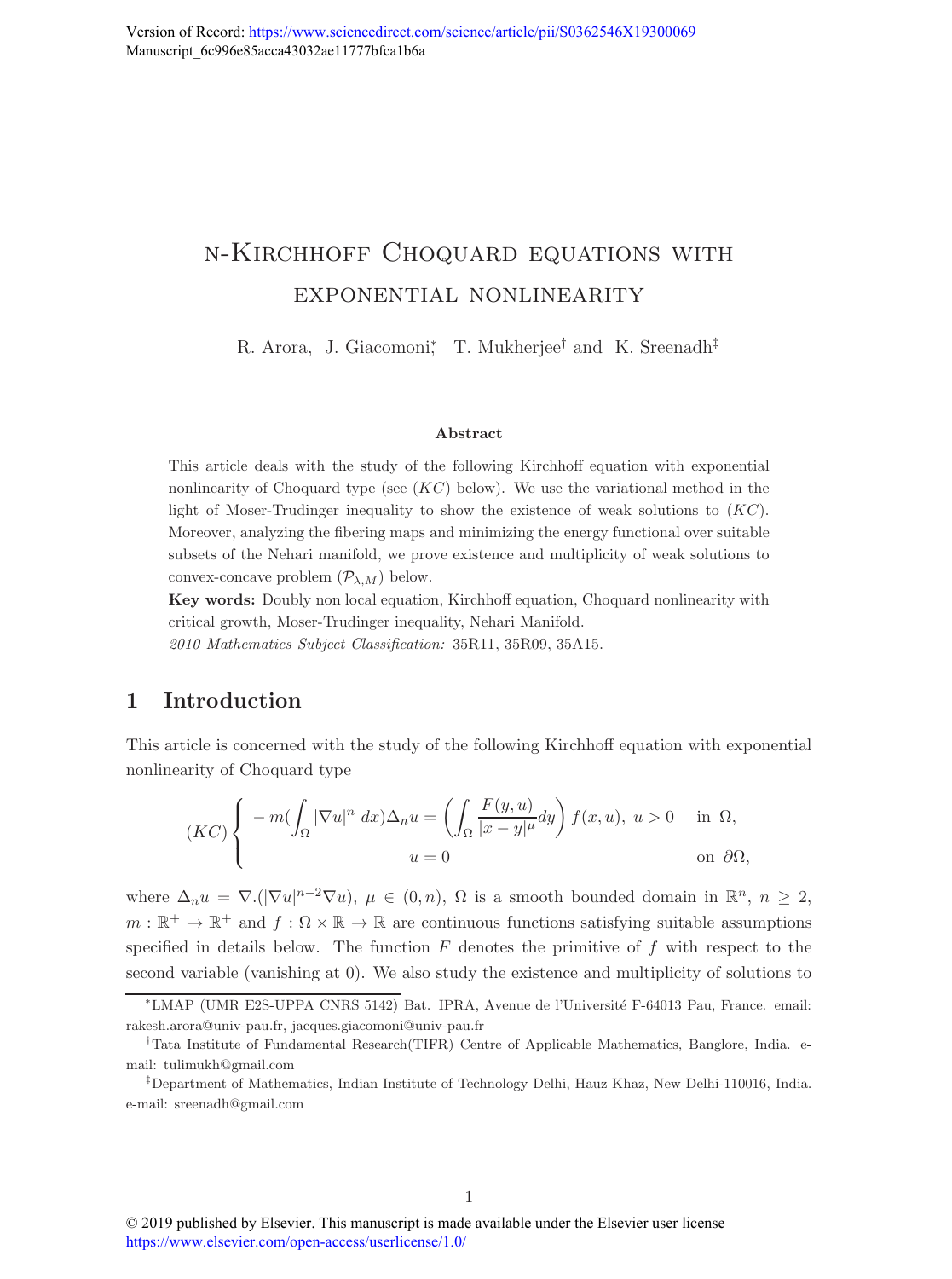the following Kirchhoff equation with a convex-concave type nonlinearity:

$$
(\mathcal{P}_{\lambda,M}) \begin{cases} -m\left(\int_{\Omega} |\nabla u|^n \ dx\right) \Delta_n u = (|x|^{-\mu} * F(u))f(u) + \lambda h(x)|u|^{q-1}u & \text{in } \Omega, \\ u = 0 & \text{on } \partial\Omega, \\ u > 0 & \text{in } \Omega \end{cases}
$$

where  $\mu \in (0, n)$ ,  $\Omega$  is a smooth bounded domain in  $\mathbb{R}^n$ ,  $f(u) = u|u|^p exp(|u|^{\beta})$ ,  $0 < q <$  $n-1 < 2n-1 < p+1 = \beta_0 + (n-1), \ \beta \in \left(1, \frac{n}{n-1}\right)$ and  $F(t) = \int_0^t f(s) ds$ . We assume  $m(t) = at + b$  where  $a, b > 0$  and  $h \in L^{r}(\Omega)$ , with  $r = \frac{p+2}{p-q+1}$ , satisfying  $h^{+} \neq 0$ .

The main feature of these kind of problems is its doubly-nonlocal structure due to the presence of non-local Kirchhoff and Choquard terms which make the equation  $(KC)$  and  $(\mathcal{P}_{\lambda,M})$  no longer a pointwise identity. The doubly non-local nature induces some further mathematical difficulties in the use of classical methods of nonlinear analysis.

The study of elliptic equations with nonlinearity having critical exponential growth is related to the following Trudinger-Moser inequality proved in [30]:

**Theorem 1.1** For  $n \ge 2$ ,  $u \in W_0^{1,n}$  $\binom{1,n}{0}$ 

$$
\sup_{\|u\|\le 1} \int_{\Omega} \exp(\alpha |u|^{\frac{n}{n-1}}) \ dx < \infty
$$

if and only if  $\alpha \leq \alpha_n$ , where  $\alpha_n = n\omega_{n-1}^{\frac{1}{n-1}}$  and  $\omega_{n-1} = (n-1)$ - dimensional surface area of  $\mathbb{S}^{n-1}$ .

The embedding  $W_0^{1,n}$  $L_0^{1,n}(\Omega) \ni u \mapsto \exp(|u|^{\beta}) \in L^1(\Omega)$  is compact for all  $\beta \in \left[1, \frac{n}{n-1}\right)$  and is continuous for  $\beta = \frac{n}{n-1}$ . Consequently the map  $T : W_0^{1,n}$  $L^{1,n}(\Omega) \to L^q(\Omega)$ , for  $q \in [1,\infty)$ , defined by  $T(u) := \exp\left(|u|^{\frac{n}{n-1}}\right)$ , is continuous with respect to the norm topology. The study of Kirchhoff problems was initiated in 1883, when Kirchhoff [20] studied the fol-

lowing equation

$$
\rho \frac{\partial^2 u}{\partial t^2} - \left( \frac{P_0}{h} + \frac{E}{2L} \int_0^L \left| \frac{\partial u}{\partial x} \right|^2 dx \right) \frac{\partial^2 u}{\partial x^2} = 0
$$

where  $\rho$ ,  $P_0$ ,  $h$ ,  $E$ , L represent physical quantities. This model extends the classical D'Alembert wave equation by considering the effects of the changes in the length of the strings during the vibrations. More general versions of these problems are termed as the Kirchhoff equations and has been extensively studied by researchers till date. Such equations also appear in biological systems where the function  $u$  describes a phenomenon which depends on the average of itself (such as a population density). We refer [3, 4] and references therein. We cite [10, 14, 15, 21, 23, 35] as references where the Kirchhoff equations have been treated by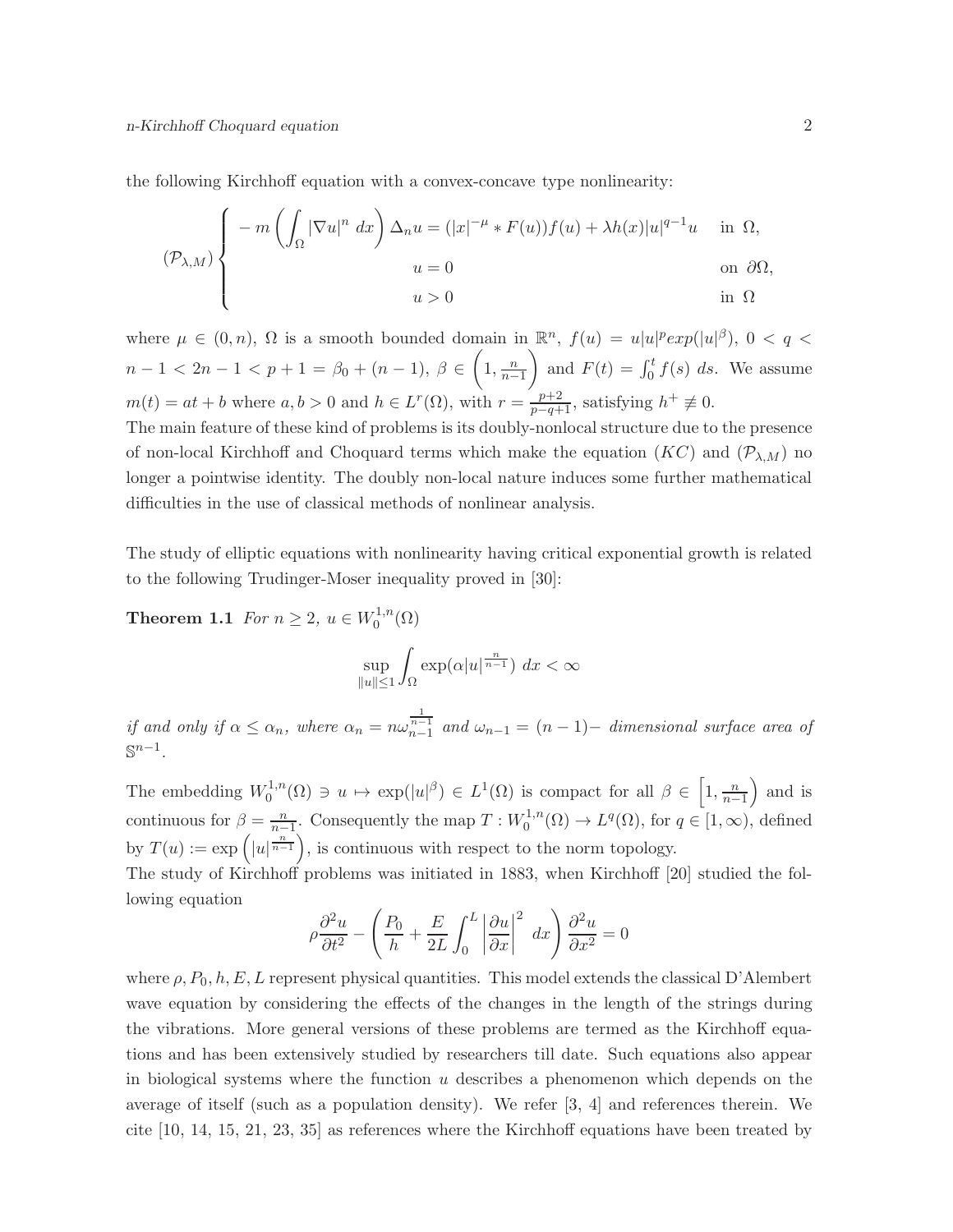variational methods with no attempt to provide the complete list.

On a similar note, researchers have recently payed a lot of attention on nonlocal problems involving the nonlinearity of convolution type. They are termed as Hartree type or the Choquard type nonlinearities. Consider the problem

(C): 
$$
-\Delta u + V(x)u = (|x|^{-\mu} * F(x, u))f(x, u)
$$
 in  $\mathbb{R}^n$ 

where  $\mu \in (0, n)$ , F is the primitive of f with respect to second variable, V, f are continuous functions satisfying certain assumptions. The starting point of studying such problems was the work of S. Pekar (see [31]) in 1954 where he used such equation to describe the quantum theory of a polaron at rest. Later, P. Choquard (see [24]) in 1976 used it to model an electron trapped in its own hole while a certain approximation to Hartree-Fock theory of component plasma is performed. The problem  $(C)$  also appears when we look for standing waves of the nonlinear nonlocal Schrödinger equation which is known to influence the propagation of electromagnetic waves in plasma [8]. Moreover, such problems play a key role in the Bose-Einstein condensation ([11]). For interested readers, we refer the survey paper on Choquard equations by Moroz and Schaftingen [29]. In 2015, Lü [27] studied the following Choquard equation involving Kirchhoff operator

$$
- \left( a + b \int_{\mathbb{R}^3} |\nabla u|^2 \, dx \right) \Delta u + (1 + \mu g(x)) u = (|x|^{-\alpha} * |u|^p) |u|^{p-2} u \text{ in } \mathbb{R}^3
$$

where  $a > 0$ ,  $b \ge 0$  are constants,  $\alpha \in (0, 3), p \in (2, 6 - \alpha), \mu > 0$  is a parameter and g is a nonnegative continuous potential satisfying some conditions. By using the Nehari manifold and the concentration compactness principle, he establishes the existence of ground state solutions when  $\mu$  is large enough and studies the concentration behavior of these solutions as  $\mu \to +\infty$ . Recently, Li, Gao and Zu [22] studied the existence and the concentration of sign-changing solutions to a class of Kirchhoff-type systems with Hartree-type nonlinearity in  $\mathbb{R}^3$  using minimization argument on the sign-changing Nehari manifold and a quantitative deformation lemma. Pucci et al. [32] also studied existence of nonnegative solutions of a Schrödinger-Choquard-Kirchhoff type fractional p-equation via variational methods.

An important question now arises is the case of critical dimension  $n = 2$ . But there is not much literature concerning problem  $(C)$  when  $n = 2$  except the articles by Alves et al. [5, 7]. In [5], authors studied a singularly perturbed nonlocal Schrödinger equation using variational methods. We point out that there is no work on Kirchhoff equations involving Choquard equations when  $n = 2$  till date. So our work is new in this regard where we have considered the problem with a more general quasilinear elliptic operator, the  $n$ -laplace operator, in the dimension  $n \geq 2$ . As pointed out in the beginning, the critical growth of the nonlinearity in this case is of exponential type, motivated by the Trudinger-Moser inequality. The problem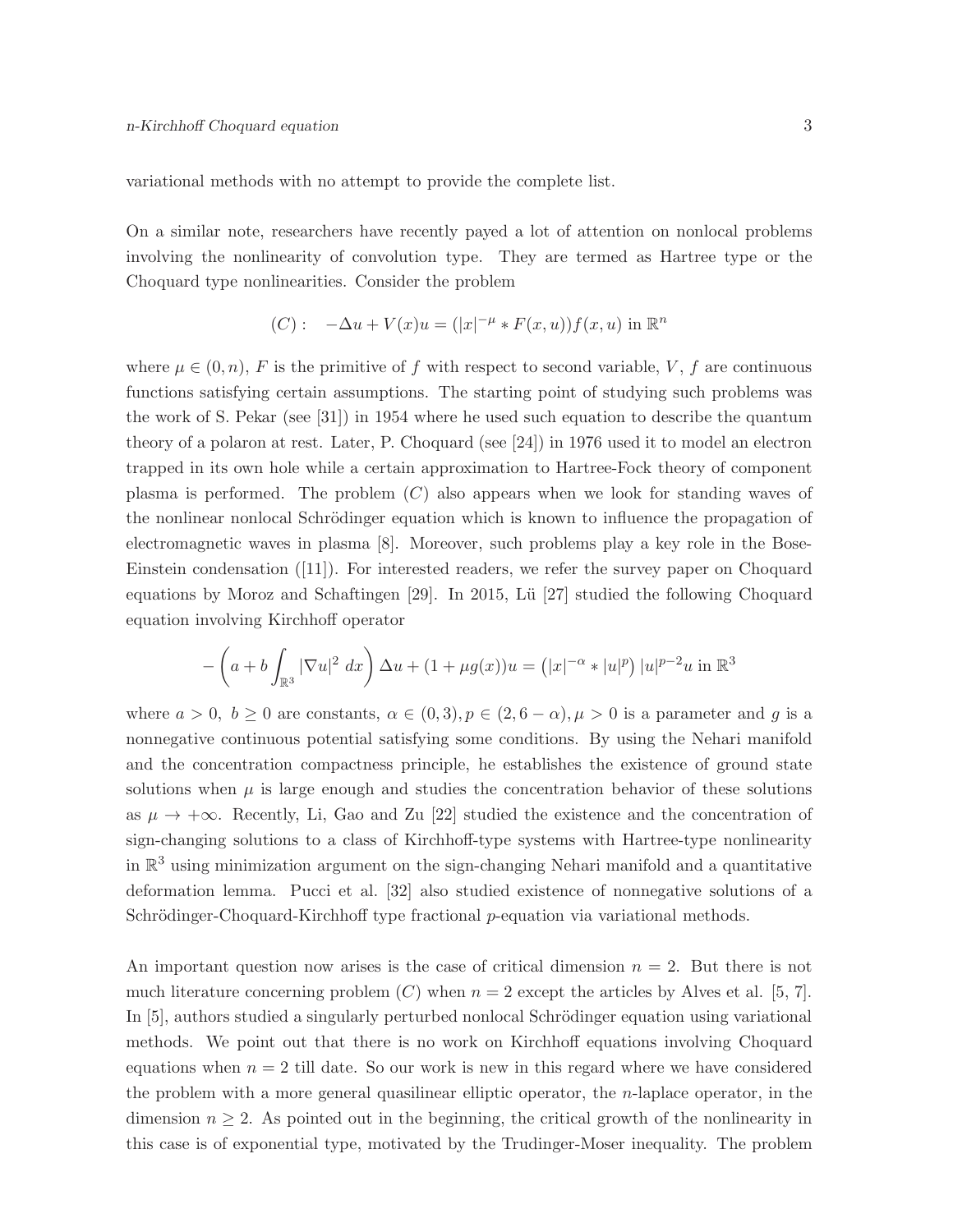of the type  $(KC)$  for  $n = 2$  without the convolution term, that is

$$
-m(\int_{\Omega} |\nabla u|^2) \Delta u \, dx = f(x, u) \text{ in } \Omega, \ u = 0 \text{ on } \partial \Omega,
$$

was studied by Figueiredo and Severo [16]. This result was later extended for the *n*-Laplace operator by Goyal et al. in [17]. It is then a natural question to investigate the existence results for a Kirchhoff equation involving a Choquard nonlinearity with exponential growth.

Precisely, in the first part of the present work, we prove Adimurthi [1] type existence results for the n-Kirchhoff Choquard problem  $(KC)$  with nonlinearity  $f(x, u)$  that has an exponential critical growth and a superlinear behavior at 0. The nonlinear nature of the second order operator  $-\Delta_n$  requires to show the pointwise convergence of gradients for the Palais-Smale sequences. For that, we analyze the occurrence of concentration phenomena for any Palais Smale sequence associated to  $(KC)$ . This concentration compactness analysis is further used to establish the Palais Smale condition for Palais Smale sequences whose energy levels are strictly below some determined critical level. Due to the doubly nonlocal feature of the problem, the task appeals new non trivial estimates with the help of the Riesz potential semi-group property and the Lions' compactness lemma (see Lemma 3.8). Since the energy functional posseses the Moutain pass geometry, we then prove the existence of a Palais Smale sequence with subcritical energy level and consequently the existence of at least one solution to  $(KC)$ . For that we need crucially that the nonlinearity satisfies a growth condition given by (2.4) (see Lemma 3.3).

Next question that arises is the multiplicity of such Kirchhoff-Choquard equations with exponential nonlinearities. So in the second part of the present work, we study the existence and multiplicity results for problems with an extra  $n$ -sublinear sign changing term by using the Nehari manifold techniques. Precisely, we study  $(\mathcal{P}_{\lambda,M})$  to obtain in the subcritical case  $(\beta < \frac{n}{n-1})$  the multiplicity of the solutions with respect to the parameter  $\lambda$  by extracting the Palais Smale sequences in the natural decomposition of the Nehari Manifold. This requires very accurate estimates on the energy functional restricted to the non-degenerate components of the Nehari manifold. In the critical case  $(\beta = \frac{n}{n-1})$ , we use again the concentration compactness together with an accurate analysis of the energy levels on the Nehari manifold to determine potential concentration phenomena for associated Palais Smale sequences. Based on this analysis, we show for  $\lambda$  small enough the existence of a relatively compact Palais Smale sequence that yields at least one solution to  $(\mathcal{P}_{\lambda,M})$ .

During last few decades, several authors such as in [6, 9, 12, 13, 36, 37, 38] used the Nehari manifold and associated fiber maps approach to study the multiplicity results with polynomial type nonlinearity and sign changing weight functions whereas the n-Laplace problems with exponential type nonlinearity has been addressed in [17, 18, 19]. In case of Kirchhoff equations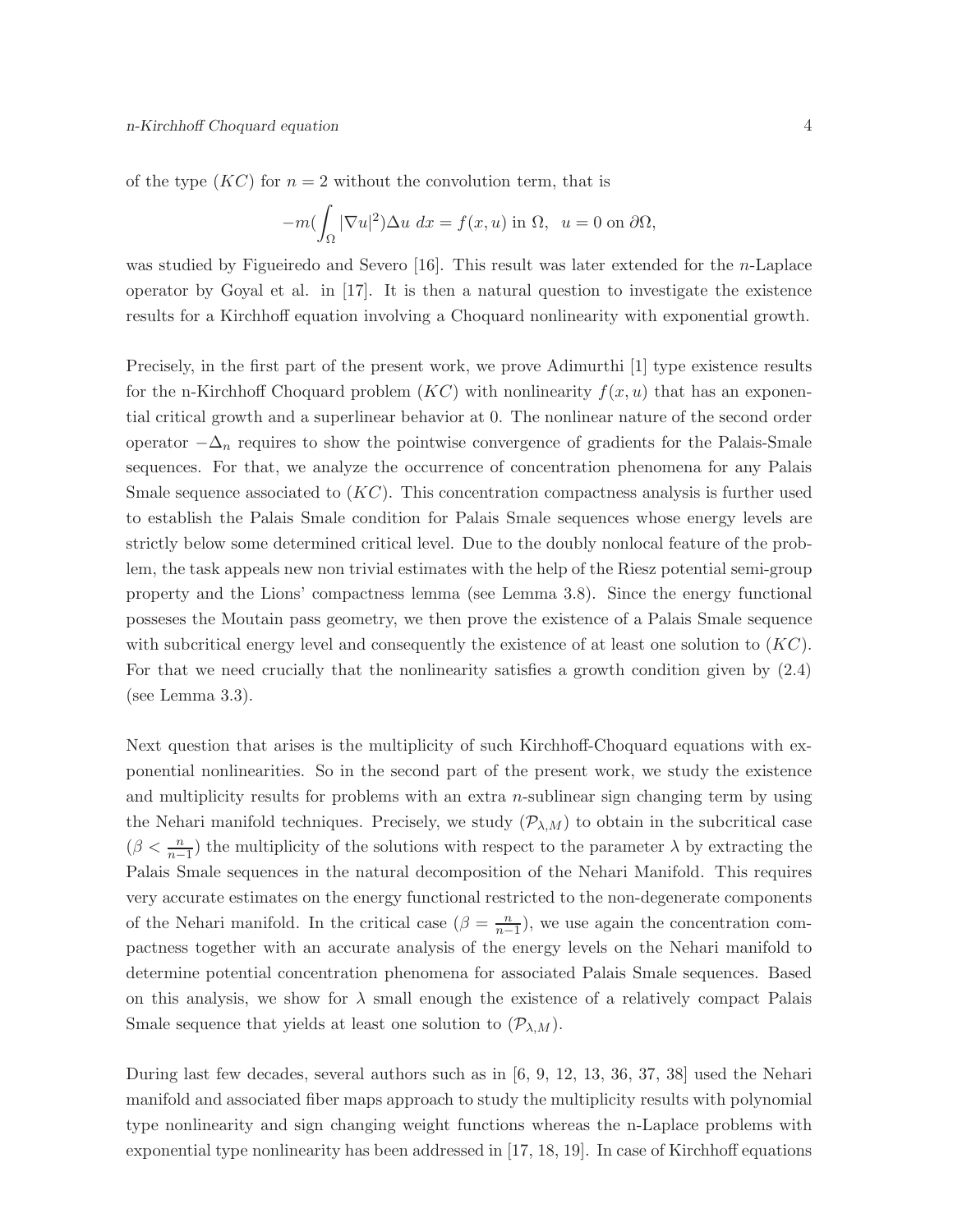with a Choquard nonlinearity, we highlight that no result is avalaible in the current literature. In this regard, the results proved in the present paper are completely new.

## 2 Main results

First, we consider the problem  $(KC)$ . The function  $m : \mathbb{R}^+ \to \mathbb{R}^+$  is a continuous function satisfying the following conditions:

- (m1) There exists  $m_0 > 0$  such that  $m(t) \ge m_0$  for all  $t \ge 0$  and  $M(t) = \int_0^t$  $m(s)ds$  satisfies  $M(t + s) > M(t) + M(s)$ , for all  $t, s > 0$ .
- (m2) There exist constants  $b_1, b_2 > 0$  and  $\hat{t} > 0$  such that for some  $r \in \mathbb{R}$

$$
m(t) \leq b_1 + b_2 t^r
$$
, for all  $t \geq \hat{t}$ .

(m3) The function  $\frac{m(t)}{t}$  is non-increasing for  $t > 0$ .

**Example 1** An example of a function satisfying (m1), (m2) and (m3) is  $m(t) = m_0 + bt^{\beta}$ where  $m_0 > 0$ ,  $\beta < 1$  and  $b \ge 0$ . Also  $m(t) = m_0 + \log(1+t)$  with  $m_0 > 0$  verifies  $(m_1)$ - $(m_3)$ .

Using (m3), one can easily deduce that the function

$$
(m3)' \qquad \frac{1}{n}M(t) - \frac{1}{\theta}m(t)t
$$
 is non-negative and non-decreasing for  $t \ge 0$  and  $\theta \ge 2n$ .

The function  $f: \Omega \times \mathbb{R} \to \mathbb{R}$  is given by  $f(x,t) = h(x,t) \exp(|t|^{\frac{n}{n-1}})$ . In the frame of problem  $(KC), h \in C(\overline{\Omega} \times \mathbb{R})$  satisfies the following conditions:

- (h1)  $h(x,t) = 0$  for  $t \le 0$  and  $h(x,t) > 0$  for  $t > 0$ .
- (h2) For any  $\epsilon > 0$ ,  $\lim_{t \to \infty} \sup_{x \in \bar{\Omega}} h(x, t) \exp(-\epsilon |t|^{\frac{n}{n-1}}) = 0$  and  $\lim_{t \to \infty} \inf_{x \in \bar{\Omega}} h(x, t) \exp(\epsilon |t|^{\frac{n}{n-1}}) =$ ∞.
- (h3) There exists  $\ell > n-1$  such that  $t \to \frac{f(x,t)}{t^{\ell}}$  is increasing on  $\mathbb{R}^+ \setminus \{0\}$ , uniformly in  $x \in \Omega$ .
- (h4) There exist  $T, T_0 > 0$  and  $\gamma_0 > 0$  such that  $0 < t^{\gamma_0} F(x, t) \leq T_0 f(x, t)$  for all  $|t| \geq T$  and uniformly in  $x \in \Omega$ .

The condition (h3) implies that  $\frac{f(x,t)}{t^{n-1}}$  is increasing for each  $t > 0$  and  $\lim_{t \to 0^+}$  $f(x,t)$  $\frac{f^{(u, v)}(u, v)}{t^{n-1}} = 0$  uniformly in  $x \in \Omega$ .

Example 2 An example of functions satisfying  $(h1) - (h4)$  is  $f(x,t) = t^{\beta_0 + (n-1)} \exp(t^p) \exp(|t|^{\frac{n}{n-1}})$ for  $t \geq 0$  and  $f(x,t) = 0$  for  $t < 0$  where  $0 \leq p < \frac{n}{n-1}$  and  $\beta_0 > 0$ .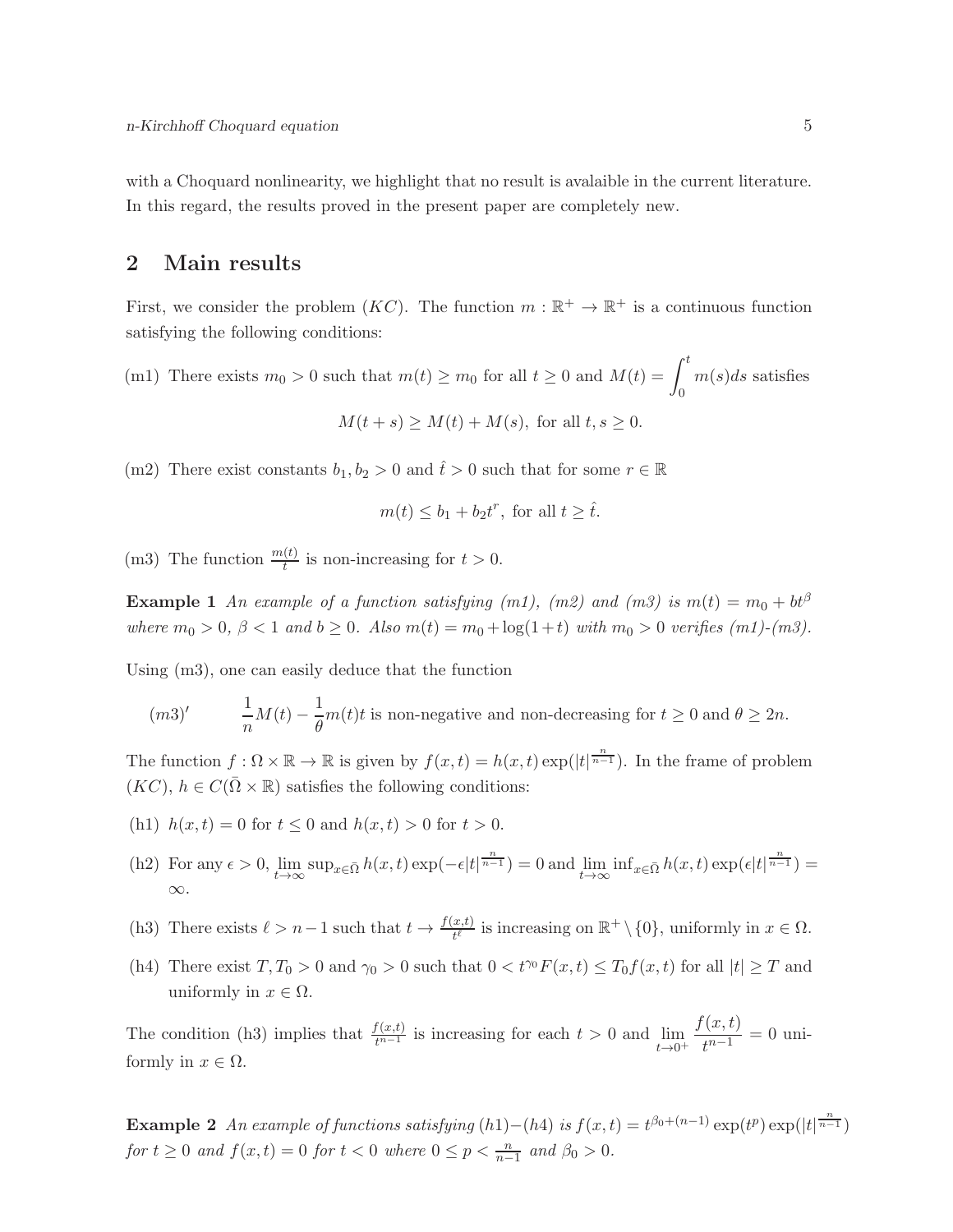n-Kirchhoff Choquard equation 6

We equip  $W_0^{1,n}$  $\int_0^{1,n}(\Omega)$  with the natural Banach norm  $||u|| := (\int_{\Omega} |\nabla u|^n dx)^{1/n}$ . Then,

**Definition 2.1** We call a function  $u \in W_0^{1,n}$  $\mathcal{O}_0^{1,n}(\Omega)$  to be a solution of  $(KC)$  if

$$
m(\|u\|^n)\int_{\Omega}|\nabla u|^{n-2}\nabla u.\nabla\varphi\ dx=\int_{\Omega}\left(\int_{\Omega}\frac{F(y,u)}{|x-y|^{\mu}}dy\right)f(x,u)\varphi\ dx,\ for\ all\ \varphi\in W^{1,n}_0(\Omega).
$$

The energy functional  $E: W_0^{1,n}$  $0^{1,n}(\Omega) \to \mathbb{R}$  associated to  $(KC)$  is given by

$$
E(u) = \frac{1}{n}M(||u||^n) - \frac{1}{2}\int_{\Omega} \left(\int_{\Omega} \frac{F(y, u)}{|x - y|^{\mu}} dy\right) F(x, u) dx.
$$

Under the assumptions on f, we get that for any  $\epsilon > 0$ ,  $p \ge 1$  and  $0 \le \beta_0 < \ell$ , there exists  $C(\epsilon, n, \mu) > 0$  such that for each  $x \in \Omega$ 

$$
|F(x,t)| \le \epsilon |t|^{\beta_0 + 1} + C(\epsilon, n, \mu)|t|^p \exp((1+\epsilon)|t|^{\frac{n}{n-1}}), \text{ for all } t \in \mathbb{R}.
$$
 (2.1)

For any  $u \in W_0^{1,n}$  $L_0^{1,n}(\Omega)$ , by virtue of Sobolev embedding we get that  $u \in L^q(\Omega)$  for all  $q \in [1,\infty)$ . This also implies that

$$
F(x, u) \in L^{q}(\Omega) \text{ for any } q \ge 1.
$$
 (2.2)

.

Now we recall the well known Hardy-Littlewood-Sobolev inequality.

**Proposition 2.2** (Hardy-Littlewood-Sobolev inequality) [25, Theorem 4.3, p.106] Let  $t, r > 1$  and  $0 < \mu < n$  with  $1/t + \mu/n + 1/r = 2$ ,  $f \in L^t(\mathbb{R}^n)$  and  $h \in L^r(\mathbb{R}^n)$ . There exists a sharp constant  $C(t, n, \mu, r)$ , independent of f, h such that

$$
\int_{\mathbb{R}^n} \int_{\mathbb{R}^n} \frac{f(x)h(y)}{|x-y|^{\mu}} dx dy \le C(t, n, \mu, r) \|f\|_{L^t(\mathbb{R}^n)} \|h\|_{L^r(\mathbb{R}^n)}.
$$
\n(2.3)

If  $t = r = \frac{2n}{2n-\mu}$  then

$$
C(t, n, \mu, r) = C(n, \mu) = \pi^{\frac{\mu}{2}} \frac{\Gamma(\frac{n}{2} - \frac{\mu}{2})}{\Gamma(n - \frac{\mu}{2})} \left\{ \frac{\Gamma(\frac{n}{2})}{\Gamma(n)} \right\}^{-1 + \frac{\mu}{n}}
$$

In this case there is equality in (2.3) if and only if  $f \equiv (constant)h$  and

$$
h(x) = A(\gamma^2 + |x - a|^2)^{\frac{-(2n-\mu)}{2}}
$$

for some  $A \in \mathbb{C}$ ,  $0 \neq \gamma \in \mathbb{R}$  and  $a \in \mathbb{R}^n$ .

Taking  $t = r = \frac{2n}{2n-\mu}$  in Proposition 2.2 and using (2.2), we get that E is well defined. Also  $E \in C^1(W_0^{1,n})$  $\mathcal{O}_0^{1,n}(\Omega),\mathbb{R}$ . Naturally, the critical points of E corresponds to weak solutions of  $(KC)$  and for any  $u \in W_0^{1,n}$  $_{0}^{\cdot 1,n}(\Omega)$  we have

$$
\langle E'(u), \varphi \rangle = m(||u||^n) \int_{\Omega} |\nabla u|^{n-2} \nabla u \cdot \nabla \varphi \, dx - \int_{\Omega} \left( \int_{\Omega} \frac{F(y, u)}{|x - y|^{\mu}} dy \right) f(x, u) \varphi \, dx
$$

for all  $\varphi \in W_0^{1,n}$  $\int_0^{1,n}(\Omega)$ . The following theorem is the main result concerning  $(KC)$  proved in this article.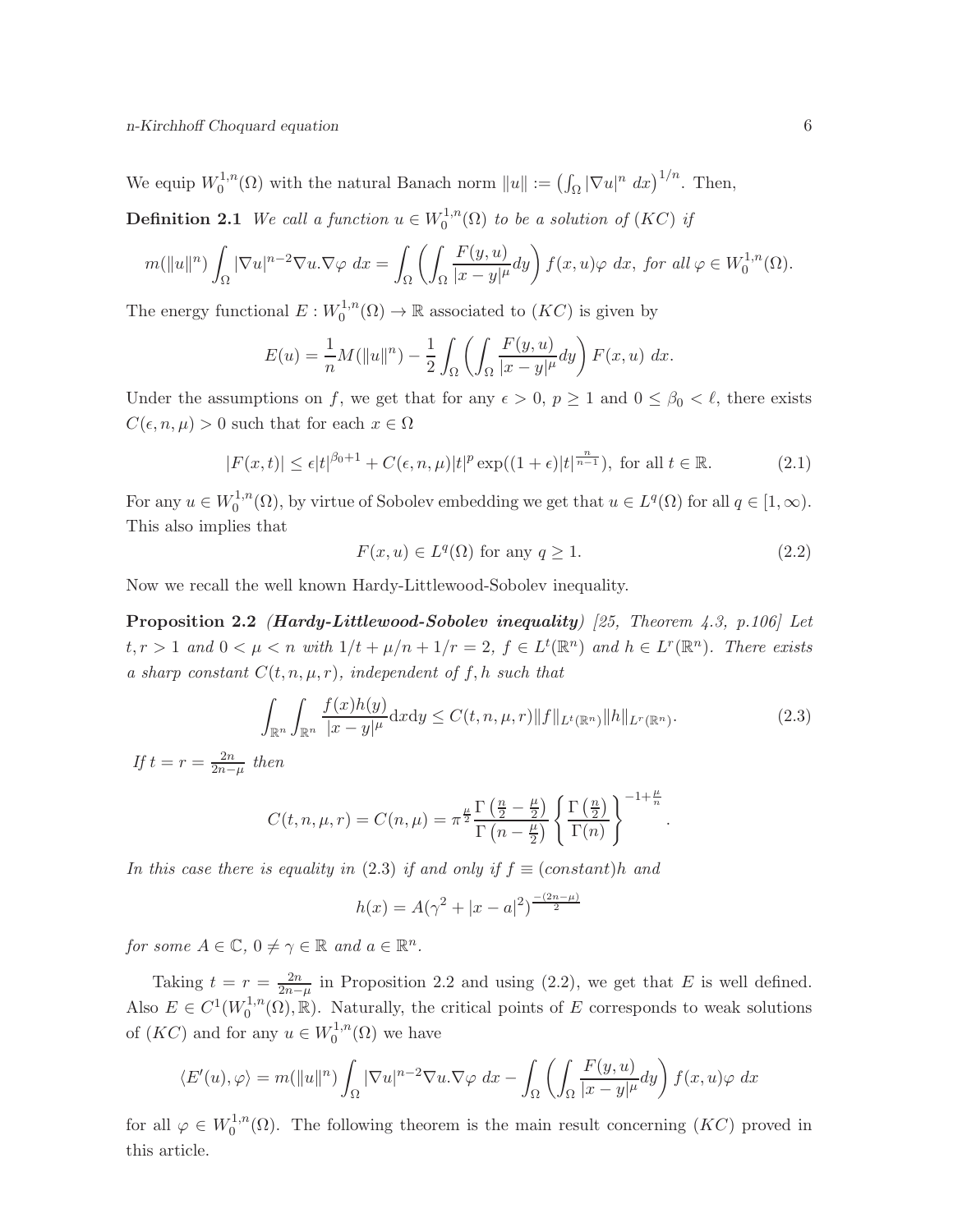**Theorem 2.3** Assume  $(m1)-(m3)$  and  $(h1)-(h4)$  holds. Assume in addition

$$
\lim_{s \to +\infty} \frac{sf(x,s)F(x,s)}{\exp\left(2|s|^{\frac{n}{n-1}}\right)} = \infty, \text{ uniformly in } x \in \overline{\Omega}.
$$
\n(2.4)

Then the problem (KC) admits a weak solution.

**Example 3** f defined by  $f(x,t) = g(x)t^p \exp(t^{\frac{n}{n-1}})$  for  $t \ge 0$ ,  $x \in \Omega$  with  $0 \ne g \in L^{\infty}(\Omega)$ non-negative and  $p > n - 1$  satisfy (h1)-(h4) and (2.4).

We also study the existence of positive solutions to the perturbed quasilinear Kirchhoff equation  $(\mathcal{P}_{\lambda,M})$  defined above. Using the Nehari manifold technique, we show existence and multiplicity of solutions with respect to the parameter  $\lambda$ . Precisely, we show the following main results in the subcritical and critical case:

**Theorem 2.4** Let  $\beta \in \left(1, \frac{n}{n-1}\right)$ . Then there exists  $\lambda_0$  such that  $(\mathcal{P}_{\lambda,M})$  admits at least two solutions for  $\lambda \in (0, \lambda_0)$ .

In the critical case, we show the following existence result.

**Theorem 2.5** Let  $\beta = \frac{n}{n-1}$ , then there exists  $\lambda_1 > 0$  such that for  $\lambda \in (0, \lambda_1)$ ,  $(\mathcal{P}_{\lambda,M})$  admits a solution.

Motivated by the famous Ambrosetti-Brezis-Cerami result (see [2]), a natural question is the (local) multiplicity of weak solutions to  $(\mathcal{P}_{\lambda,M})$  in the critical case. Accurate estimates of the energy levels on the non degenerate and closed component  $N_{\lambda,M}^-$  are required to get the compactness of Palais Smale sequences. Due to the double non local nature of problem  $(\mathcal{P}_{\lambda,M})$ , we believe that this task appeals new kind of testing functions.

## 3 Existence of a positive weak solution to  $(KC)$

In this section, we study problem  $(KC)$  and for that we use the mountain pass Theorem and analyze accurately the compactness of Palais Smale sequences for E. First we show that the energy functional  $E$  possesses the mountain pass geometry.

**Lemma 3.1** Assume the assumptions  $(m1)$ ,  $(m2)$  and  $(h1)$ - $(h4)$ . Then, E has the mountain pass geometry around 0.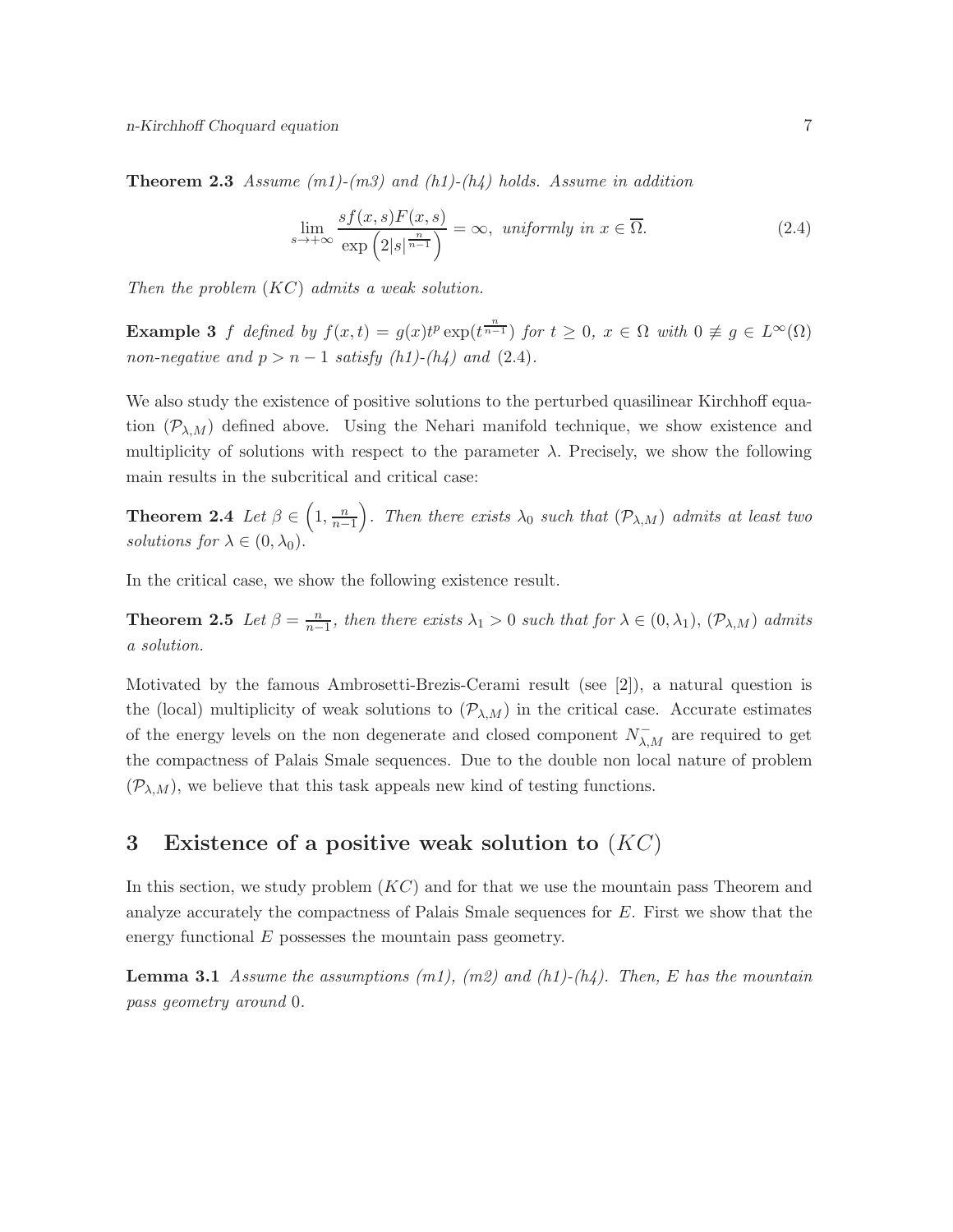*Proof.* Let  $u \in W_0^{1,n}$  $\int_0^{1,n}(\Omega)$  such that  $||u||$  small enough. Let  $0 < \beta_0 < \ell$ . Then from Proposition 2.2, (h3) and (2.1), for any  $\epsilon > 0$  and  $p > 1$  we know that there exists a  $C(\epsilon) > 0$  such that

$$
\int_{\Omega} \left( \int_{\Omega} \frac{F(y, u)}{|x - y|^{\mu}} dy \right) F(x, u) dx \leq C(n, \mu) \|F(x, u)\|_{L^{\frac{2n}{2n - \mu}}(\Omega)}^2
$$
\n
$$
\leq C(n, \mu) 2^{\frac{2n}{2n - \mu}} \left( \epsilon \int_{\Omega} |u|^{\frac{2n(\beta_0 + 1)}{2n - \mu}} + C(\epsilon) \int_{\Omega} |u|^{\frac{2pn}{2n - \mu}} \exp\left( \frac{2n(1 + \epsilon)}{2n - \mu} |u|^{\frac{n}{n - 1}} \right) \right)^{\frac{2n - \mu}{n}}
$$
\n
$$
\leq C_1 \left( \epsilon \int_{\Omega} |u|^{\frac{2n(\beta_0 + 1)}{2n - \mu}} + C_2(\epsilon) \|u\|_{\frac{2pn}{2n - \mu}} \left( \int_{\Omega} \exp\left( \frac{4n(1 + \epsilon) \|u\|_{\frac{n}{n - 1}}}{2n - \mu} \left( \frac{|u|}{\|u\|} \right)^{\frac{n}{n - 1}} \right) \right)^{\frac{1}{2}} \right)^{\frac{2n - \mu}{n}}
$$
\n(3.1)

where we used Sobolev and Hölder inequality. So if we choose  $\epsilon > 0$  small enough and u such that  $\frac{4n(1+\epsilon)\|u\|^{\frac{n}{n-1}}}{2}$  $\frac{1}{2n - \mu} \le \alpha_n$  then using Theorem 1.1 in (3.1) we get

$$
\int_{\Omega} \left( \int_{\Omega} \frac{F(y, u)}{|x - y|^{\mu}} dy \right) F(x, u) dx \leq C_{3} \left( \epsilon ||u||^{\frac{2n(\beta_{0} + 1)}{2n - \mu}} + C(\epsilon) ||u||^{\frac{2pn}{2n - \mu}} \right)^{\frac{2n - \mu}{n}}
$$
  

$$
\leq C_{4} \left( \epsilon ||u||^{2(\beta_{0} + 1)} + C(\epsilon) ||u||^{2p} \right).
$$

Hence from (m1) and above estimate, we deduce that for  $||u|| = \rho$  where  $\rho < \left(\frac{\alpha_n(2n-\mu)}{4n(1+\epsilon)}\right)$  $\frac{\mu_n(2n-\mu)}{4n(1+\epsilon)}\right)^{\frac{n-1}{n}}$ 

$$
E(u) \ge m_0 \frac{\|u\|^n}{n} - C_4 \left( \epsilon \|u\|^{2(\beta_0+1)} + C(\epsilon) \|u\|^{2p} \right).
$$

Taking  $\beta_0 > 0$  such that  $2(\beta_0 + 1) > n$  and  $2p > n$ , we can choose  $\rho$  small enough so that  $E(u) \geq \sigma$  for some  $\sigma > 0$  (depending on  $\rho$ ) when  $||u|| = \rho$ . Furthermore, under the assumption (m2), for some  $a_1, a_2 > 0$  and  $t_0 > 0$  we have  $m(t) \le a_1 + a_2 t^r$  and

$$
M(t) \le \begin{cases} a_0 + a_1 t + \frac{a_2 t^{r+1}}{r+1}, \ r \ne -1 \\ a_0 + a_1 t + a_2 \ln t, \ r = -1 \end{cases}
$$

when  $t \geq \hat{t}$  and where

$$
a_0 = \begin{cases} M(t_0) - a_1 t_0 - a_2 \frac{t_0^{r+1}}{r+1}, \ r \neq -1 \\ M(t_0) - a_1 t_0 - a_2 \ln t_0, \ r = -1. \end{cases}
$$

Let  $u_0 \in W_0^{1,n}$  $\int_0^{1,n}(\Omega)$  such that  $u_0 \geq 0$  and  $||u_0|| = 1$ . Then (h3) implies that there exists  $K_1 \geq \max\{\frac{n}{2}\}$  $\frac{n}{2}, \frac{n(r+1)}{2}$  $\frac{(-1)}{2}$  such that  $F(x, s) \ge C_1 s^{K_1} - C_2$  for all  $(x, s) \in \Omega \times [0, \infty)$  and for some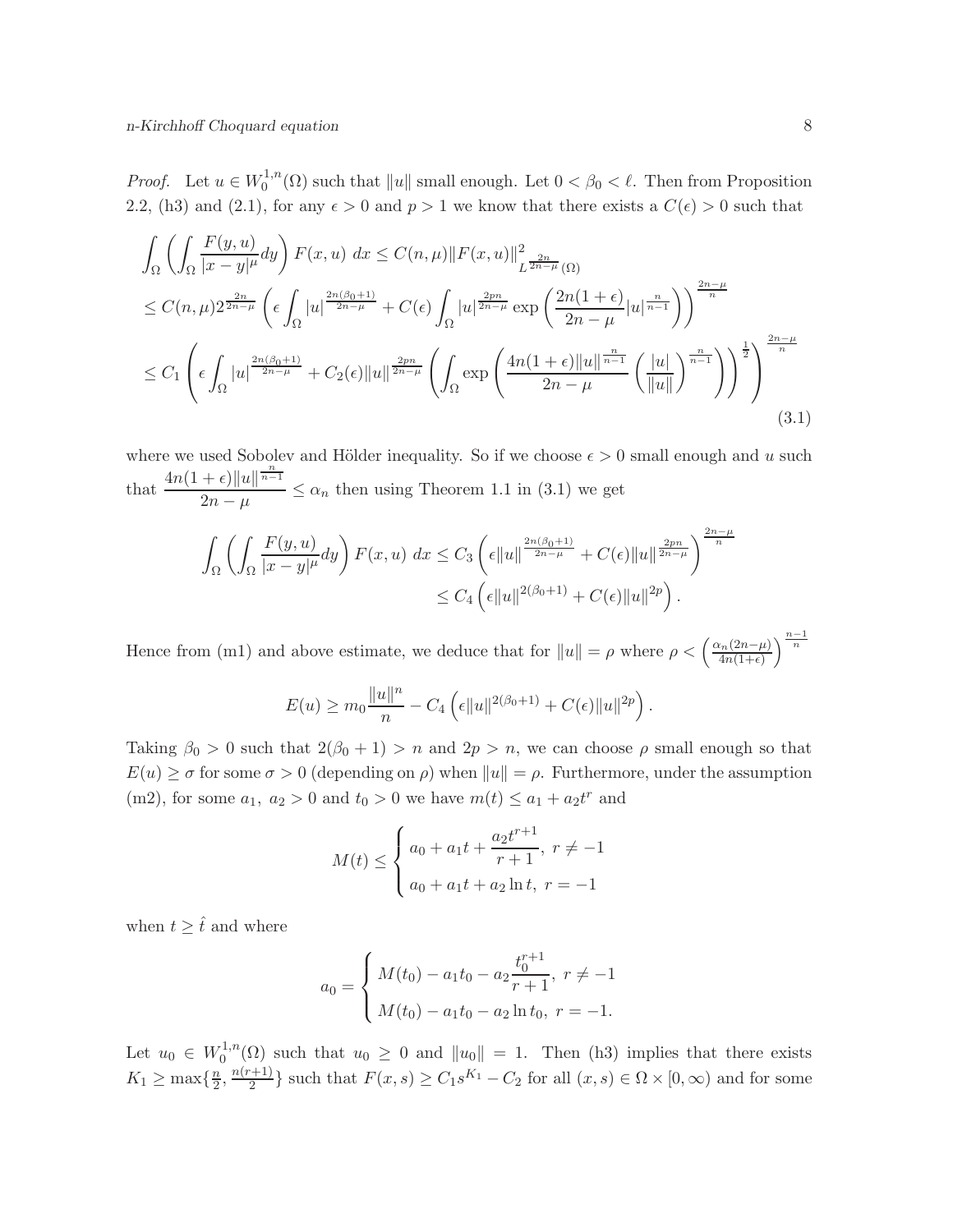positive constants  $C_1$  and  $C_2$ . Using this, we obtain

$$
\int_{\Omega} \left( \int_{\Omega} \frac{F(y, tu_0)}{|x - y|^{\mu}} dy \right) F(x, tu_0) dx \ge \int_{\Omega} \int_{\Omega} \frac{(C_1(tu_0)^{K_1}(y) - C_2)(C_1(tu_0)^{K_1}(x) - C_2)}{|x - y|^{\mu}} dx dy
$$
  
\n
$$
= C_1^2 t^{2K_1} \int_{\Omega} \int_{\Omega} \frac{u_0^{K_1}(y)u_0^{K_1}(x)}{|x - y|^{\mu}} dx dy
$$
  
\n
$$
-2C_1 C_2 t^{K_1} \int_{\Omega} \int_{\Omega} \frac{u_0^{K_1}(y)}{|x - y|^{\mu}} dx dy + C_2^2 \int_{\Omega} \int_{\Omega} |x - y|^{-\mu} dx dy.
$$

Therefore from above we obtain

$$
E(tu_0) \le \frac{M(||tu_0||^n)}{n} - \int_{\Omega} \left( \int_{\Omega} \frac{F(y, tu_0)}{|x - y|^{\mu}} dy \right) F(x, tu_0) dx
$$
  
 
$$
\le C_3 + C_4 t^n + C_5 t^{n(r+1)} - C_4 t^{2K_1} + C_6 t^{K_1}
$$

where  $C_i$ 's are positive constants for  $i = 4, 5, 6$ . This implies that  $E(tu_0) \to -\infty$  as  $t \to \infty$ . Thus there exists a  $v_0 \in W_0^{1,n}$  $\int_0^{1,n}(\Omega)$  with  $||v_0|| > \sigma$  such that  $E(v_0) < 0$ . L.

**Lemma 3.2** Every Palais Smale sequence is bounded in  $W_0^{1,n}$  $\mathcal{O}^{1,n}(\Omega).$ 

*Proof.* Let  $\{u_k\} \subset W_0^{1,n}$  $0^{1,n}(\Omega)$  denotes a  $(PS)_c$  sequence of E that is

$$
E(u_k) \to c
$$
 and  $E'(u_k) \to 0$  as  $k \to \infty$ 

for some  $c \in \mathbb{R}$ . This implies

$$
\frac{M(\|u_k\|^n)}{n} - \frac{1}{2} \int_{\Omega} \left( \int_{\Omega} \frac{F(y, u_k)}{|x - y|^{\mu}} dy \right) F(x, u_k) dx \to c \text{ as } k \to \infty,
$$
\n
$$
\left| m(\|u_k\|^n) \int_{\Omega} |\nabla u_k|^{n-2} \nabla u_k \nabla \phi - \int_{\Omega} \left( \int_{\Omega} \frac{F(y, u_k)}{|x - y|^{\mu}} dy \right) f(x, u_k) \phi dx \right| \le \epsilon_k \|\phi\|
$$
\n(3.2)

where  $\epsilon_k \to 0$  as  $k \to \infty$ . In particular, taking  $\phi = u_k$  we get

$$
\left| m(\|u_k\|^n) \int_{\Omega} |\nabla u_k|^n - \int_{\Omega} \left( \int_{\Omega} \frac{F(y, u_k)}{|x - y|^{\mu}} dy \right) f(u_k) u_k dx \right| \le \epsilon_k \|u_k\|.
$$
 (3.3)

From the assumption (h3), there exists  $\alpha > n$  such that  $\alpha F(x,t) \leq tf(x,t)$  for any  $t > 0$  and  $x \in \Omega$  which yields

$$
\alpha \int_{\Omega} \left( \int_{\Omega} \frac{F(y, u_k)}{|x - y|^{\mu}} dy \right) F(u_k) dx \le \int_{\Omega} \left( \int_{\Omega} \frac{F(y, u_k)}{|x - y|^{\mu}} dy \right) f(u_k) u_k dx. \tag{3.4}
$$

Using  $(3.2)$ ,  $(3.3)$  along with above inequality and  $(m3)'$ , we get

$$
E(u_k) - \frac{1}{2\alpha} \langle E'(u_k), u_k \rangle = \frac{M(||u_k||^n)}{n} - \frac{m(||u_k||^n) ||u_k||^n}{2\alpha}
$$
  

$$
- \frac{1}{2} \left( \int_{\Omega} \left( \int_{\Omega} \frac{F(y, u_k)}{|x - y|^{\mu}} dy \right) F(x, u_k) dx - \frac{1}{\alpha} \int_{\Omega} \left( \int_{\Omega} \frac{F(y, u_k)}{|x - y|^{\mu}} dy \right) f(x, u_k) u_k dx \right)
$$
  

$$
\geq \frac{M(||u_k||^n)}{n} - \frac{m(||u_k||^n) ||u_k||^n}{2\alpha} \geq \left( \frac{1}{2n} - \frac{1}{2\alpha} \right) m(||u_k||^n) ||u_k||^n \geq \left( \frac{1}{2n} - \frac{1}{2\alpha} \right) m_0 ||u_k||^n.
$$
(3.5)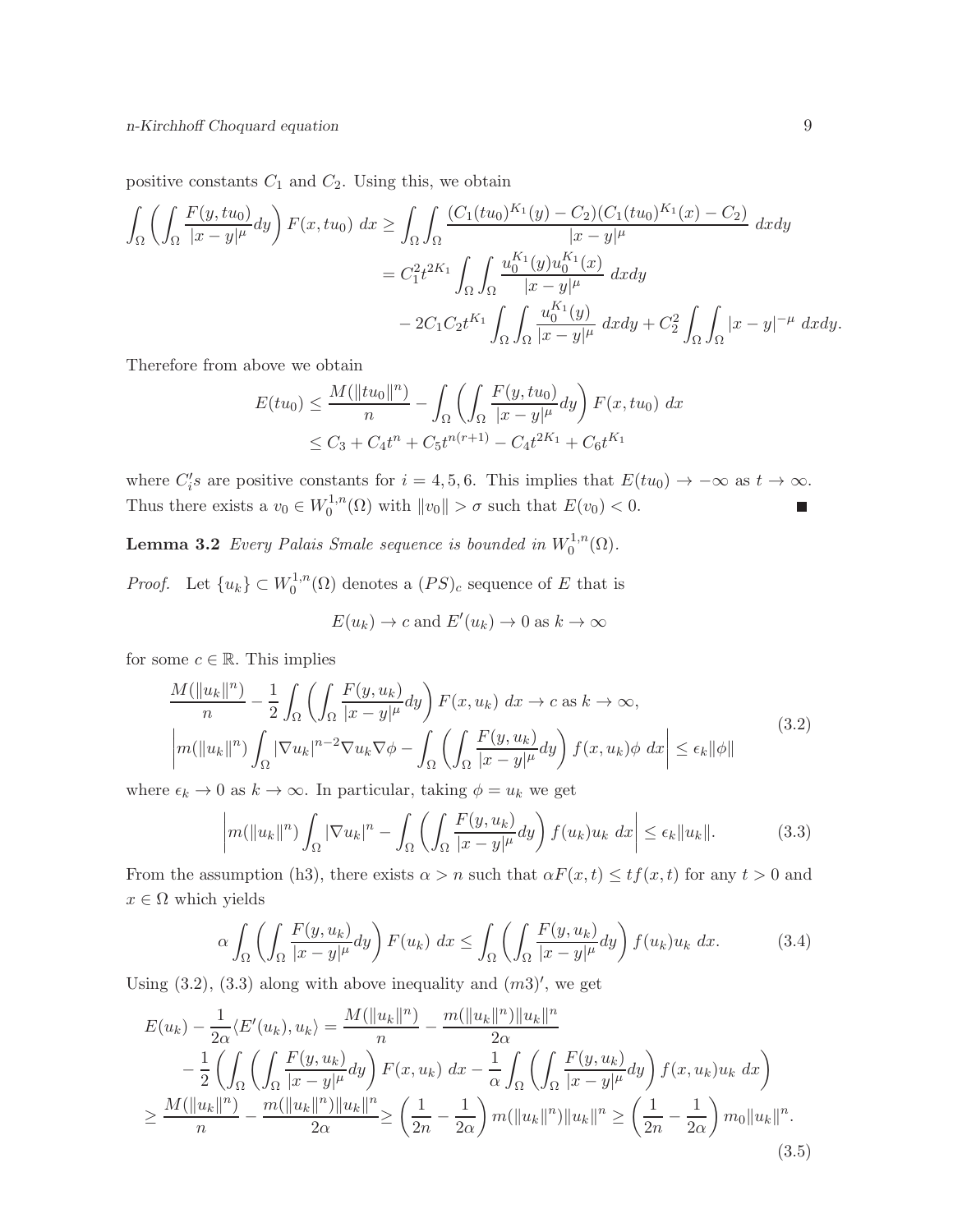Also from (3.2) and (3.3) it follows that

$$
E(u_k) - \frac{1}{2\alpha} \langle E'(u_k), u_k \rangle \le C \left( 1 + \epsilon_k \frac{\|u_k\|}{2\alpha} \right)
$$
 (3.6)

for some constant  $C > 0$ . Therefore from (3.5) and (3.6) we get that

$$
\left(\frac{1}{2n} - \frac{1}{2\alpha}\right) m_0 \|u_k\|^n \le C \left(1 + \epsilon_k \frac{\|u_k\|}{2\alpha}\right).
$$

This implies that  $\{u_k\}$  must be bounded in  $W_0^{1,n}$  $\mathcal{O}^{1,n}(\Omega).$ 

Let  $\Gamma = \{ \gamma \in C([0,1], W_0^{1,n}(\Omega)) : \gamma(0) = 0, E(\gamma(1)) < 0 \}$  and define the Mountain Pass critical level as

$$
l^* = \inf_{\gamma \in \Gamma} \max_{t \in [0,1]} E(\gamma(t)). \tag{3.7}
$$

Then we have the following result:

**Lemma 3.3** If  $(2.4)$  holds, then

$$
0 < l^* < \frac{1}{n}M\left(\left(\frac{2n-\mu}{2n}\alpha_n\right)^{n-1}\right).
$$

*Proof.* Since for  $u \neq 0$ ,  $E(tu) \rightarrow -\infty$  as  $t \rightarrow \infty$  (as we proved in Lemma 3.1) and since by definition  $l^* \leq \max_{t \in [0,1]} E(tu)$  for  $u \in W_0^{1,n}$  $\binom{0}{0}$  (0) satisfying  $E(u) < 0$ , it is enough to show that there exists a  $w \in W_0^{1,n}$  $\binom{1}{0}$  such that  $||w|| = 1$  and

$$
\max_{t \in [0,\infty)} E(tw) < \frac{1}{n} M\left(\left(\frac{2n-\mu}{2n}\alpha_n\right)^{n-1}\right).
$$

To prove this, we consider the sequence of Moser functions  $\{w_k\}$  defined as

$$
w_k(x) = \frac{1}{\omega_{n-1}^{\frac{1}{n}}} \begin{cases} (\log k)^{\frac{n-1}{n}}, & 0 \le |x| \le \frac{\rho}{k}, \\ \frac{\log \left(\frac{\rho}{|x|}\right)}{(\log k)^{\frac{1}{n}}}, & \frac{\rho}{k} \le |x| \le \rho, \\ 0, & |x| \ge \rho \end{cases}
$$

so that supp $(w_k) \subset B_\rho(0)$ . It is easy to verify that  $||w_k|| = 1$  for all k. So we claim that there exists a  $k\in\mathbb{N}$  such that

$$
\max_{t \in [0,\infty)} E(tw_k) < \frac{1}{n} M\left( \left(\frac{2n-\mu}{2n} \alpha_n\right)^{n-1} \right).
$$

Suppose this is not true then for all  $k \in \mathbb{N}$  there exists a  $t_k > 0$  such that

$$
\max_{t \in [0,\infty)} E(tw_k) = E(t_k w_k) \ge \frac{1}{n} M \left( \left( \frac{2n - \mu}{2n} \alpha_n \right)^{n-1} \right)
$$
\n
$$
\text{and } \frac{d}{dt} (E(tw_k))|_{t=t_k} = 0. \tag{3.8}
$$

 $\overline{\phantom{a}}$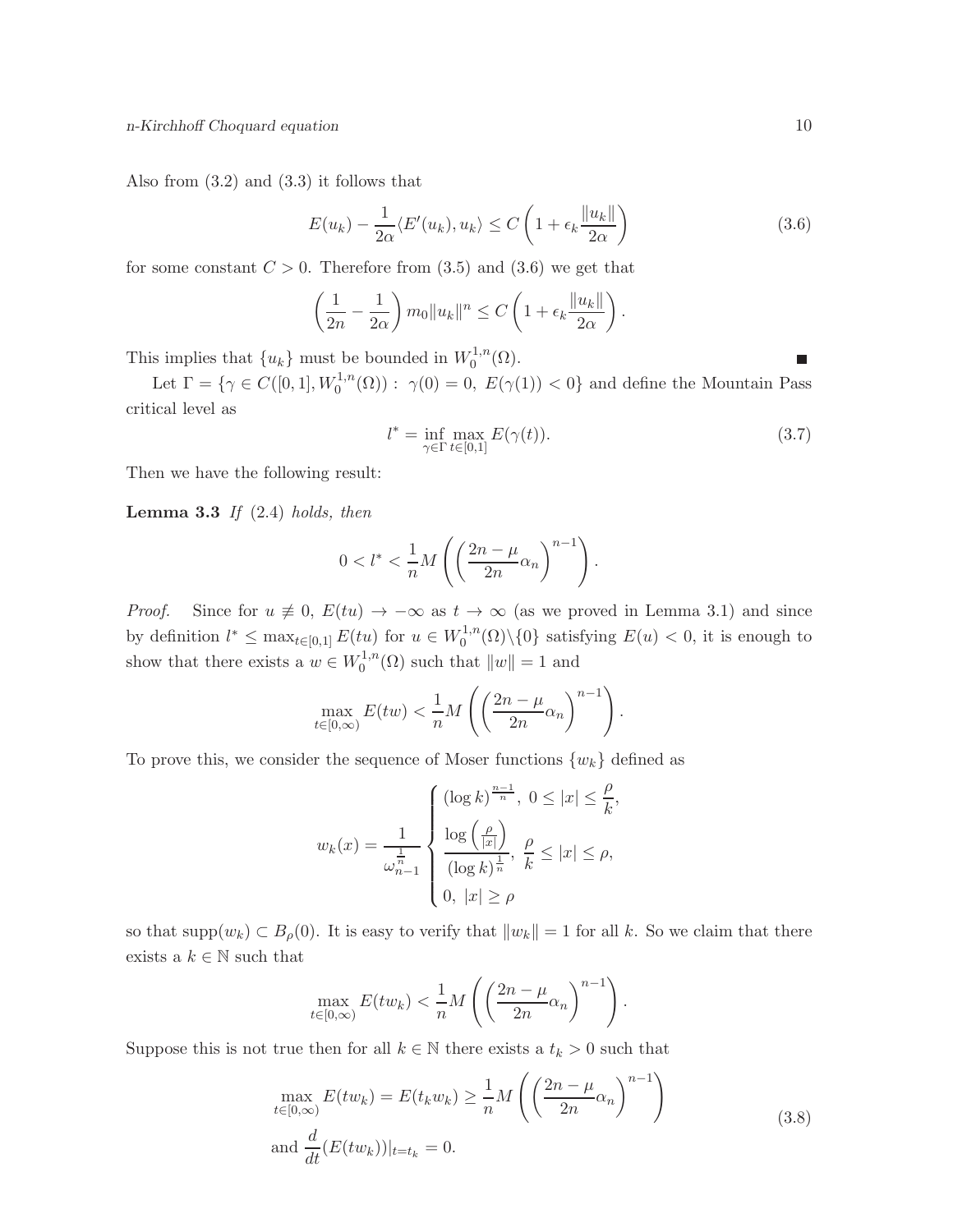From the proof of Lemma 3.2,  $E(tw_k) \to -\infty$  as  $t \to \infty$  uniformly in k. Then we infer that  ${t_k}$  must be a bounded sequence in R. From (3.8) and definition of  $E(t_k w_k)$  we obtain

$$
\frac{1}{n}M\left(\left(\frac{2n-\mu}{2n}\alpha_n\right)^{n-1}\right) < \frac{M(t_k^n)}{n}.\tag{3.9}
$$

Since  $M$  is monotone increasing, from  $(3.9)$  we get that

$$
t_k^n \ge \left(\frac{2n-\mu}{2n}\alpha_n\right)^{n-1}.\tag{3.10}
$$

From  $(3.10)$ , we get

$$
\frac{t_k}{\omega_{n-1}^{\frac{1}{n}}} (\log k)^{\frac{n-1}{n}} \to \infty \text{ as } k \to \infty.
$$
 (3.11)

Furthermore from (3.8), we have

$$
m(t_k^n)t_k^n = \int_{\Omega} \left( \int_{\Omega} \frac{F(y, t_k w_k)}{|x - y|^{\mu}} dy \right) f(x, t_k w_k) t_k w_k dx
$$
  
\n
$$
\geq \int_{B_{\rho/k}} f(x, t_k w_k) t_k w_k \int_{B_{\rho/k}} \frac{F(y, t_k w_k)}{|x - y|^{\mu}} dy dx.
$$
\n(3.12)

In addition, as in equation (2.11) p. 1943 in [5], it is easy to get that

$$
\int_{B_{\rho/k}} \int_{B_{\rho/k}} \frac{dx dy}{|x - y|^{\mu}} \ge C_{\mu,n} \left(\frac{\rho}{k}\right)^{2n - \mu}
$$

where  $C_{\mu,n}$  is a positive constant depending on  $\mu$  and n. From (2.4), we know that for each  $d > 0$  there exists a  $s_d$  such that

$$
sf(x,s)F(x,s) \ge d \exp\left(2|s|^{\frac{n}{n-1}}\right), \text{ whenever } s \ge s_d.
$$

Since (3.11) holds, we can choose a  $r_d \in \mathbb{N}$  such that

$$
\frac{t_k}{\omega_{n-1}^{\frac{1}{n}}} (\log k)^{\frac{n-1}{n}} \ge s_d, \text{ for all } k \ge r_d.
$$

Using these estimates in  $(3.12)$  and from  $(3.10)$ , for d large enough we get that

$$
m(t_k^n)t_k^n \ge d \exp\left( (\log k) \left( \frac{2t_k^{\frac{n}{n-1}}}{\omega_{n-1}^{\frac{1}{n-1}}} \right) \right) C_{\mu,n} \left( \frac{\rho}{k} \right)^{2n-\mu} \ge d C_{\mu,n} \rho^{2n-\mu}.
$$

Taking d large enough and since  $t_k^n$  is bounded, we arrive at a contradiction. This establishes our claim and we conclude the proof of the result.  $\Box$ 

**Lemma 3.4** If  $\{u_k\}$  denotes a Palais Smale sequence then up to a subsequence, there exists  $u \in W_0^{1,n}$  $C_0^{1,n}(\Omega)$  such that

$$
|\nabla u_k|^{n-2} \nabla u_k \rightharpoonup |\nabla u|^{n-2} \nabla u \ weakly in \left( L^{\frac{n}{n-1}}(\Omega) \right)^n. \tag{3.13}
$$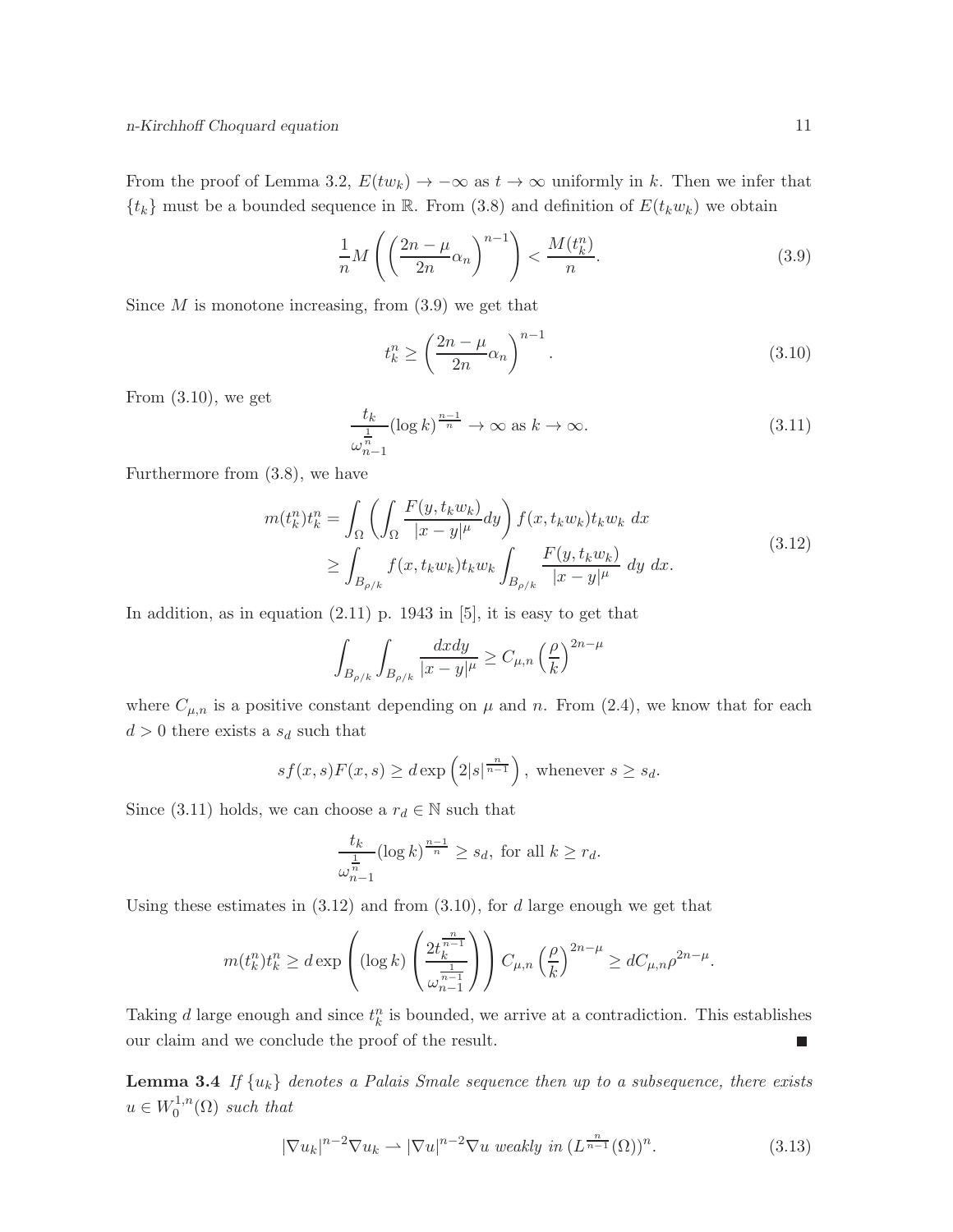*Proof.* From Lemma 3.2, we know that the sequence  $\{u_k\}$  must be bounded in  $W_0^{1,n}$  $_{0}^{\cdot 1,n}(\Omega).$ Consequently, up to a subsequence, there exists  $u \in W_0^{1,n}$  $u_0^{1,n}(\Omega)$  such that  $u_k \rightharpoonup u$  weakly in  $W_0^{1,n}$  $Q_0^{1,n}(\Omega)$  and strongly in  $L^q(\Omega)$  for any  $q \in [1,\infty)$  as  $k \to \infty$ . Also still up to a subsequence we can assume  $u_k(x) \to u(x)$  pointwise a.e. for  $x \in \Omega$ . Therefore the sequence  $\{|\nabla u_k|^{n-2} \nabla u_k\}$ must be bounded in  $(L^{\frac{n}{n-1}}(\Omega))^n$  whereas  $|\nabla u|^n$  is bounded in  $L^1(\Omega)$ . So we use that there exists a non-negative radon measure  $\nu$  such that up to a subsequence

$$
|\nabla u_k|^n \to \nu
$$
 in  $(C(\overline{\Omega}))^*$  as  $k \to \infty$ .

Moreover there exists  $v \in (L^{\frac{n}{n-1}}(\Omega))^n$  such that,

$$
|\nabla u_k|^{n-2} \nabla u_k \to v
$$
 weakly in  $(L^{\frac{n}{n-1}}(\Omega))^n$  as  $k \to \infty$ .

Claim :  $v = |\nabla u|^{n-2} \nabla u$ .

To prove this, we set  $\sigma > 0$  and  $X_{\sigma} = \{x \in \overline{\Omega} : \nu(B_r(x) \cap \overline{\Omega}) \ge \sigma \}$ , for all  $r > 0\}$ . Then  $X_{\sigma}$ must be a finite set. Because if not, then there exists a sequence of distinct points  $\{x_k\}$  in  $X_{\sigma}$  such that for all  $r > 0$ ,  $\nu(B_r(x_k) \cap \overline{\Omega}) \geq \sigma$  for all k. This implies that  $\nu(\lbrace x_k \rbrace) \geq \sigma$  for all k, hence  $\nu(X_{\sigma}) = +\infty$ . But this is a contradiction to

$$
\nu(X_{\sigma}) = \lim_{k \to \infty} \int_{X_{\sigma}} |\nabla u_k|^n \ dx \leq C.
$$

So let  $X_{\sigma} = \{x_1, x_2, \ldots, x_m\}$ . Next, we claim that if we take  $\sigma > 0$  such that  $\sigma^{\frac{1}{n-1}} < \frac{2n-\mu}{2n}$  $rac{n-\mu}{2n}\alpha_n,$ the for any K compact subset of  $\overline{\Omega} \setminus X_{\sigma}$  we have

$$
\lim_{k \to \infty} \int_{K} \left( \int_{\Omega} \frac{F(y, u_k)}{|x - y|^{\mu}} dy \right) f(x, u_k) u_k dx = \int_{K} \left( \int_{\Omega} \frac{F(y, u)}{|x - y|^{\mu}} dy \right) f(x, u) u dx. \tag{3.14}
$$

To show this, let  $x_0 \in K$  and  $r_0 > 0$  be such that  $\nu(B_{r_0}(x_0) \cap \Omega) < \sigma$  that is  $x_0 \notin X_{\sigma}$ . Also we consider a  $\psi \in C^{\infty}(\Omega)$  satisfying  $0 \leq \psi(x) \leq 1$  for  $x \in \Omega$ ,  $\psi \equiv 1$  in  $B_{\frac{r_0}{2}}(x_0) \cap \overline{\Omega}$  and  $\psi \equiv 0$ in  $\Omega \setminus (B_{r_0}(x_0) \cap \Omega)$ . Then

$$
\lim_{k \to \infty} \int_{B_{\frac{r_0}{2}}(x_0) \cap \overline{\Omega}} |\nabla u_k|^n \le \lim_{k \to \infty} \int_{B_{r_0}(x_0) \cap \overline{\Omega}} |\nabla u_k|^n \psi \le \nu(B_{r_0}(x_0) \cap \overline{\Omega}) < \sigma.
$$

Therefore for large enough  $k \in \mathbb{N}$  and  $\epsilon > 0$  small enough, it must be

$$
\int_{B_{\frac{r_0}{2}}(x_0)\cap\overline{\Omega}} |\nabla u_k|^n \le \sigma(1-\epsilon). \tag{3.15}
$$

Now we estimate the following using (3.15) and Theorem 1.1

$$
\int_{B_{\frac{r_0}{2}}(x_0)\cap\overline{\Omega}} |f(x,u_k)|^q dx = \int_{B_{\frac{r_0}{2}}(x_0)\cap\overline{\Omega}} |h(x,u_k)|^q \exp\left(q|u_k|^{\frac{n}{n-1}}\right) dx
$$
\n
$$
\leq C_{\delta} \int_{B_{\frac{r_0}{2}}(x_0)\cap\overline{\Omega}} \exp\left((1+\epsilon)q|u_k|^{\frac{n}{n-1}}\right) dx
$$
\n
$$
\leq C_{\delta} \int_{B_{\frac{r_0}{2}}(x_0)\cap\overline{\Omega}} \exp\left((1+\epsilon)q\sigma^{\frac{1}{n-1}}(1-\epsilon)^{\frac{1}{n-1}}\left(\frac{|u_k|^n}{\int_{B_{\frac{r_0}{2}}(x_0)\cap\overline{\Omega}}|\nabla u_k|^n}\right)^{\frac{1}{n-1}}\right) dx \leq C_0
$$
\n(3.16)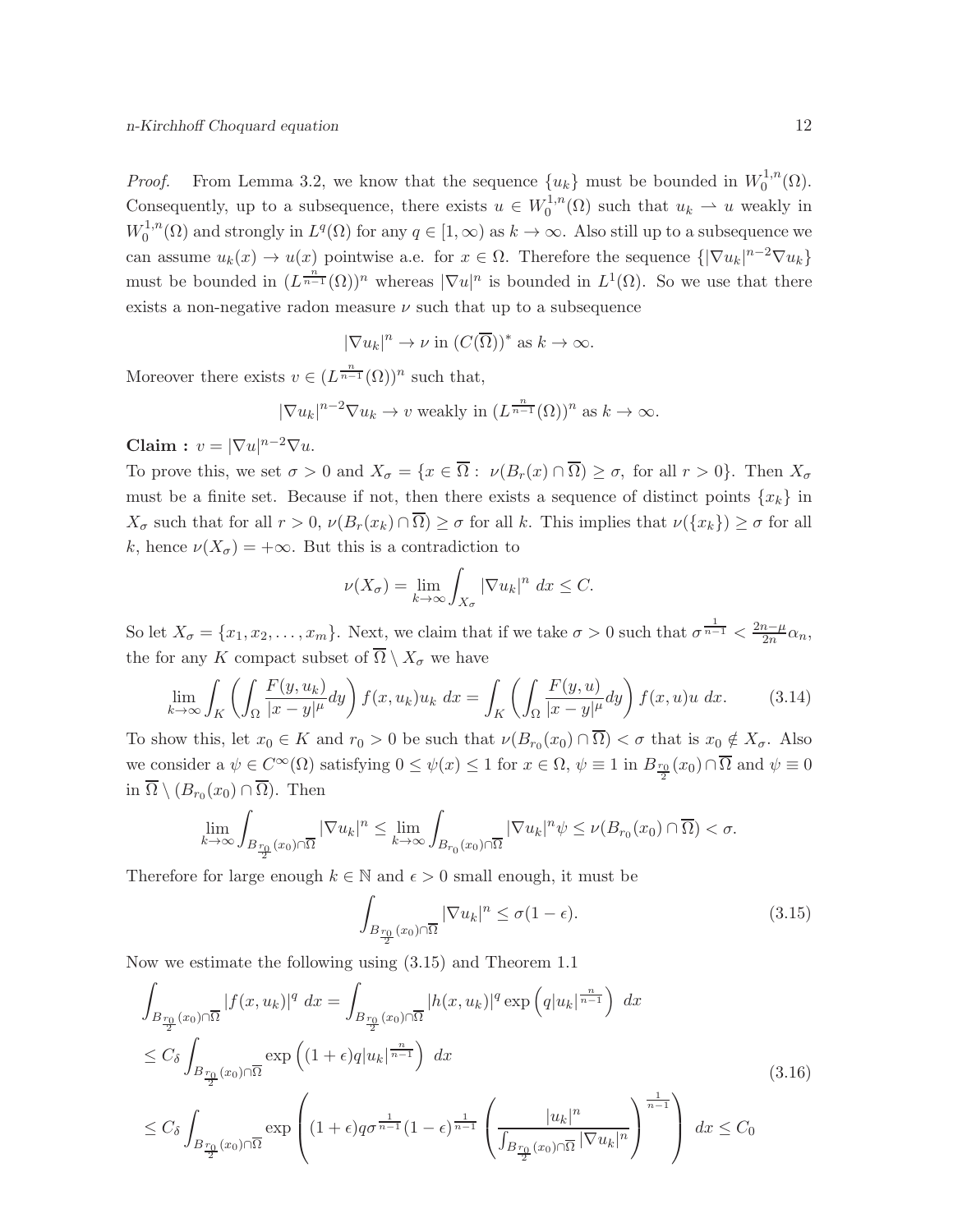for some constant  $C_0 > 0$  while choosing  $q > 1$  such that  $(1 + \epsilon)q\sigma^{\frac{1}{n-1}} \leq \alpha_n$ . Consider

$$
\int_{B_{\frac{r_0}{2}}(x_0)\cap\overline{\Omega}} \left| \left( \int_{\Omega} \frac{F(y, u_k)}{|x - y|^{\mu}} dy \right) f(x, u_k) u_k - \left( \int_{\Omega} \frac{F(y, u)}{|x - y|^{\mu}} dy \right) f(x, u) u \right| dx
$$
  
\n
$$
\leq \int_{B_{\frac{r_0}{2}}(x_0)\cap\overline{\Omega}} \left| \left( \int_{\Omega} \frac{F(y, u)}{|x - y|^{\mu}} dy \right) (f(x, u_k) u_k - f(x, u) u) \right| dx
$$
  
\n
$$
+ \int_{B_{\frac{r_0}{2}}(x_0)\cap\overline{\Omega}} \left| \left( \int_{\Omega} \frac{F(y, u_k) - F(y, u)}{|x - y|^{\mu}} dy \right) f(x, u_k) u_k \right| dx
$$
  
\n
$$
:= I_1 + I_2 \text{ (say)}.
$$

From (2.2), we know that  $F(u) \in L^r(\Omega)$  for any  $r \in [1,\infty)$ . Since  $\mu \in (0,n)$ ,  $y \to |x-y|^{-\mu} \in$  $L^{r_0}(\Omega)$  for all  $r_0 \in (1, \frac{n}{\mu})$  $\frac{n}{\mu}$ ) uniformly in  $x \in \Omega$  (since  $\Omega$  is bounded). So using Hölder's inequality we get that

$$
\int_{\Omega} \frac{F(y, u)}{|x - y|^{\mu}} dy \in L^{\infty}(\Omega). \tag{3.17}
$$

From the asymptotic growth of  $f(x, t)$ , it is easy to get that

$$
\lim_{t \to \infty} \frac{f(x,t)t}{(f(x,t))^r} = 0
$$
 uniformly in  $x \in \Omega$ , for all  $r > 1$ . (3.18)

Using  $(3.17)$  we get

$$
I_1 \leq C \int_{B_{\frac{r_0}{2}}(x_0)\cap\overline{\Omega}} |f(x,u_k)u_k - f(x,u)u| \ dx
$$

where  $C > 0$  is a constant. Because of (3.18) and (3.16), the family  $\{f(x, u_k)u_k\}$  is equiintegrable over  $B_{\frac{r_0}{2}}(x_0) \cap \Omega$ . Also continuity of  $f(x,t)$  gives that  $f(x,u_k)u_k \to f(x,u)u_k$ pointwise a.e. in  $\Omega$  as  $k \to \infty$  and thus using Vitali's convergence theorem, it follows that  $I_1 \to 0$  as  $k \to \infty$ . Next we show  $I_2 \to 0$  as  $k \to \infty$ .

First by using the semigroup property of the Riesz potential we get that for some constant  $C > 0$  independent of k

$$
\int_{\Omega} \left( \int_{\Omega} \frac{F(y, u_k) - F(y, u)}{|x - y|^{\mu}} dy \right) \chi_{B_{\frac{r_0}{2}} \cap \overline{\Omega}}(x) f(x, u_k) u_k dx
$$
\n
$$
\leq \left( \int_{\Omega} \left( \int_{\Omega} \frac{|F(y, u_k) - F(y, u)| dy}{|x - y|^{\mu}} \right) |F(x, u_k) - F(x, u)| dx \right)^{\frac{1}{2}}
$$
\n
$$
\times \left( \int_{\Omega} \left( \int_{\Omega} \chi_{B_{\frac{r_0}{2}} \cap \overline{\Omega}}(y) \frac{f(y, u_k) u_k}{|x - y|^{\mu}} dy \right) \chi_{B_{\frac{r_0}{2}} \cap \overline{\Omega}}(x) f(x, u_k) u_k dx \right)^{\frac{1}{2}}.
$$

From (3.16) and since  $\sigma^{\frac{1}{n-1}} < \frac{2n-\mu}{2n}$  $\frac{n-\mu}{2n}\alpha_n$  we obtain

$$
\left(\int_{\Omega}\left(\int_{\Omega}\chi_{B_{\frac{r_0}{2}}\cap\overline{\Omega}}(y)\frac{f(y,u_k)u_k}{|x-y|^{\mu}}dy\right)\chi_{B_{\frac{r_0}{2}}\cap\overline{\Omega}}(x)f(x,u_k)u_k\ dx\right)^{\frac{1}{2}}\leq \|\chi_{B_{\frac{r_0}{2}}\cap\overline{\Omega}}f(x,u_k)u_k\|_{L^{\frac{2n}{2n-\mu}}(\Omega)}\leq C.
$$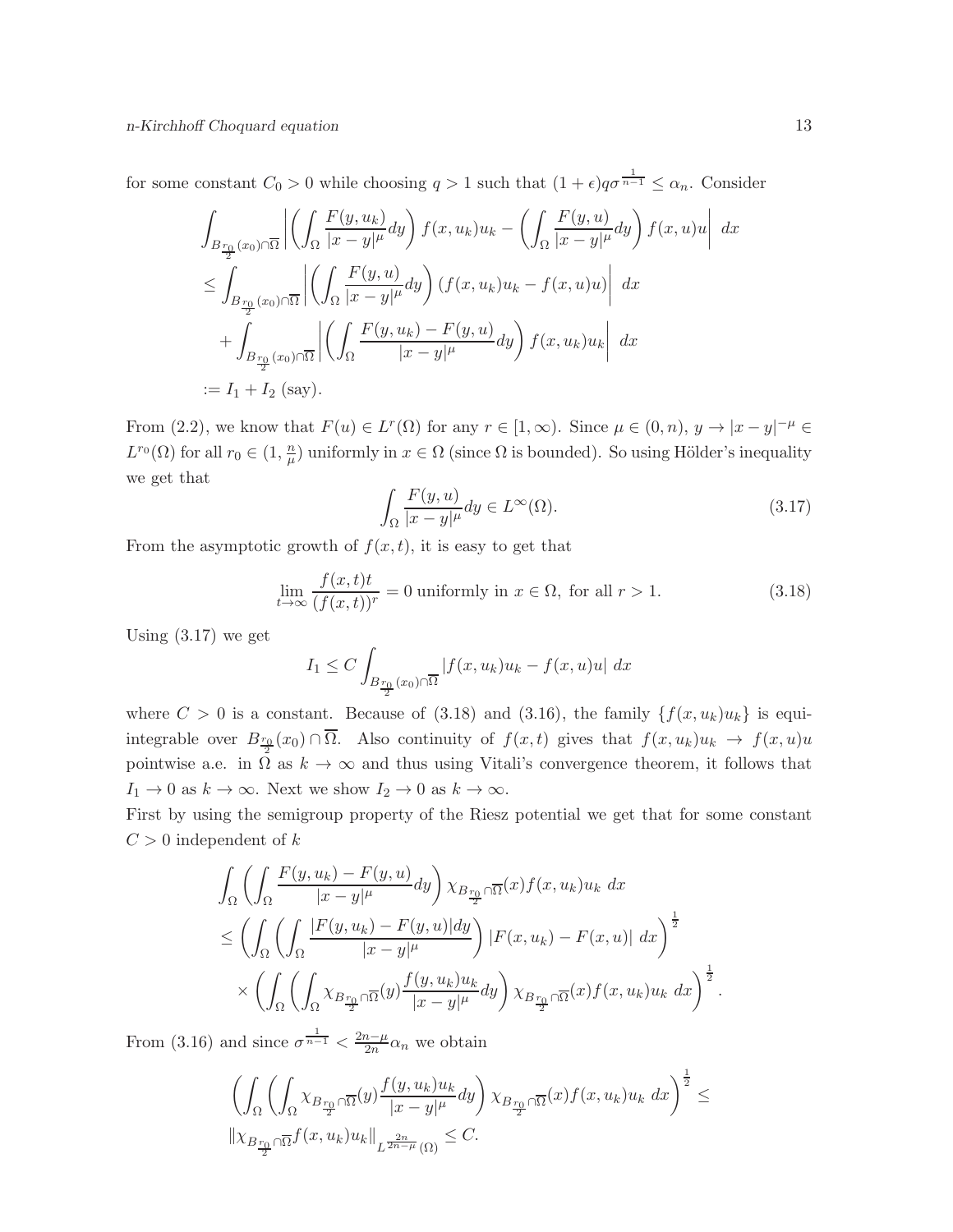Now we claim that

$$
\lim_{k \to \infty} \int_{\Omega} \left( \int_{\Omega} \frac{|F(y, u_k) - F(y, u)|}{|x - y|^{\mu}} dy \right) |F(x, u_k) - F(x, u)| dx = 0.
$$
 (3.19)

From  $(3.2)$ ,  $(3.3)$  and  $(3.4)$  we get that there exists a constant  $C > 0$  such that

$$
\int_{\Omega} \left( \int_{\Omega} \frac{F(y, u_k)}{|x - y|^{\mu}} dy \right) F(x, u_k) dx \le C,
$$
\n
$$
\int_{\Omega} \left( \int_{\Omega} \frac{F(y, u_k)}{|x - y|^{\mu}} dy \right) f(x, u_k) u_k dx \le C.
$$
\n(3.20)

We argue as along equation (2.20) in Lemma 2.4 in [5]. Now using (3.20), (h4) and the semigroup property of the Riesz Potential we obtain,

$$
\int_{\Omega} \int_{|u| \ge M} \frac{F(y, u)}{|x - y|^{\mu}} F(x, u) dy dx = o(M), \int_{\Omega} \int_{|u_k| \ge M} \frac{F(y, u_k)}{|x - y|^{\mu}} F(x, u_k) dy dx = o(M), (3.21)
$$

$$
\int_{\Omega} \int_{|u| \ge M} \frac{F(y, u_k)}{|x - y|^{\mu}} F(x, u) dy dx = o(M),
$$
\n(3.22)

and

$$
\int_{\Omega} \int_{|u_k| \ge M} \frac{F(y, u_k)}{|x - y|^{\mu}} F(x, u) dy dx = o(M) \text{ as } M \to \infty.
$$
 (3.23)

So,

$$
\int_{\Omega} \left( \int_{\Omega} \frac{|F(y, u_k) - F(y, u)|}{|x - y|^{\mu}} dy \right) |F(x, u_k) - F(x, u)| dx \le
$$
\n
$$
2 \int_{\Omega} \left( \int_{\Omega} \frac{\chi_{u_k \ge M}(y) F(y, u_k)}{|x - y|^{\mu}} dy \right) F(x, u_k) dx
$$
\n
$$
+ 4 \int_{\Omega} \left( \int_{\Omega} \frac{F(y, u_k) \chi_{u \ge M}(x) F(x, u)}{|x - y|^{\mu}} dy \right) dx + 4 \int_{\Omega} \left( \int_{\Omega} \frac{\chi_{u_k \ge M}(y) F(y, u_k) F(x, u)}{|x - y|^{\mu}} dy \right) dx
$$
\n
$$
+ 2 \int_{\Omega} \left( \int_{\Omega} \frac{\chi_{u \ge M}(y) F(y, u)}{|x - y|^{\mu}} dy \right) F(x, u) dx
$$
\n
$$
+ \int_{\Omega} \left( \int_{\Omega} \frac{|F(y, u_k) \chi_{u_k \le M} - F(y, u) \chi_{u \le M}|}{|x - y|^{\mu}} dy \right) |F(x, u_k) \chi_{u_k \le M} - F(x, u) \chi_{u \le M}| dx.
$$

Then from Lebesgue dominated convergence theorem the above integrand tends to 0 as  $k\to$ ∞. Hence using (3.21), (3.22) and (3.23), it is easy to conclude (3.19) and  $I_2 \to 0$  as  $k \to \infty$ . This implies that

$$
\lim_{k \to \infty} \int_{B_{\frac{r_0}{2}}(x_0) \cap \overline{\Omega}} \left| \left( \int_{\Omega} \frac{F(y, u_k)}{|x - y|^{\mu}} dy \right) f(x, u_k) u_k - \left( \int_{\Omega} \frac{F(y, u)}{|x - y|^{\mu}} dy \right) f(x, u) u \right| dx = 0.
$$

Now to conclude (3.14), we repeat this procedure over a finite covering of balls using the fact that  $K$  is compact. Lastly, the proof of  $(3.13)$  can be achieved by classical arguments as in the proof of Lemma 4 in [28]. $\blacksquare$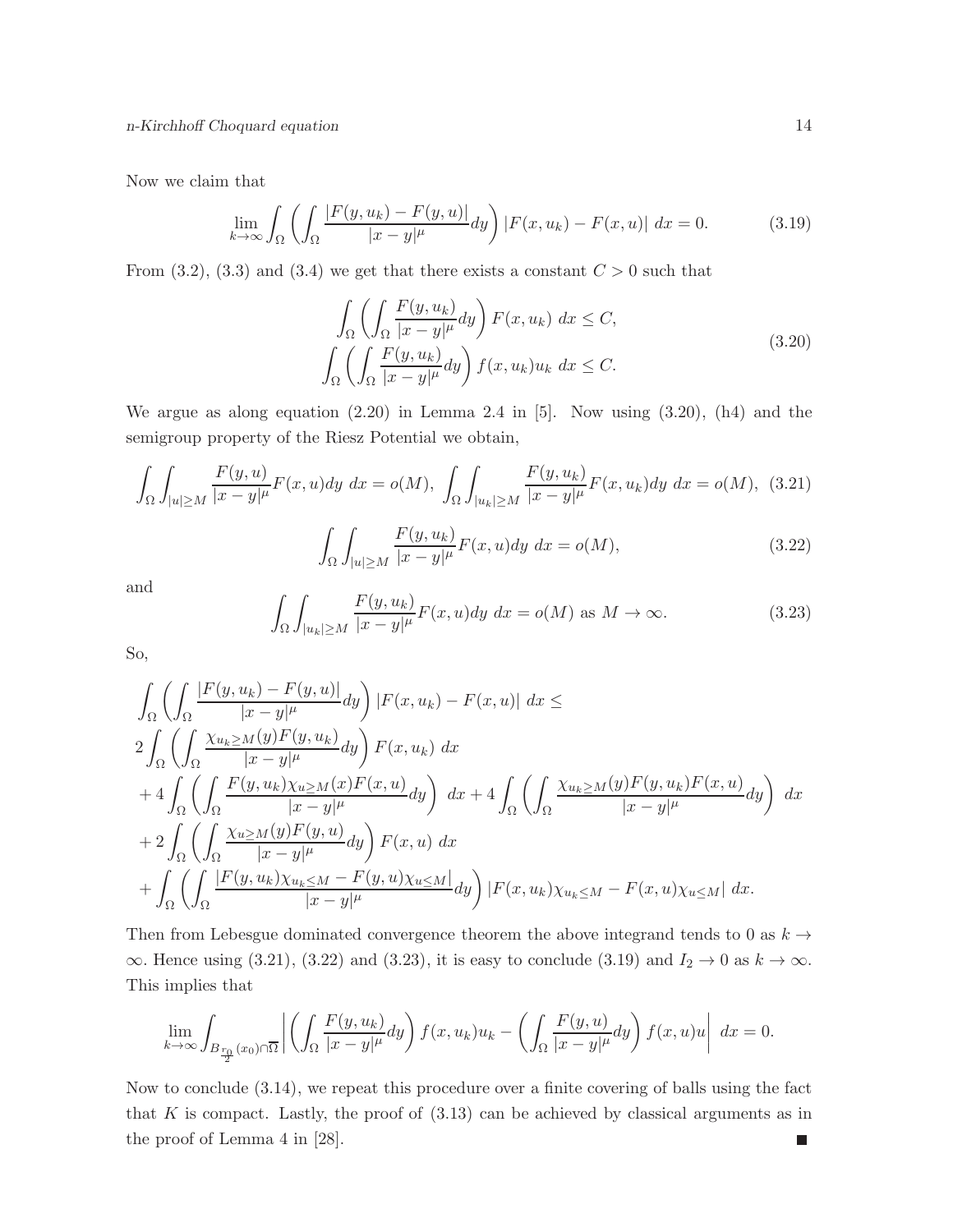Lemma 3.5 Let  $\{u_k\} \subset W_0^{1,n}$  $\mathcal{L}_0^{1,n}(\Omega)$  be a Palais Smale sequence for E at level  $l^*$  then there exists a  $u_0 \in W_0^{1,n}$  $\mathcal{O}_0^{1,n}(\Omega)$  such that as  $k \to \infty$  (up to a subsequence)

$$
\int_{\Omega} \left( \int_{\Omega} \frac{F(y, u_k)}{|x - y|^{\mu}} dy \right) f(x, u_k) \phi \, dx \to \int_{\Omega} \left( \int_{\Omega} \frac{F(y, u_0)}{|x - y|^{\mu}} dy \right) f(x, u_0) \phi \, dx, \text{ for all } \phi \in C_c^{\infty}(\Omega).
$$

*Proof.* If  $\{u_k\}$  is a Palais Smale sequence at  $l^*$  for E then it must satisfy (3.2) and (3.3). We remark that  $E(u^+) \leq E(u)$  for each  $u \in W_0^{1,n}$  $u_0^{1,n}(\Omega)$ , then we can assume  $u_k \geq 0$  for each  $k \in \mathbb{N}$ . From Lemma 3.2 we know that  $\{u_k\}$  must be bounded in  $W_0^{1,n}$  $C_0^{1,n}(\Omega)$  so there exists a  $C_0 > 0$  such that  $||u_k|| \leq C_0$ . Also there exists a  $u_0 \in W_0^{1,n}$  $\mathcal{O}_0^{1,n}(\Omega)$  such that up to a subsequence  $u_k \rightharpoonup u_0$  in  $W_0^{1,n}$  $L^{1,n}(\Omega)$ , strongly in  $L^q(\Omega)$  for all  $q \in [1,\infty)$  and pointwise a.e. in  $\Omega$  as  $k \to \infty$ . Let  $\Omega' \subset\subset \Omega$  and  $\varphi \in C_c^{\infty}(\Omega)$  such that  $0 \leq \varphi \leq 1$  and  $\varphi \equiv 1$  in  $\Omega'$ . With easy computations, we get that

$$
\left\| \frac{\varphi}{1+u_k} \right\|^n = \int_{\Omega} \left| \frac{\nabla \varphi}{1+u_k} - \varphi \frac{\nabla u_k}{(1+u_k)^2} \right|^n dx
$$
  

$$
\leq 2^{n-1} (\|\varphi\|^n + \|u_k\|^n).
$$

This implies that  $\frac{\varphi}{1+u_k} \in W_0^{1,n}$  $v_0^{1,n}(\Omega)$ . So using  $\frac{\varphi}{1+u_k}$  as a test function (3.2), we get the following estimate

$$
\int_{\Omega'} \left( \int_{\Omega} \frac{F(y, u_k)}{|x - y|^{\mu}} dy \right) \frac{f(x, u_k)}{1 + u_k} dx \le \int_{\Omega} \left( \int_{\Omega} \frac{F(y, u_k)}{|x - y|^{\mu}} dy \right) \frac{f(x, u_k)\varphi}{1 + u_k} dx
$$
\n
$$
\le \epsilon_k \left\| \frac{\varphi}{1 + u_k} \right\| + \int_{\Omega} m(\|u_k\|^n) |\nabla u_k|^{n-2} \nabla u_k \nabla \left( \frac{\varphi}{1 + u_k} \right) dx
$$
\n
$$
\le \epsilon_k 2^{\frac{n-1}{n}} (\|\varphi\| + \|u_k\|) + m(\|u_k\|^n) \int_{\Omega} |\nabla u_k|^{n-2} \nabla u_k \left( \frac{\nabla \varphi}{1 + u_k} - \varphi \frac{\nabla u_k}{(1 + u_k)^2} \right) dx
$$
\n
$$
\le \epsilon_k 2^{\frac{n-1}{n}} (\|\varphi\| + \|u_k\|) + m(\|u_k\|^n) \int_{\Omega} |\nabla u_k|^{n-1} (\|\nabla \varphi\| + \|\nabla u_k\|) dx
$$
\n
$$
\le \epsilon_k 2^{\frac{n-1}{n}} (\|\varphi\| + \|u_k\|) + m(\|u_k\|^n) [\|\varphi\|] \|u_k\|^{n-1} + \|u_k\|^n].
$$

But using  $||u_k|| \leq C_0$  for all k and (m2), we infer that there must exists a  $C_1 > 0$  such that

$$
\int_{\Omega'} \left( \int_{\Omega} \frac{F(y, u_k)}{|x - y|^{\mu}} dy \right) \frac{f(x, u_k)}{1 + u_k} dx \le C_1.
$$
\n(3.24)

Also for the same reason, (3.3) gives that

$$
\int_{\Omega'} \left( \int_{\Omega} \frac{F(y, u_k)}{|x - y|^{\mu}} dy \right) f(x, u_k) u_k dx \le C_2
$$
\n(3.25)

for some  $C_2 > 0$ . Gathering (3.24) and (3.25) we obtain

$$
\int_{\Omega'} \left( \int_{\Omega} \frac{F(y, u_k)}{|x - y|^{\mu}} dy \right) f(x, u_k) dx
$$
\n
$$
\leq 2 \int_{\Omega' \cap \{u_k < 1\}} \left( \int_{\Omega} \frac{F(y, u_k)}{|x - y|^{\mu}} dy \right) \frac{f(x, u_k)}{1 + u_k} dx + \int_{\Omega' \cap \{u_k \ge 1\}} \left( \int_{\Omega} \frac{F(y, u_k)}{|x - y|^{\mu}} dy \right) u_k f(x, u_k) dx
$$
\n
$$
\leq 2 \int_{\Omega'} \left( \int_{\Omega} \frac{F(y, u_k)}{|x - y|^{\mu}} dy \right) \frac{f(x, u_k)}{1 + u_k} dx + \int_{\Omega'} \left( \int_{\Omega} \frac{F(y, u_k)}{|x - y|^{\mu}} dy \right) u_k f(x, u_k) dx
$$
\n
$$
\leq 2C_1 + C_2 := C_3.
$$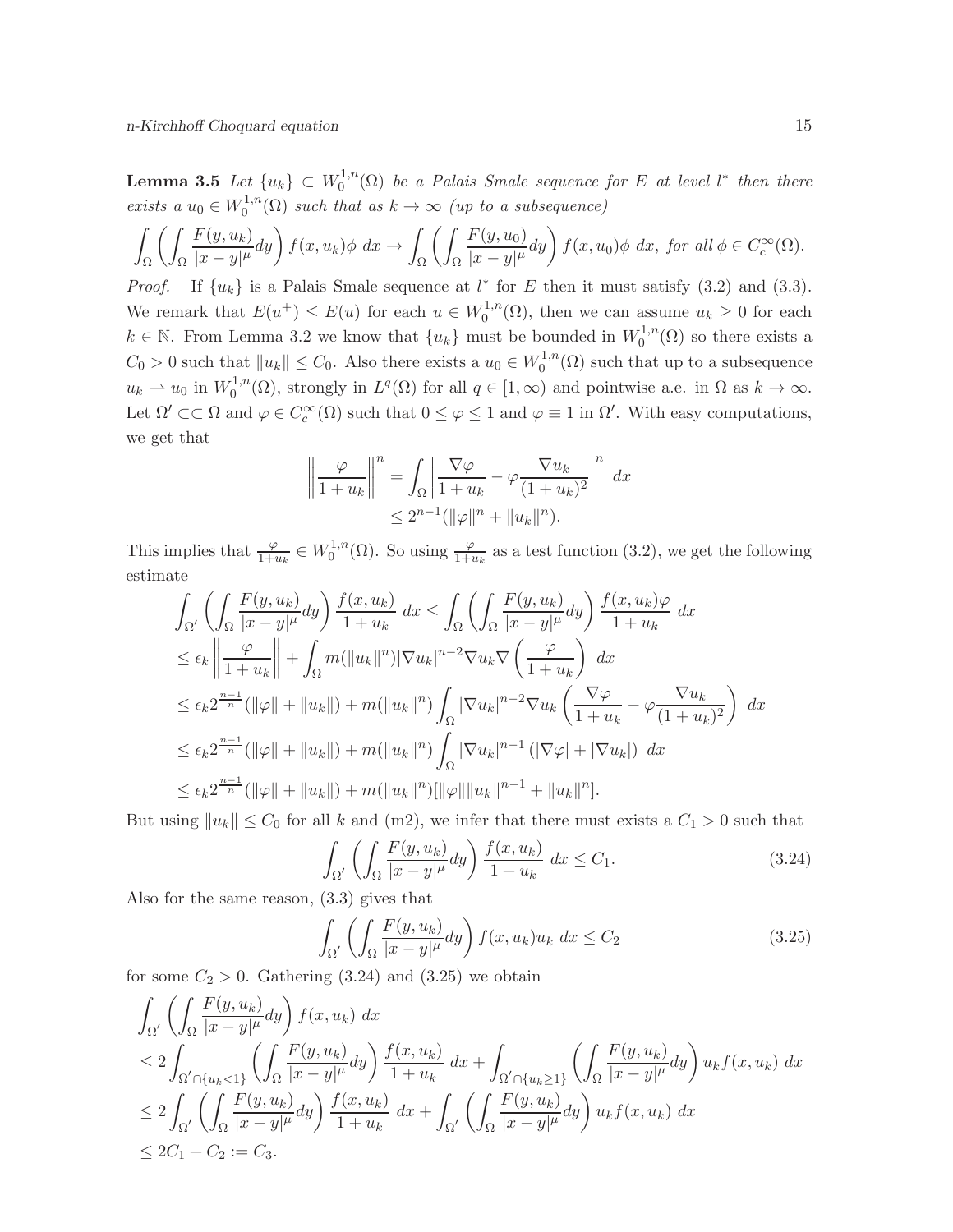Thus the sequence  $\{w_k\} := \left\{ \int_{\Omega}$  $F(y,u_k)$  $\left\{\frac{F(y,u_k)}{|x-y|^{\mu}}dy\right\}$   $f(x,u_k)\big\}$  is bounded in  $L^1_{\text{loc}}(\Omega)$  which implies that up to a subsequence,  $w_k \rightharpoonup w$  in the weak<sup>\*</sup>-topology as  $k \to \infty$ , where w denotes a Radon measure. So for any  $\phi \in C_c^{\infty}(\Omega)$  we get

$$
\lim_{k \to \infty} \int_{\Omega} \int_{\Omega} \left( \frac{F(y, u_k)}{|x - y|^{\mu}} dy \right) f(x, u_k) \phi \, dx = \int_{\Omega} \phi \, dw, \ \forall \phi \in C_c^{\infty}(\Omega).
$$

Since  $u_k$  satisfies (3.2), we get that

$$
\int_{E} \phi dw = \lim_{k \to \infty} m(||u_k||) \int_{E} |\nabla u_k|^{n-2} \nabla u_k \nabla \phi dx, \ \ \forall E \subset \Omega.
$$

Together with Lemma 3.4, this implies that  $w$  is absolutely continuous with respect to the Lebesgue measure. Thus, Radon-Nikodym theorem asserts that there exists a function  $g \in$  $L^1_{loc}(\Omega)$  such that for any  $\phi \in C_c^{\infty}(\Omega)$ ,  $\int_{\Omega} \phi \, dw = \int_{\Omega} \phi g \, dx$ . Therefore for any  $\phi \in C_c^{\infty}(\Omega)$  we get

$$
\lim_{k \to \infty} \int_{\Omega} \left( \int_{\Omega} \frac{F(y, u_k)}{|x - y|^{\mu}} dy \right) f(x, u_k) \phi \ dx = \int_{\Omega} \phi g \ dx = \int_{\Omega} \left( \int_{\Omega} \frac{F(y, u_0)}{|x - y|^{\mu}} dy \right) f(x, u_0) \phi \ dx
$$

which completes the proof.

In the next Lemma, we show that weak limit of any  $(PS)_c$  sequence is a weak solution of  $(KC).$ 

Lemma 3.6 Let  $\{u_k\} \subset W_0^{1,n}$  $\mathcal{O}_0^{1,n}(\Omega)$  be a Palais Smale sequence of E. Then there exists a  $u \in W_0^{1,n}$  $v_0^{1,n}(\Omega)$  such that, up to a subsequence,  $u_k \rightharpoonup u$  weakly in  $W_0^{1,n}$  $i_0^{1,n}(\Omega)$  and

$$
\left(\int_{\Omega} \frac{F(y, u_k)}{|x - y|^{\mu}} dy\right) F(x, u_k) \to \left(\int_{\Omega} \frac{F(y, u)}{|x - y|^{\mu}} dy\right) F(x, u) \text{ in } L^1(\Omega) \tag{3.26}
$$

as  $k \to \infty$ . Moreover, u forms a weak solution of  $(KC)$ .

*Proof.* Let  $\{u_k\} \subset W_0^{1,n}$  $\mathcal{O}_0^{1,n}(\Omega)$  be a Palais Smale sequence of E at level c. From Lemma 3.2 we know that  ${u_k}$  must be bounded in  $W_0^{1,n}$  $v_0^{1,n}(\Omega)$ . Thus there exists a  $u \in W_0^{1,n}$  $n_0^{1,n}(\Omega)$  such that  $u_k \rightharpoonup u$  weakly in  $W_0^{1,n}$  $u_k^{1,n}(\Omega)$ ,  $u_k \to u$  pointwise a.e. in  $\mathbb{R}^n$  and  $u_k \to u$  strongly in  $L^q(\Omega)$ ,  $q \in [1,\infty)$  as  $k \to \infty$ . Also from (3.2), (3.3) and (3.4) we get that there exists a constant  $C > 0$  such that (3.20) holds. Now the proof of (3.26) follows similarly the proof of (3.19) (see also equation  $(2.20)$  of Lemma 2.4 in [5]). Also, from this we get u forms a weak solution of  $(KC)$  using Lemma 3.5 and Lemma 3.4.

Now we define the associated Nehari manifold as

$$
\mathcal{N} = \{u \in W_0^{1,n}(\Omega) \setminus \{0\} : \langle E'(u), u \rangle = 0\}
$$

and  $l^{**} = \inf_{u \in \mathcal{N}} E(u)$ .

**Lemma 3.7** If  $(m3)$  holds then  $l^* \leq l^{**}$ .

П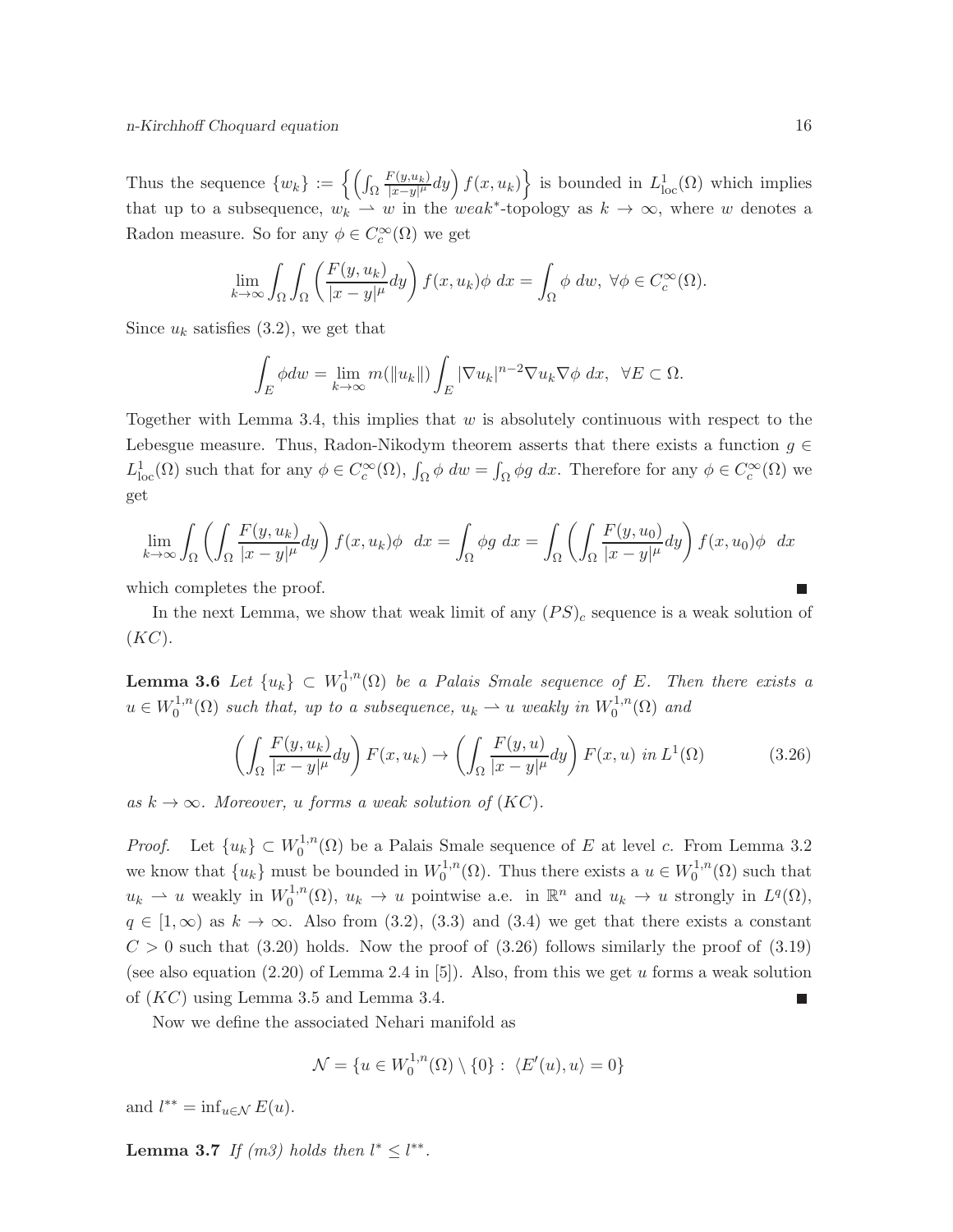*Proof.* Let  $u \in \mathcal{N}$  and  $h : (0, +\infty) \to \mathbb{R}$  be defined as  $h(t) = E(tu)$ . Then

$$
h'(t) = m(||tu||n)||u||ntn-1 - \int_{\Omega} \left( \int_{\Omega} \frac{F(y, tu)}{|x - y|^{\mu}} dy \right) f(x, tu)u dx.
$$

Since u satisfies  $\langle E'(u), u \rangle = 0$ , we get

$$
h'(t) = ||u||^{2n} t^{2n-1} \left( \frac{m(||tu||^n)}{t^n ||u||^n} - \frac{m(||u||^n)}{||u||^n} \right) + t^{2n-1} \left[ \int_{\Omega} \left( \int_{\Omega} \frac{F(y,u)f(x,u)}{|x-y|^{\mu}} dy - \int_{\Omega} \frac{F(y,tu)f(x,tu)}{|x-y|^{\mu}} dy \right) u^n(x) dx \right].
$$

**Claim:** For any  $x \in \Omega$ ,  $t \to tf(x, t) - nF(x, t)$  is increasing on  $\mathbb{R}^+$ .

indeed, from (h3), for  $0 < t_1 < t_2$ , we have

$$
t_1 f(x, t_1) - nF(x, t_1) \le t_1 f(x, t_1) - nF(x, t_2) + \frac{f(x, t_2)}{t_2^{n-1}} (t_2^n - t_1^n) \le t_2 f(x, t_2) - nF(x, t_2).
$$

Using this we get that  $tf(x,t) - nF(x,t) \geq 0$  for  $t \geq 0$  which implies that  $t \to \frac{F(x,tu)}{t^n}$  is non-decreasing for  $t > 0$ . Therefore for  $0 < t < 1$  and  $x \in \Omega$ , we get  $\frac{F(x,tu)}{t^n} \leq F(x,u)$  and this implies

$$
h'(t) \ge ||u||^{2n} t^{2n-1} \left( \frac{m(||tu||^n)}{||tu||^n} - \frac{m(||u||^n)}{||u||^n} \right) + t^{2n-1} \left[ \int_{\Omega} \left( \int_{\Omega} \left( F(y, u) - \frac{F(y, tu)}{t^n} \right) \frac{dy}{|x - y|^{\mu}} \right) \frac{f(x, tu)}{(tu(x))^{n-1}} u^n(x) dx \right].
$$

This gives that  $h'(t) \geq 0$  for  $0 < t \leq 1$  and  $h'(t) < 0$  for  $t > 1$ . Hence  $E(u) = \max_{t \geq 0} E(tu)$ . Now we define  $g: [0,1] \to W_0^{1,n}$  $S_0^{1,n}(\Omega)$  as  $g(t) = (t_0 u)t$  where  $t_0 > 1$  is such that  $E(t_0 u) < 0$ . So  $g \in \Gamma$ , where  $\Gamma$  is as defined in the definition of  $l^*$ . Therefore we obtain

$$
l^* \le \max_{t \in [0,1]} E(g(t)) \le \max_{t \ge 0} E(tu) = E(u).
$$

Since  $u \in \mathcal{N}$  is arbitrary, we get  $l^* \leq l^{**}$ . This completes the proof.

We recall the following Lemma from [26] which is known as the higher integrability Lemma.

**Lemma 3.8** Let  $\{v_k \in W_0^{1,n}\}$  $\int_0^{1,n}(\Omega) : \|v_k\| = 1$  be a sequence in  $W_0^{1,n}$  $\mathcal{O}_0^{1,n}(\Omega)$  converging weakly to a non zero  $v \in W_0^{1,n}$  $C_0^{1,n}(\Omega)$ . Then for every  $p \in \left(1, (1 - ||v||)^{-\frac{1}{n-1}}\right)$ ,

$$
\sup_{k} \int_{\Omega} \exp \left( p \alpha_n |v_k|^{\frac{n}{n-1}} \right) < +\infty.
$$

**Proof of Theorem 2.3:** Let  $\{u_k\}$  denotes a Palais Smale sequence at the level  $l^*$ . Then  $(u_k)_{k\in\mathbb{N}}$  can be obtained as a minimizing sequence associated to the variational problem (3.7).

 $(3.27)$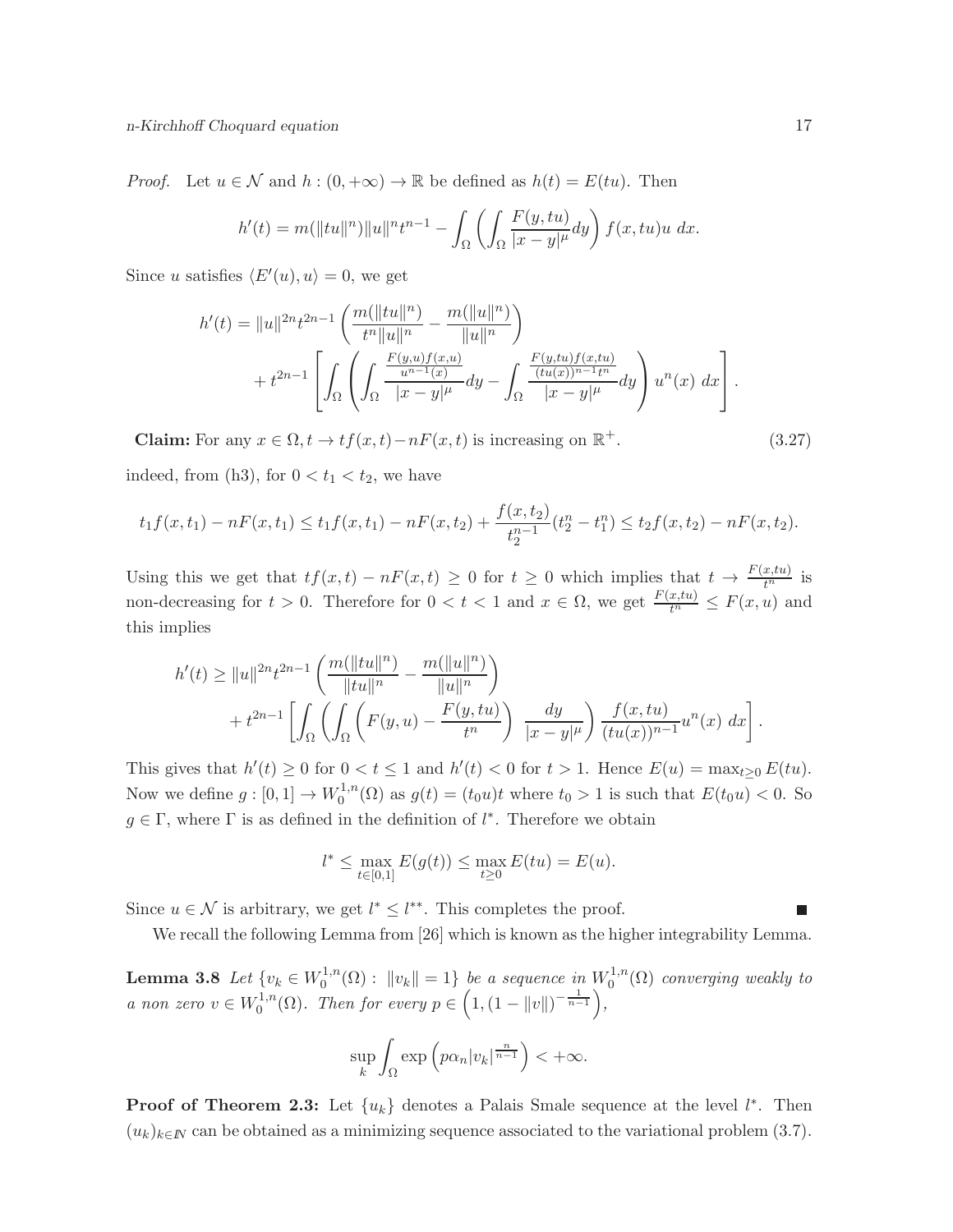Then by Lemma 3.6 we know that there exists a  $u_0 \in W_0^{1,n}$  $\mathcal{O}_0^{1,n}(\Omega)$  such that up to a subsequence  $u_k \rightharpoonup u_0$  weakly in  $W_0^{1,n}$  $0^{1,n}(\Omega)$  as  $k \to \infty$ . So if  $u_0 \equiv 0$  then using Lemma 3.6, we infer that

$$
\int_{\Omega} \left( \int_{\Omega} \frac{F(y, u_k)}{|x - y|^{\mu}} dy \right) F(x, u_k) dx \to 0 \text{ as } k \to \infty.
$$

This gives that  $\lim_{k\to\infty} E(u_k) = \frac{1}{n} \lim_{k\to\infty} M(||u_k||^n) = l^*$  which implies in the light of Lemma 3.3 that for large enough  $k$ 

$$
M(\|u_k\|^n) < M\left(\left(\frac{2n-\mu}{2n}\alpha_n\right)^{n-1}\right).
$$

Therefore since  $M$  is non decreasing, we get

$$
\frac{2n}{2n-\mu}||u_k||^{\frac{n}{n-1}} < \alpha_n.
$$

Now, this implies that  $\sup_k \int_{\Omega} f(x, u_k)^q dx < +\infty$  for some  $q > \frac{2n}{2n-\mu}$  and along with Proposition 2.2, Theorem 1.1 and the Vitali's convergence theorem,

$$
\int_{\Omega} \left( \int_{\Omega} \frac{F(y, u_k)}{|x - y|^{\mu}} dy \right) f(x, u_k) u_k dx \to 0 \text{ as } k \to \infty.
$$

Hence  $\lim_{k\to\infty} \langle E'(u_k), u_k \rangle = 0$  gives  $\lim_{k\to\infty} m(||u_k||^2) ||u_k||^2 = 0$ . From (m1) we then obtain  $\lim_{k\to\infty} ||u_k||^n = 0$ . Thus using Lemma 3.6, it must be that  $\lim_{k\to\infty} E(u_k) = 0 = l^*$  which contradicts  $l^* > 0$ . Thus  $u_0 \not\equiv 0$ .

**Claim (1):**  $u_0$  is a weak solution of  $(KC)$ .

Before proving this, we show that  $u_0 > 0$  in  $\Omega$ . From Lemma 3.2 we know that  $\{u_k\}$  must be bounded. Therefore there exists a constant  $\tau > 0$  such that up to a subsequence  $||u_k|| \to \tau$  as  $k \to \infty$ . Since  $E'(u_k) \to 0$ , again up to a subsequence  $|\nabla u_k|^{n-2} \nabla u_k \to |\nabla u_0|^{n-2} \nabla u_0$  weakly in  $(L^{\frac{n}{n-1}}(\Omega))^n$ . Furthermore, by Lemma 3.4 and by Lemma 3.5, we get as  $k \to \infty$ ,

$$
\int_{\Omega} \left( \int_{\Omega} \frac{F(y, u_k)}{|x - y|^{\mu}} dy \right) f(x, u_k) \varphi dx \to \int_{\Omega} \left( \int_{\Omega} \frac{F(y, u_0)}{|x - y|^{\mu}} dy \right) f(x, u_0) \varphi dx
$$

and

$$
m(\tau^n) \int_{\Omega} |\nabla u_0|^{n-2} \nabla u_0 \nabla \varphi \, dx = \int_{\Omega} \left( \int_{\Omega} \frac{F(y, u_0)}{|x - y|^{\mu}} dy \right) f(x, u_0) \varphi \, dx, \text{ for all } \varphi \in W_0^{1,n}(\Omega).
$$

In particular, taking  $\varphi = u_0^-$  in the above equation we get  $m(\tau^n) \|u_0^-\| = 0$  which implies together with assumption (m1) that  $u_0^- = 0$  a.e. in  $\Omega$ . Therefore  $u_0 \ge 0$  a.e. in  $\Omega$ .

From Theorem 1.1, we have  $f(\cdot, u_0) \in L^q(\Omega)$  for  $1 \le q < \infty$ . Also as in (3.17), we can similarly get that  $\int_{\Omega}$  $F(y,u_0)$  $\frac{F(y,u_0)}{|x-y|^{\mu}}$  dy ∈  $L^{\infty}(\Omega)$ . Hence  $\left(\int_{\Omega}$  $F(y,u_0)$  $\frac{F(y, u_0)}{|x-y|^{\mu}} dy$   $f(x, u_0) \in L^q(\Omega)$  for  $1 \leq q < \infty$ . By elliptic regularity results, we finally get that  $u_0 \in L^{\infty}(\Omega)$  and  $u_0 \in C^{1,\gamma}(\overline{\Omega})$  for some  $\gamma \in (0,1)$ . Therefore,  $u_0 > 0$  in  $\Omega$  follows from the strong maximum principle and  $u_0 \neq 0$ . Now we claim that

$$
m(\|u_0\|^n)\|u_0\|^n \ge \int_{\Omega} \left( \int_{\Omega} \frac{F(y, u_0)}{|x - y|^{\mu}} dy \right) f(x, u_0) u_0 dx. \tag{3.28}
$$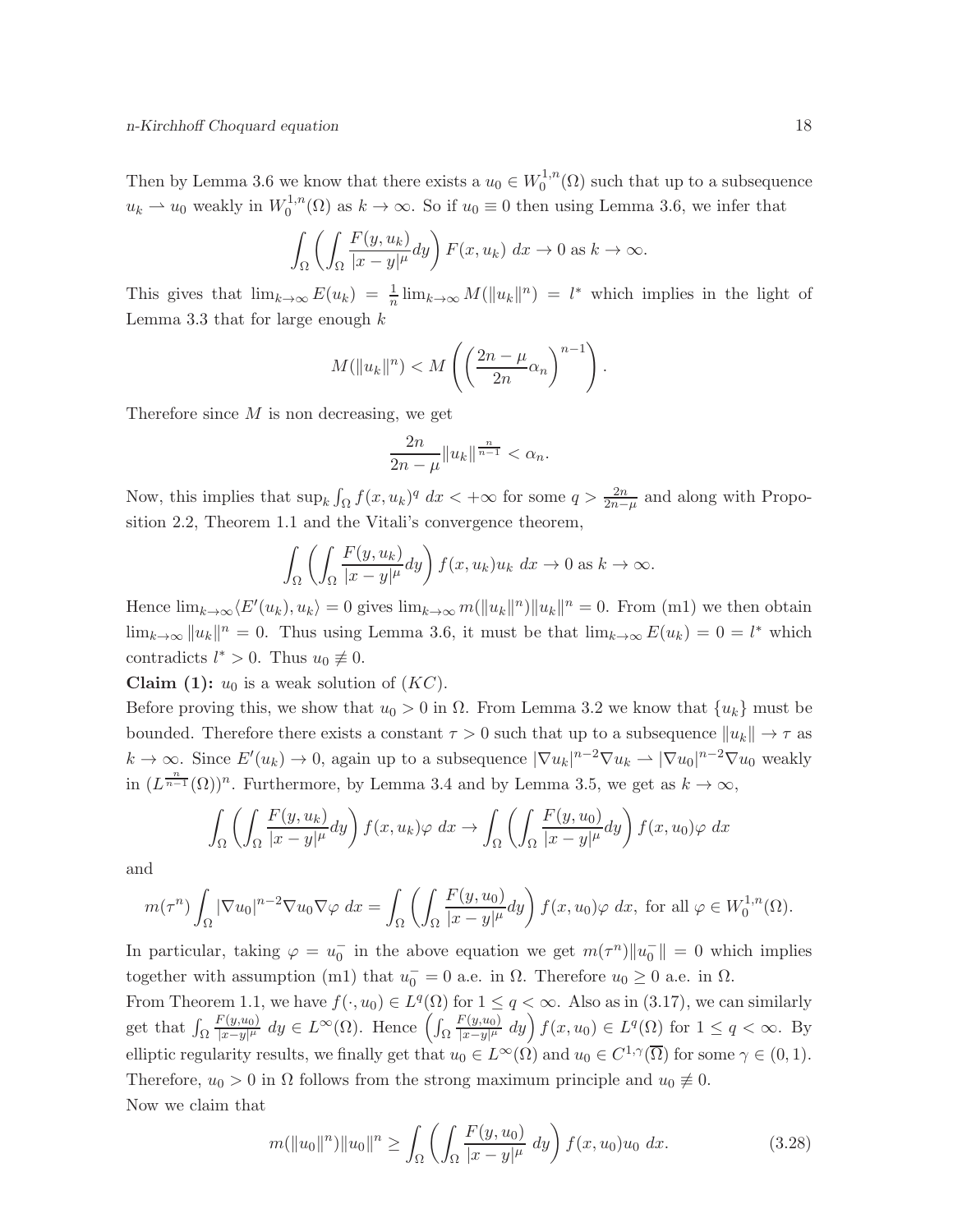Arguing by contradiction, suppose that

$$
m(\|u_0\|^n)\|u_0\|^n < \int_{\Omega} \left( \int_{\Omega} \frac{F(y, u_0)}{|x - y|^{\mu}} dy \right) f(x, u_0) u_0 dx
$$

which implies that  $\langle E'(u_0), u_0 \rangle < 0$ . For  $t > 0$ , using (3.27) we have that

$$
\langle E'(tu_0), u_0 \rangle \ge m(t^n \|u_0\|^n) t^{n-1} \|u_0\|^n - \frac{1}{n} \int_{\Omega} \left( \int_{\Omega} \frac{f(y, tu_0)tu_0(y)}{|x - y|^{\mu}} dy \right) f(x, tu_0)u_0 dx
$$
  

$$
\ge m_0 t^{n-1} \|u_0\|^n - \frac{1}{n} \int_{\Omega} \left( \int_{\Omega} \frac{f(y, tu_0)tu_0(y)}{|x - y|^{\mu}} dy \right) f(x, tu_0)u_0 dx.
$$

Since (h3) gives that

$$
\lim_{t \to 0^+} \frac{f(x,t)}{t^{\gamma}} = 0
$$
 uniformly in  $x \in \Omega$ , for all  $\gamma \in [0, n-1]$ ,

we can choose  $t > 0$  sufficiently small so that  $\langle E'(tu_0), u_0 \rangle > 0$ . Thus there exists a  $t_* \in (0, 1)$ such that  $\langle E'(t_*u_0), u_0 \rangle = 0$  that is  $t_*u_0 \in \mathcal{N}$ . So using Lemma 3.7,  $(m3)'$  and  $(3.27)$  we get

$$
l^* \leq l^{**} \leq E(t_* u_0) = E(t_* u_0) - \frac{1}{2n} \langle E'(t_* u_0), u_0 \rangle
$$
  
\n
$$
= \frac{M(||t_* u_0||^n)}{n} - \frac{1}{2} \int_{\Omega} \left( \int_{\Omega} \frac{F(y, t_* u_0)}{|x - y|^{\mu}} dy \right) F(x, t_* u_0) dx - \frac{1}{2n} m(||t_* u_0||^n) ||t_* u_0||^n
$$
  
\n
$$
+ \frac{1}{2n} \int_{\Omega} \left( \int_{\Omega} \frac{F(y, t_* u_0)}{|x - y|^{\mu}} dy \right) f(x, t_* u_0) t_* u_0 dx
$$
  
\n
$$
< \frac{M(||u_0||^n)}{n} - \frac{1}{2n} m(||u_0||^n) ||u_0||^n
$$
  
\n
$$
+ \frac{1}{2n} \int_{\Omega} \left( \int_{\Omega} \frac{F(y, t_* u_0)}{|x - y|^{\mu}} dy \right) (f(x, t_* u_0) t_* u_0 - nF(x, t_* u_0)) dx
$$
  
\n
$$
\leq \frac{M(||u_0||^n)}{n} - \frac{1}{2n} m(||u_0||^n) ||u_0||^n + \frac{1}{2n} \int_{\Omega} \left( \int_{\Omega} \frac{F(y, u_0)}{|x - y|^{\mu}} dy \right) (f(x, u_0) u_0 - nF(x, u_0))
$$
  
\n
$$
\leq \liminf_{k \to \infty} \frac{M(||u_k||^n)}{n} - \frac{1}{2n} m(||u_k||^n) ||u_k||^n
$$
  
\n
$$
+ \frac{1}{2n} \int_{\Omega} \left( \int_{\Omega} \frac{F(y, u_k)}{|x - y|^{\mu}} dy \right) (f(x, u_k) u_k - nF(x, u_k)) dx
$$
  
\n
$$
= \liminf_{k \to \infty} \left( E(u_k) - \frac{1}{2n} \langle E'(u_k), u_k \rangle \right) = l^*.
$$

This gives a contradiction, that is (3.28) holds true.

Claim (2):  $E(u_0) = l^*$ .

From Lemma 3.6 we know that

$$
\int_{\Omega} \left( \int_{\Omega} \frac{F(y, u_k)}{|x - y|^{\mu}} dy \right) F(x, u_k) dx \to \int_{\Omega} \left( \int_{\Omega} \frac{F(y, u_0)}{|x - y|^{\mu}} dy \right) F(x, u_0) dx.
$$

Using this and the weakly lower semicontinuity of norms in  $\lim_{k\to\infty} E(u_k) = l^*$ , we obtain  $E(u_0) \le l^*$ . If  $E(u_0) < l^*$  then it must be

$$
\lim_{k \to \infty} M(||u_k||^n) > M(||u_0||^n)
$$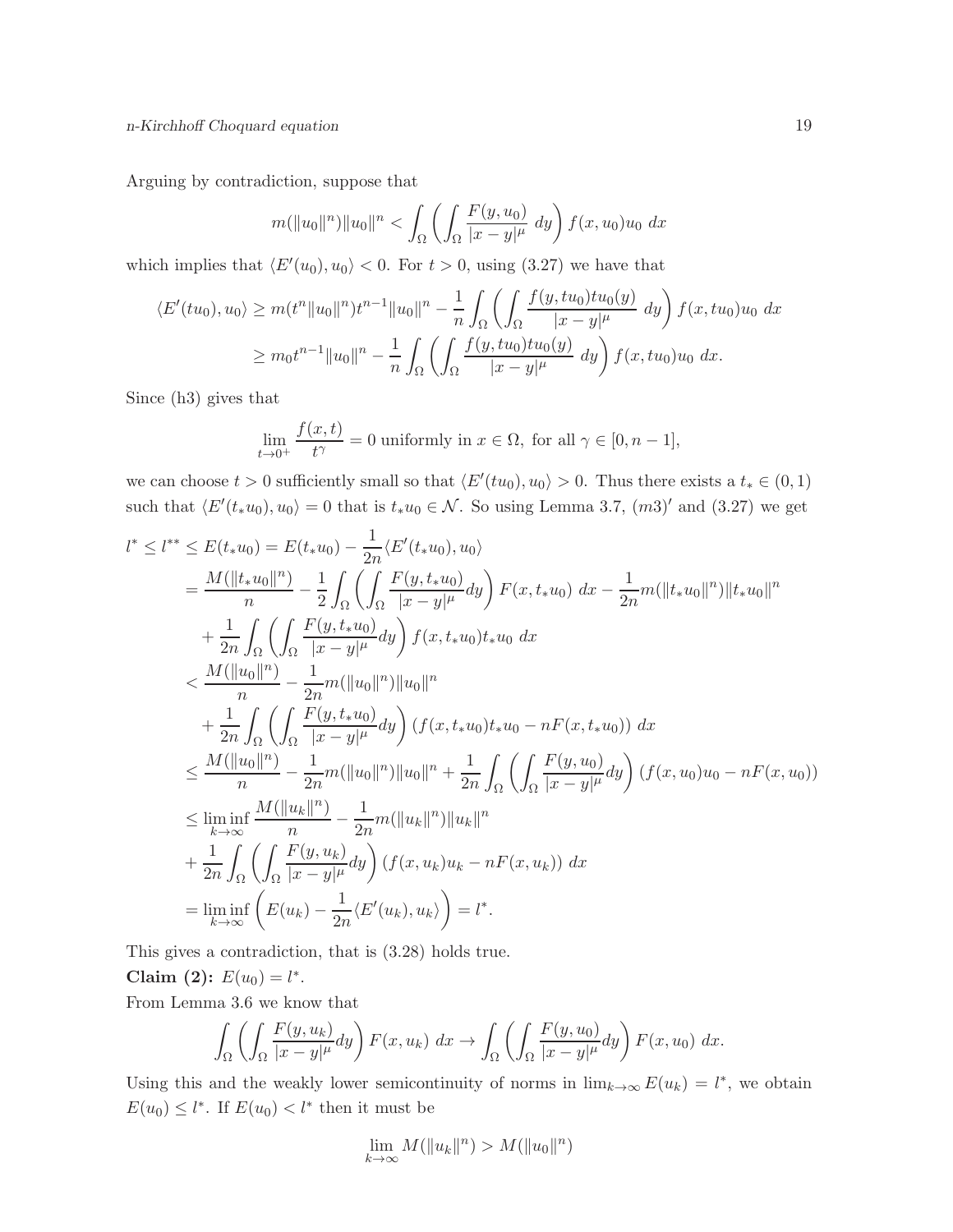which implies that  $\lim_{k\to\infty} ||u_k||^n > ||u_0||^n$ , since M is continuous and increasing. From this we get

$$
\tau^n > \|u_0\|^n.
$$

Moreover we get

$$
M(\tau^n) = n\left(l^* + \frac{1}{2} \int_{\Omega} \left( \int_{\Omega} \frac{F(y, u_0)}{|x - y|^{\mu}} dy \right) F(x, u_0) dx \right). \tag{3.29}
$$

Now we define the sequence  $v_k = \frac{u_k}{\|u_k\|}$  $\frac{u_k}{\|u_k\|}$  and  $v_0 = \frac{u_0}{\tau}$  then  $v_k \to v_0$  weakly in  $W_0^{1,n}$  $\mathcal{O}^{1,n}(\Omega)$  and  $||v_0|| < 1$ . From Lemma 3.8 we have that

$$
\sup_{k \in \mathbb{N}} \int_{\Omega} \exp\left(p|v_k|^{\frac{n}{n-1}}\right) < +\infty, \text{ for } 1 < p < \frac{\alpha_n}{\left(1 - \|v_0\|\right)^{\frac{1}{n-1}}}.\tag{3.30}
$$

Also from  $(m3)'$ , Claim  $(1)$  and Lemma 3.7 we obtain

$$
E(u_0) = \frac{M(\|u_0\|^n)}{n} - \frac{m(\|u_0\|^n)\|u_0\|^n}{2n} + \frac{1}{2n} \int_{\Omega} \left( \int_{\Omega} \frac{F(y, u_0)}{|x - y|^{\mu}} dy \right) (f(x, u_0)u_0 - nF(x, u_0)) dx \ge 0.
$$

Using this with (3.29) we get that

$$
M(\tau^n) = nl^* - nE(u_0) + M(||u_0||^n) < M\left(\left(\frac{2n-\mu}{2n}\alpha_n\right)^{n-1}\right) + M(||u_0||^n)
$$

which implies together with (m1) that

$$
\tau^n < \frac{\alpha_n^{n-1} \left(\frac{2n-\mu}{2n}\right)^{n-1}}{1 - \|v_0\|^n}.
$$

Thus it is possible to find a  $\tau_* > 0$  such that for  $k \in \mathbb{N}$  large enough

$$
||u_k||^{\frac{n}{n-1}} < \tau_* < \frac{\alpha_n \left(\frac{2n-\mu}{2n}\right)}{(1 - ||v_0||^n)^{\frac{1}{n-1}}}.
$$

Then we choose a  $q > 1$  but close to 1 such that

$$
\frac{2n}{2n-\mu}q||u_k||^{\frac{n}{n-1}} \le \frac{2n}{2n-\mu}\tau_* < \frac{\alpha_n}{\left(1 - ||v_0||^n\right)^{\frac{1}{n-1}}}.
$$

Therefore from (3.30) we conclude that

$$
\int_{\Omega} \exp\left(\frac{2n}{2n-\mu} q |u_k|^{\frac{n}{n-1}}\right) \le C \tag{3.31}
$$

for some constant  $C > 0$ . Using  $(3.31)$ 

$$
\int_{\Omega} \left( \int_{\Omega} \frac{F(y, u_k)}{|x - y|^{\mu}} dy \right) f(x, u_k) u_k dx \to \int_{\Omega} \left( \int_{\Omega} \frac{F(y, u_0)}{|x - y|^{\mu}} dy \right) f(x, u_0) u_0 dx.
$$

We conclude that  $||u_k|| \to ||u_0||$  and we get a contradiction and claim (2) is proved. Now, from claims (1) and (2), the proof of Theorem 2.3 follows.П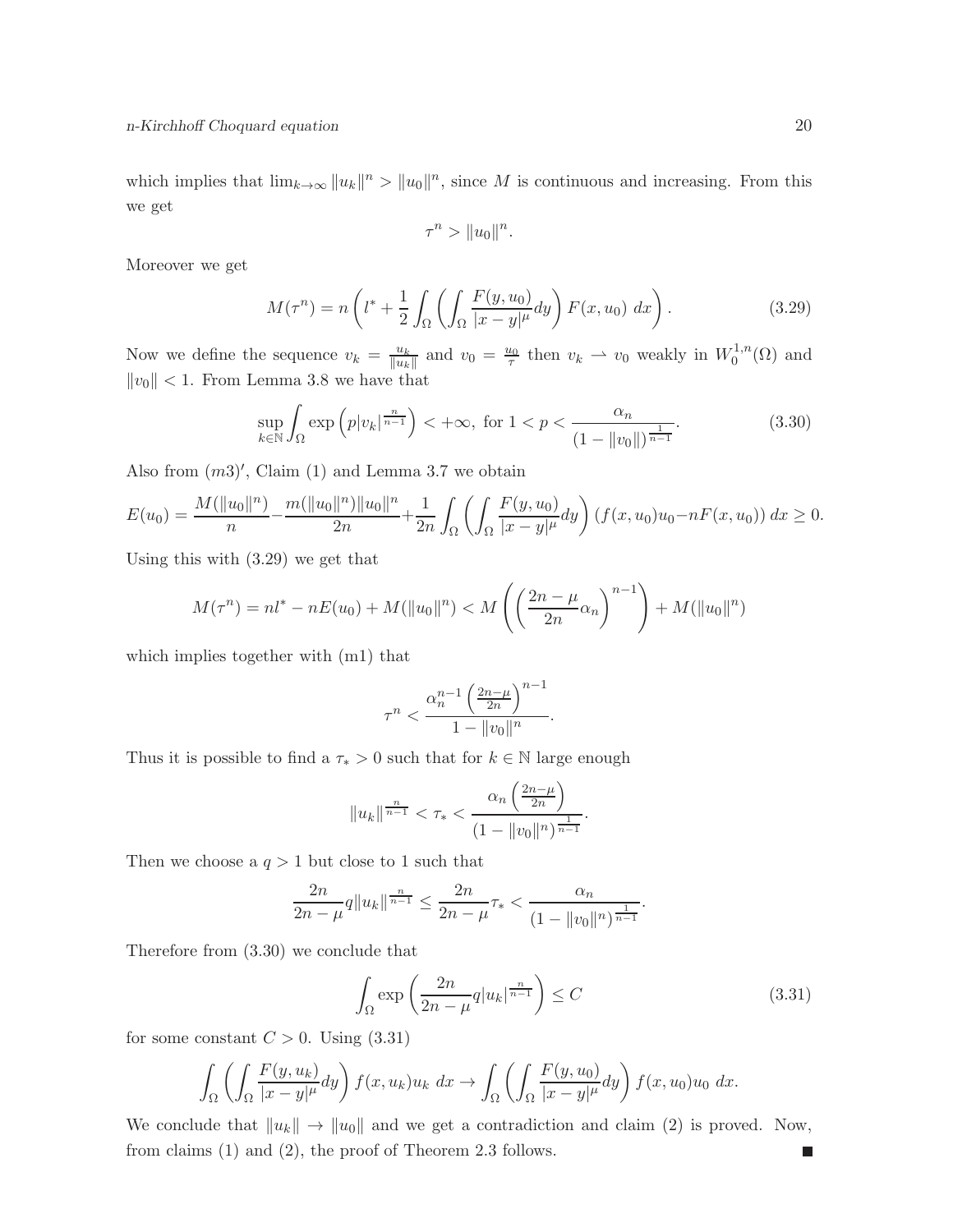## 4 The Nehari Manifold method for  $(\mathcal{P}_{\lambda,M})$

The energy functional  $\mathcal{J}_{\lambda,M}:W_0^{1,n}$  $\mathcal{O}_0^{1,n}(\Omega) \longrightarrow \mathbb{R}$  associated to the problem  $\mathcal{P}_{\lambda,M}$  is defined as

$$
\mathcal{J}_{\lambda,M}(u) = \frac{1}{n}M(||u||^n) - \frac{\lambda}{q+1} \int_{\Omega} h(x)|u|^{q+1} dx - \frac{1}{2} \int_{\Omega} (|x|^{-\mu} * F(u))F(u) dx
$$

where  $|x|^{-\mu} * F(u)$  denotes  $\int_{\Omega}$  $F(u(y))$  $\frac{\int f(u(y))}{|x-y|^{\mu}} dy$ , F, M are anti-derivatives of f, m (vanishing at 0) respectively and  $f(s) = s|s|^p exp(|s|^{\beta}).$ 

**Definition 4.1** A function  $u \in W_0^{1,n}$  $\chi_0^{1,n}(\Omega)$  is said to be weak solution of  $\mathcal{P}_{\lambda,M}$  if  $\forall \phi \in W_0^{1,n}$  $\zeta_0^{1,n}(\Omega)$ we have

$$
m(||u||^n)\int_{\Omega} |\nabla u|^{n-2} \nabla u \cdot \nabla \phi \, dx = \lambda \int_{\Omega} h(x) u^{q-1} u \phi \, dx + \int_{\Omega} (|x|^{-\mu} * F(u)) f(u) \phi \, dx.
$$

We observe that  $\mathcal{J}_{\lambda,M}$  is only bounded below on suitable subsets of  $W_0^{1,n}$  $_{0}^{\cdot 1,n}(\Omega)$ . In order to prove the existence of weak solutions to  $(\mathcal{P}_{\lambda,M})$ , we establish the existence of minimizers of  $\mathcal{J}_{\lambda,M}$  under the natural constraint of the Nehari Manifold:

$$
N_{\lambda,M} := \{ u \in W_0^{1,n}(\Omega) | \langle \mathcal{J}'_{\lambda,M}(u), u \rangle = 0 \}
$$

where  $\langle .\ , .\rangle$  denotes the duality between  $W_0^{1,n}$  $\mathcal{O}_0^{1,n}(\Omega)$  and  $W^{-1,n}(\Omega)$ . Therefore,  $u \in \mathbb{N}_{\lambda,M}$  if and only if

$$
||u||^{n} m(||u||^{n}) - \lambda \int_{\Omega} h(x)u^{q+1} dx - \int_{\Omega} (|x|^{-\mu} * F(u))f(u)u dx = 0.
$$

**Remark 4.2** We notice that  $N_{\lambda,M}$  contains every solution of  $(\mathcal{P}_{\lambda,M})$ .

For  $u \in W_0^{1,n}$  $\Phi_0^{1,n}(\Omega)$ , we define the fiber map  $\Phi_{u,M} : \mathbb{R}^+ \to \mathbb{R}$  as

$$
\Phi_{u,M}(t) = \mathcal{J}_{\lambda,M}(tu) = \frac{M(||tu||^n)}{n} - \frac{\lambda}{q+1} \int_{\Omega} h(x)|tu|^{q+1} dx - \frac{1}{2} \int_{\Omega} (|x|^{-\mu} * F(tu))F(tu) dx,
$$
  

$$
\Phi'_{u,M}(t) = t^{n-1} ||u||^n m(||tu||^n) - \lambda t^q \int_{\Omega} h(x) |u|^{q+1} dx - \int_{\Omega} (|x|^{-\mu} * F(tu))f(tu)u dx
$$

and

$$
\Phi_{u,M}''(t) = nt^{2n-2}||u||^{2n}m'(||tu||^n) + (n-1)t^{n-2}||u||^nm(||tu||^n) - \lambda qt^{q-1} \int_{\Omega} h(x)|u|^{q+1} dx
$$

$$
- \int_{\Omega} (|x|^{-\mu} * f(tu).u) f(tu)u dx - \int_{\Omega} (|x|^{-\mu} * F(tu)) f'(tu)u^2 dx.
$$

The Nehari Manifold is closely related to the the maps  $\Phi_{u,M}$  by the relation  $tu \in N_{\lambda,M}$  iff  $\Phi'_{u,M}(t) = 0$ . In particular,  $u \in N_{\lambda,M}$  iff  $\Phi'_{u,M}(1) = 0$ . So we study the geometry of the energy functional on the following components of the Nehari Manifold:

$$
N_{\lambda,M}^+ := \{ u \in N_{\lambda,M} : \Phi_{u,M}''(1) > 0 \} = \{ tu \in W_0^{1,n}(\Omega) : \Phi_{u,M}'(t) = 0, \Phi_{u,M}''(t) > 0 \},
$$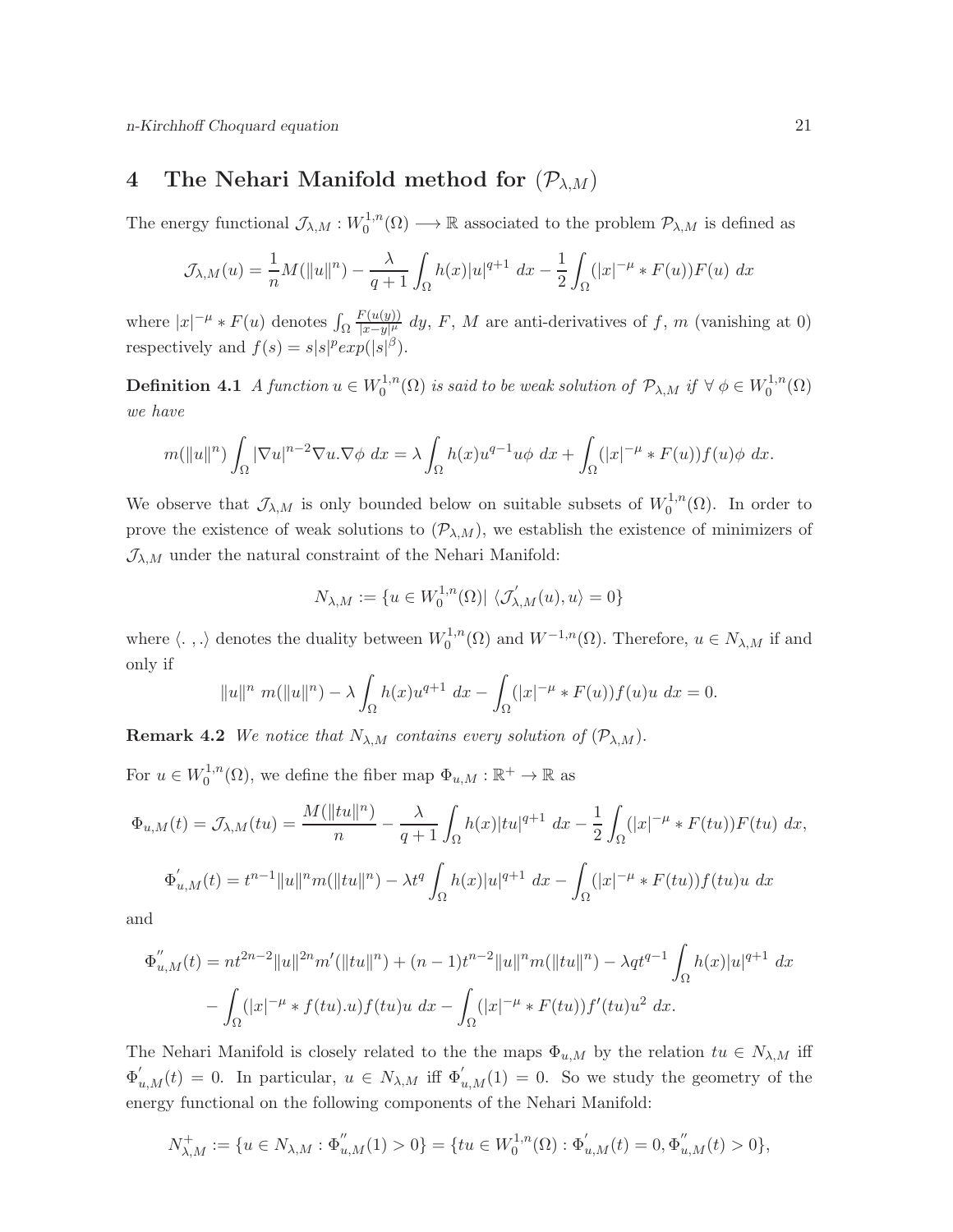n-Kirchhoff Choquard equation 22

$$
N_{\lambda,M}^- := \{ u \in N_{\lambda,M} : \Phi_{u,M}''(1) < 0 \} = \{ tu \in W_0^{1,n}(\Omega) : \Phi_{u,M}'(t) = 0, \Phi_{u,M}''(t) < 0 \},
$$
\n
$$
N_{\lambda,M}^0 := \{ u \in N_{\lambda,M} : \Phi_{u,M}''(1) = 0 \} = \{ tu \in W_0^{1,n}(\Omega) : \Phi_{u,M}'(t) = 0, \Phi_{u,M}''(t) = 0 \}.
$$

We also define  $H(u) = \int_{\Omega} h|u|^{q+1} dx$  and study the behaviour of fibering maps  $\Phi_{u,M}$  according to the sign of  $H(u)$ . Let

$$
H^{+} := \{ u \in W_0^{1,n}(\Omega) : H(u) > 0 \},
$$
  

$$
H_0^{-} := \{ u \in W_0^{1,n}(\Omega) : H(u) \le 0 \}.
$$

#### 4.1 Analysis of Fiber Maps

Here we analyze accurately the geometry of the energy functional on the Nehari manifold. We split the study in different cases.

Case 1:  $u\in H_0^-$ Define  $\psi : \mathbb{R}^+ \to \mathbb{R}$  such that

$$
\psi_u(t) = t^{n-1-q} m(||tu||^n) ||u||^n - t^{-q} \int_{\Omega} (|x|^{-\mu} * F(tu)) f(tu)u dx.
$$

Since

$$
\Phi'_{u,M}(t) = t^{n-1} ||u||^n m(||tu||^n) - \lambda t^q \int_{\Omega} h(x) |u|^{q+1} dx - \int_{\Omega} (|x|^{-\mu} * F(tu)) f(tu) u dx
$$
  
=  $t^q(\psi_u(t) - \lambda \int_{\Omega} h(x) |u|^{q+1} dx),$ 

 $tu \in N_{\lambda,M}$  iff  $t > 0$  is a solution of  $\psi_u(t) = \lambda \int_{\Omega} h(x)|u|^{q+1}$ .

$$
\psi'_u(t) = (n-1-q)t^{n-2-q}m(||tu||^n)||u||^n + nt^{2n-2-q}m'(||tu||^n)||u||^{2n}
$$
  
+ 
$$
\frac{q}{t^{q+1}} \int_{\Omega} (|x|^{-\mu} * F(tu))f(tu).u \, dx - t^{-q} \Big[ \int_{\Omega} (|x|^{-\mu} * f(tu).u) f(tu).u \, dx \Big]
$$
  
+ 
$$
\int_{\Omega} (|x|^{-\mu} * F(tu))f'(tu).u^2 \, dx \Big].
$$
 (4.1)

Due to the exponential growth of f, for large t we have  $\psi'_i$  $u'_u(t) < 0$  and since  $u \in H_0^-$ , there exists  $t^* > 0$  such that  $\psi_u(t^*) = \lambda \int_{\Omega} h(x)|u|^{q+1}$ , *i.e.*  $t^*u \in N_{\lambda,M}$ . If there exists an another point  $t_1$  such that  $t^* < t_1$  and  $\psi_u(t_1) = \lambda \int_{\Omega} h(x)|u|^{q+1} \leq 0$ , *i.e.* 

$$
t_1^{n-1-q}(at_1^n||u||^n+b)||u||^n \le t_1^{-q} \int_{\Omega} (|x|^{-\mu} * F(t_1u))f(t_1u)u \ dx \tag{4.2}
$$

and  $\psi'_u(t_1) \geq 0$ . Then by using  $f'(t_1u)t_1u > (p+1)f(t_1u)$  and  $p > 2n-2-q$  we obtain from  $(4.2),$ 

$$
\psi'_u(t_1) < (2n - 1 - q) \left[ t_1^{n-2-q} (at_1^n \|u\|^n + b) \|u\|^n - t_1^{-q-1} \int_{\Omega} (|x|^{-\mu} * F(t_1 u)) f(t_1 u) u \, dx \right] \le 0.
$$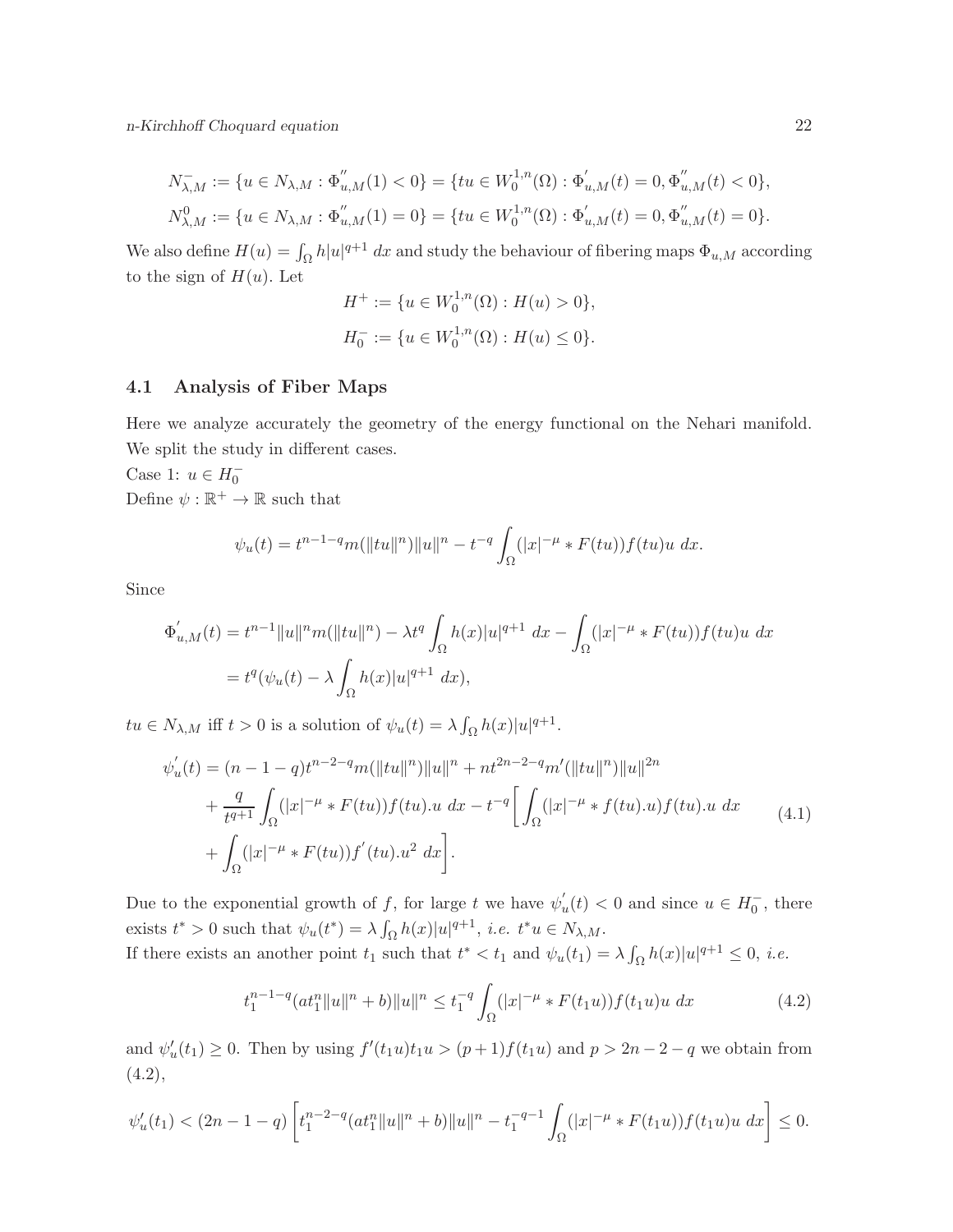Therefore  $\psi'_u(t_1) < 0$  which yields a contradiction. Therefore there exists a unique  $t^*$  such that  $\psi_u(t^*) = \lambda \int_{\Omega} h(x)|u|^{q+1} dx$ . Also for  $0 < t < t^*$ ,  $\Phi'_{u,M}(t) = t^q(\psi_u(t) - \lambda \int_{\Omega} h(x)|u|^{q+1} dx) > 0$ . Consequently,  $\Phi_{u,M}$  is increasing in  $(0,t^*)$  and decreasing on  $(t^*,\infty)$ . Therefore there exists a unique critical point of  $\Phi_{u,M}$  which is also a global maximum point. Furthermore, since

$$
\psi_u'(t) = \frac{\left(t\Phi_{u,M}''(t) - q\Phi_{u,M}'(t)\right)}{t^q}, \text{ we get } t^*u \in N_{\lambda,M}^-.
$$

Case 2:  $u \in H^+$ 

In this case, we establish that there exists  $\lambda_0 > 0$  and a  $t_*$  such that for  $\lambda \in (0, \lambda_0)$ ,  $\Phi_{u,M}$  has exactly two critical points  $t_1(u)$  and  $t_2(u)$  such that  $t_1(u) < t_*(u) < t_2(u)$  where  $t_1(u)$  is local minimum point and  $t_2(u)$  is local maximum point. To prove this case, we need the analysis performed in the next subsection.

#### 4.2 Preliminary Results for Case-2

For  $0 \neq u \in H^+$ , we have that  $\psi_u(t) \to -\infty$  as  $t \to \infty$  and for small  $t > 0$ ,  $\psi_u(t) > 0$ . Then there exists at least a point of maximum of  $\psi_u(t)$ , say  $t_*$ , and  $\psi'_i$  $u(t_*) = 0, i.e.$ 

$$
(2n - 1 - q)t_*^{2n - 2 - q}a||u||^{2n} + (n - 1 - q)t_*^{n - 2 - q}b||u||^n + \frac{q}{t_*^{q+1}}\int_{\Omega}(|x|^{-\mu} * F(t_*u))f(t_*u)u \, dx
$$
  
=  $t_*^{-q} \bigg[\int_{\Omega}(|x|^{-\mu} * F(t_*u))f'(t_*u)u^2 \, dx + \int_{\Omega}(|x|^{-\mu} * f(t_*u)u)f(t_*u)u \, dx\bigg].$ 

This implies that

$$
(2n - 1 - q)a||t_*u||^{2n} + (n - 1 - q)b||t_*u||^n + q \int_{\Omega} (|x|^{-\mu} * F(t_*u))f(t_*u)t_*u \, dx
$$
  
= 
$$
\int_{\Omega} (|x|^{-\mu} * F(t_*u))f'(t_*u)(t_*u)^2 \, dx + \int_{\Omega} (|x|^{-\mu} * f(t_*u)t_*u)f(t_*u)t_*u \, dx.
$$

Then we have

$$
2\sqrt{(2n-1-q)a||t_*u||^{2n}b(n-1-q)||t_*u||^n} \leq B(t_*u)
$$

from which it follows

$$
||t_*u||^{3n/2} \le \frac{B(t_*u)}{2\sqrt{(2n-1-q)(n-1-q)ab}}
$$

where  $B(u) = \int_{\Omega} (|x|^{-\mu} * F(u)) f'(u) u^2 + \int_{\Omega} (|x|^{-\mu} * f(u)u) f(u) u dx$ . Using  $\psi'_i$  $u'(t_*) = 0$ , we replace the value of  $a||tu||^{2n}$  in the definition of  $\psi_u(t)$  to obtain

$$
\psi_u(t_*) = \frac{1}{(2n-1-q)t_*^{q+1}} \bigg[ B(t_*u) - (2n-1) \int_{\Omega} (|x|^{-\mu} * F(t_*u)) f(t_*u) t_*u \, dx + nb \|t_*u\|^n \bigg]. \tag{4.3}
$$

Now we prove the following result and establish the proof in various steps.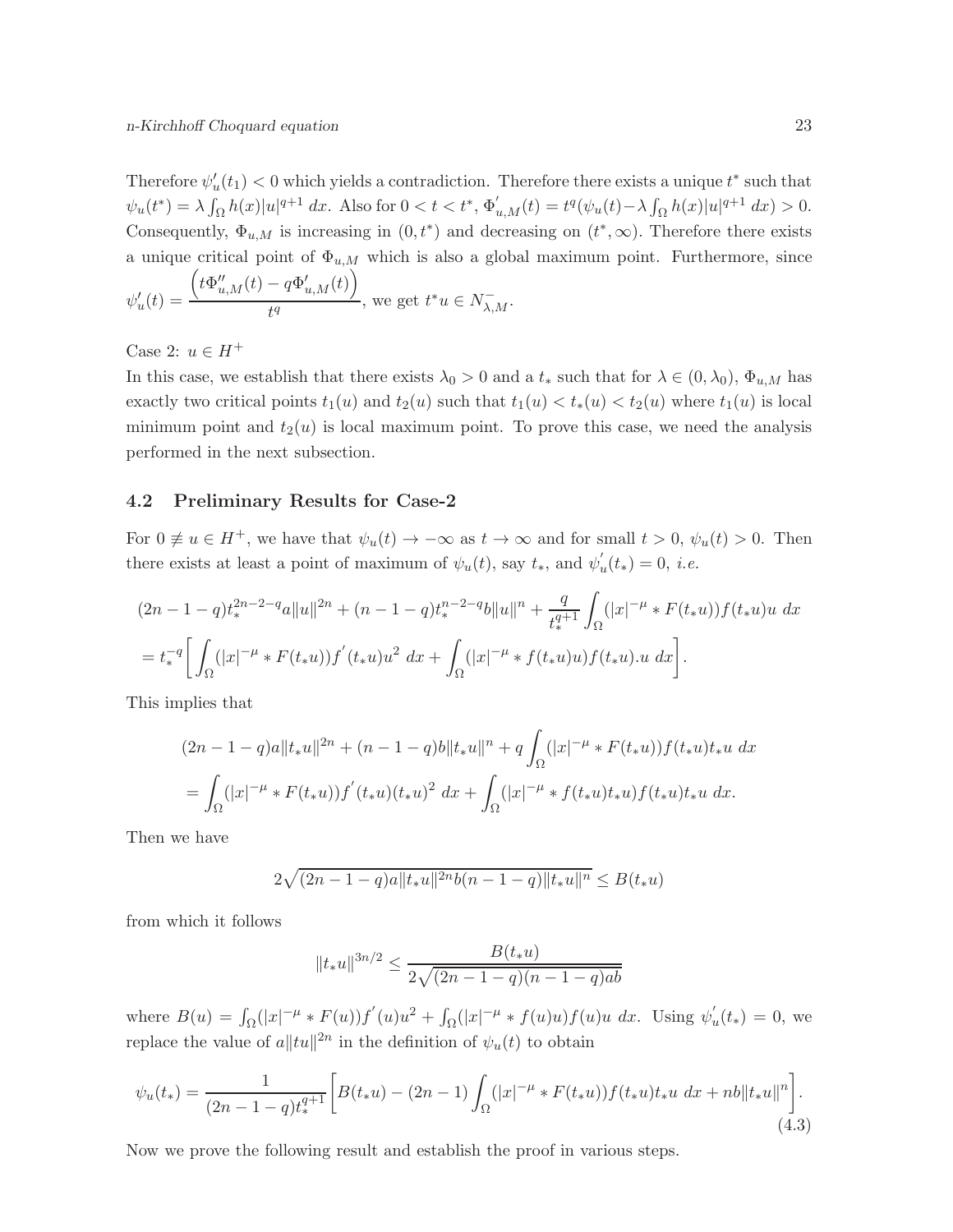#### Lemma 4.3 Let

$$
\Gamma := \left\{ u \in W_0^{1,n}(\Omega) : ||u||^{3n/2} \le \frac{B(u)}{2\sqrt{(2n-1-q)(n-1-q)ab}} \right\}
$$

where  $B(u) = \int_{\Omega} (|x|^{-\mu} * F(u)) f'(u)(u)^2 + \int_{\Omega} (|x|^{-\mu} * f(u)u) f(u)u dx$ . Then there exists a  $\lambda_0 > 0$  such that for every  $\lambda \in (0, \lambda_0)$ ,  $\Gamma_0 > 0$  holds where

$$
\Gamma_0 := \inf_{u \in \Gamma \backslash \{0\} \cap H^+} \left[ B(u) - (2n - 1) \int_{\Omega} (|x|^{-\mu} * F(u)) f(u) \cdot u \, dx + nb \|u\|^n - \lambda (2n - 1 - q) H(u) \right].
$$
\n(4.4)

*Proof.* Step 1: Claim:  $\inf_{u \in \Gamma \backslash \{0\} \cap H^+} ||u|| > 0.$ 

Let us suppose that it doesn't hold then there exists a sequence  $\{u_k\} \subset \Gamma \backslash \{0\} \cap H^+$  such that  $||u_k|| \to 0$  and  $||u_k||^{3n/2} \leq \frac{B(u_k)}{2\sqrt{(2n-1-a)(n-1)}}$  $\frac{B(u_k)}{2\sqrt{(2n-1-q)(n-1-q)ab}}$ ,  $\forall k$ . Then by the Hardy-Littlewood-Sobolev inequality, we have

$$
B(u_k) = \int_{\Omega} (|x|^{-\mu} * F(u_k)) f'(u_k) u_k^2 dx + \int_{\Omega} (|x|^{-\mu} * f(u_k) u_k) f(u_k) u_k dx
$$
  
\n
$$
\leq C(n,\mu) \left( \|f(u_k) u_k\|_{L^{2n/(2n-\mu)}(\Omega)}^2 + \|F(u_k)\|_{L^{2n/(2n-\mu)}(\Omega)} \|f'(u_k)(u_k)^2\|_{L^{2n/(2n-\mu)}(\Omega)} \right).
$$

Since  $f(u) = u|u|^p exp(|u|^{\beta})$  and  $f'(u) = ((p+1) + \beta |u|^{\beta}) |u|^p exp(|u|^{\beta})$ , then we have

$$
|B(u_k)| \le C(n,\mu) \left( \int_{\Omega} (|u_k|^{p+2} exp(|u_k|^{\beta}))^{\frac{2n}{2n-\mu}} dx \right)^{\frac{2n-\mu}{n}} + C(n,\mu) \left( \int_{\Omega} (F(u_k))^{\frac{2n}{2n-\mu}} dx \right)^{\frac{2n-\mu}{2n}} \times \left( \int_{\Omega} ((p+1) + \beta |u_k|^{\beta}) |u_k|^{p+2} exp(|u_k|^{\beta}))^{\frac{2n}{2n-\mu}} dx \right)^{\frac{2n-\mu}{2n}}.
$$

Then using  $F(t) \leq tf(t)$  and by the Hölder's inequality, we obtain

$$
|B(u_k)| \leq C_1 \left( \int_{\Omega} |u_k|^{\frac{2n\alpha'(p+2)}{2n-\mu}} dx \right)^{\frac{2n-\mu}{n\alpha'}} \cdot \left( \int_{\Omega} exp\left( |u_k|^{\beta} \frac{2n\alpha}{2n-\mu} \right) dx \right)^{\frac{2n-\mu}{n\alpha}} + C_2 \left( \int_{\Omega} |u_k|^{\frac{2n\alpha'(p+2)}{2n-\mu}} dx \right)^{\frac{2n-\mu}{2n\alpha'}} \cdot \left( \int_{\Omega} exp\left( |u_k|^{\beta} \frac{2n\alpha}{2n-\mu} \right) dx \right)^{\frac{2n-\mu}{2n\alpha}} \times \left[ \left( \int_{\Omega} |u_k|^{\frac{2n\alpha'(p+2)}{2n-\mu}} dx \right)^{\frac{2n-\mu}{2n\alpha'}} \cdot \left( \int_{\Omega} exp\left( |u_k|^{\beta} \frac{2n\alpha}{2n-\mu} \right) dx \right)^{\frac{2n-\mu}{2n\alpha}} + \left( \int_{\Omega} |u_k|^{\frac{2n\alpha'(p+\beta+2)}{2n-\mu}} dx \right)^{\frac{2n-\mu}{2n\alpha'}} \cdot \left( \int_{\Omega} exp\left( |u_k|^{\beta} \frac{2n\alpha}{2n-\mu} \right) dx \right)^{\frac{2n-\mu}{2n\alpha}} \right].
$$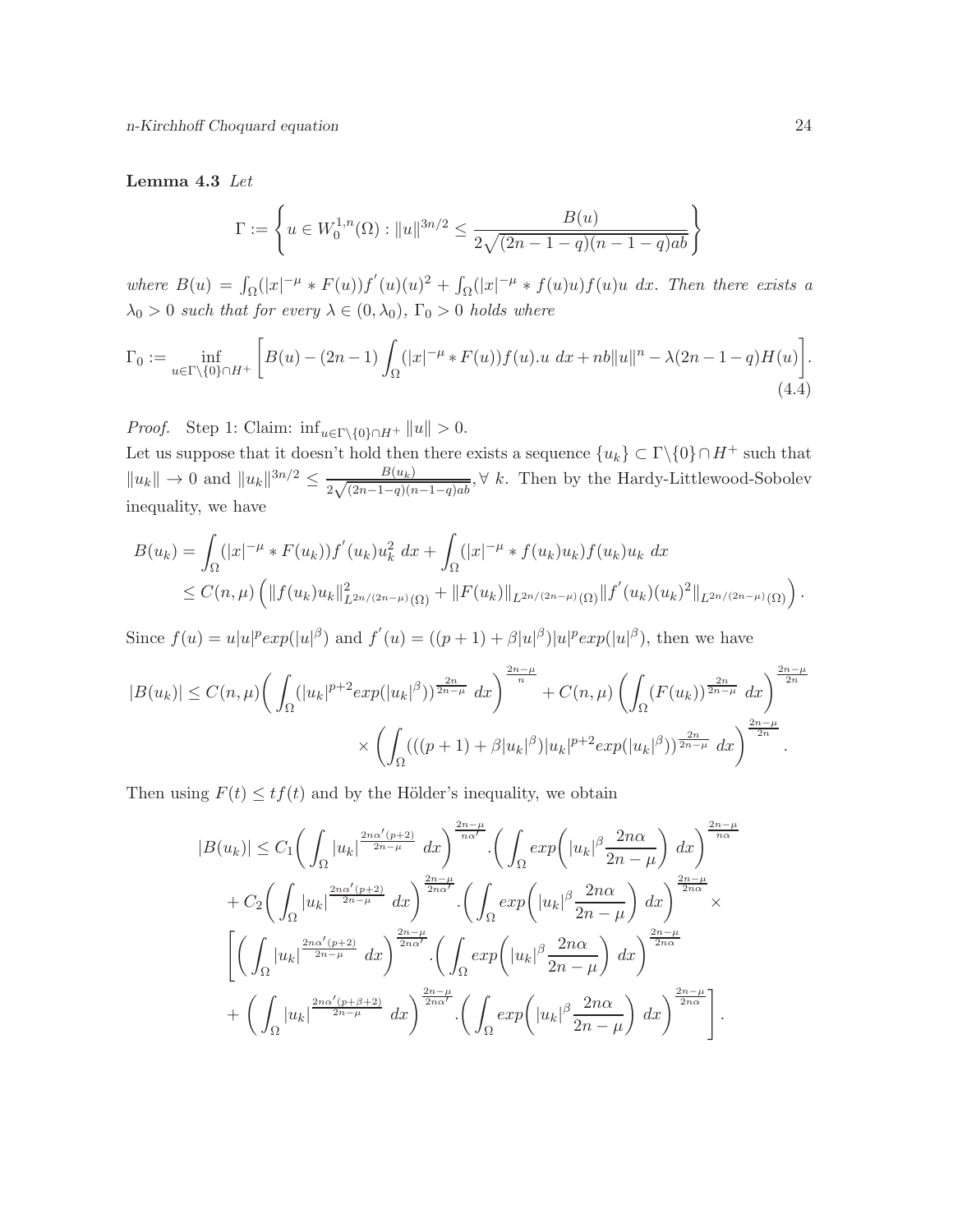Let  $\alpha$  be such that  $2n\alpha/(2n-\mu)$ ) $||u_k||^{\beta} \leq \alpha_n$  and  $v_k = \frac{u_k}{||u_k||}$ , then by the Trudinger-Moser inequality we obtain

$$
|B(u_k)| \leq C_1 \bigg(\int_{\Omega} |u_k|^{\frac{2n\alpha'(p+2)}{2n-\mu}} dx\bigg)^{\frac{2n-\mu}{n\alpha'}} \cdot \bigg(\sup_{\|v_k\| \leq 1} \int_{\Omega} exp(|v_k|^{\beta} \alpha_n) dx\bigg)^{\frac{2n-\mu}{n\alpha}} + C_2 \bigg(\int_{\Omega} |u_k|^{\frac{2n\alpha'(p+2)}{2n-\mu}} dx\bigg)^{\frac{2n-\mu}{2n\alpha'}} \cdot \bigg(\sup_{\|v_k\| \leq 1} \int_{\Omega} exp(|v_k|^{\beta} \alpha_n) dx\bigg)^{\frac{2n-\mu}{n\alpha}} \times \bigg[\bigg(\int_{\Omega} |u_k|^{\frac{2n\alpha'(p+2)}{2n-\mu}} dx\bigg)^{\frac{2n-\mu}{2n\alpha'}} + \bigg(\int_{\Omega} |u_k|^{\frac{2n\alpha'(p+\beta+2)}{2n-\mu}} dx\bigg)^{\frac{2n-\mu}{2n\alpha'}}\bigg].
$$

Using the Sobolev embedding, it implies that

$$
|B(u_k)| \le C_1(n, k, \beta, \mu) \left( \|u_k\|^{2(p+2)} + \|u_k\|^{(p+2)} \right) \left( \|u_k\|^{(p+2)} + \|u_k\|^{(p+\beta+2)} \right) \le C \|u_k\|^{(2p+4)} + \|u_k\|^{(2p+\beta+4)}.
$$

Hence using  $u_k \in \Gamma \setminus \{0\}$  and by the Sobolev embedding theorem, we get  $1 \leq C(||u_k||^{(2p+4-\frac{3n}{2})}+$  $||u_k||^{(2p+\beta+4-\frac{3n}{2})}$  and  $2p+4-\frac{3n}{2}>0$  which is a contradiction as  $||u_k|| \to 0$  as  $k \to \infty$ . Therefore we have  $\inf_{u \in \Gamma \backslash \{0\} \cap H^+} ||u|| > 0.$ Step 2: Claim:  $0 < \inf_{u \in \Gamma \backslash \{0\} \cap H^+} \left\{ \right.$  $\int_{\Omega} (|x|^{-\mu} * f(u)u)(p+2-2n+\beta|u|^{\beta})exp(|u|^{\beta})|u|^{p+2} dx\bigg\}.$ Since  $F(s) \leq \frac{f(s)s}{p+2}$  then by the definition of  $\Gamma$  and from Step 1, we obtain  $0 < \inf_{u \in \Gamma \setminus \{0\} \cap H^+} B(u)$ i.e.

$$
0 < \inf_{u \in \Gamma \backslash \{0\} \cap H^{+}} \left\{ \int_{\Omega} (|x|^{-\mu} * F(u)) f'(u) u^{2} + \int_{\Omega} (|x|^{-\mu} * f(u) u) f(u) u \right\}
$$
  
\n
$$
\leq \inf_{u \in \Gamma \backslash \{0\} \cap H^{+}} \left\{ \int_{\Omega} (|x|^{-\mu} * f(u) u) \left( f(u) . u + f'(u) \frac{u^{2}}{p+2} \right) \right\}
$$
  
\n
$$
= \inf_{u \in \Gamma \backslash \{0\} \cap H^{+}} \left\{ \int_{\Omega} (|x|^{-\mu} * f(u) u) |u|^{p+2} exp(|u|^{\beta}) \left( 1 + \frac{(p+1) + \beta |u|^{\beta}}{p+2} \right) \right\}.
$$

Since  $p + 2 - 2n > 0$ , we infer

$$
0 < \inf_{u \in \Gamma \backslash \{0\} \cap H^+} \{ \int_{\Omega} (|x|^{-\mu} * f(u)u)(p+2-2n+\beta |u|^{\beta}) exp(|u|^{\beta}) |u|^{p+2} dx \}.
$$

Step 3: Claim:  $\Gamma_0 > 0$ . First,

$$
\int_{\Omega} h(x)|u|^{q+1} \leq \bigg(\int_{\Omega} |h(x)|^{\gamma}\bigg)^{1/\gamma} \bigg(|u|^{(1+q)\gamma'}\bigg)^{1/\gamma'} \leq l||u||^{q+1}
$$

where  $l = ||h||_{L^{\gamma}(\Omega)}$ . Choosing

$$
\lambda < \frac{bn}{(2n-1-q)l} M_0 := \lambda_0
$$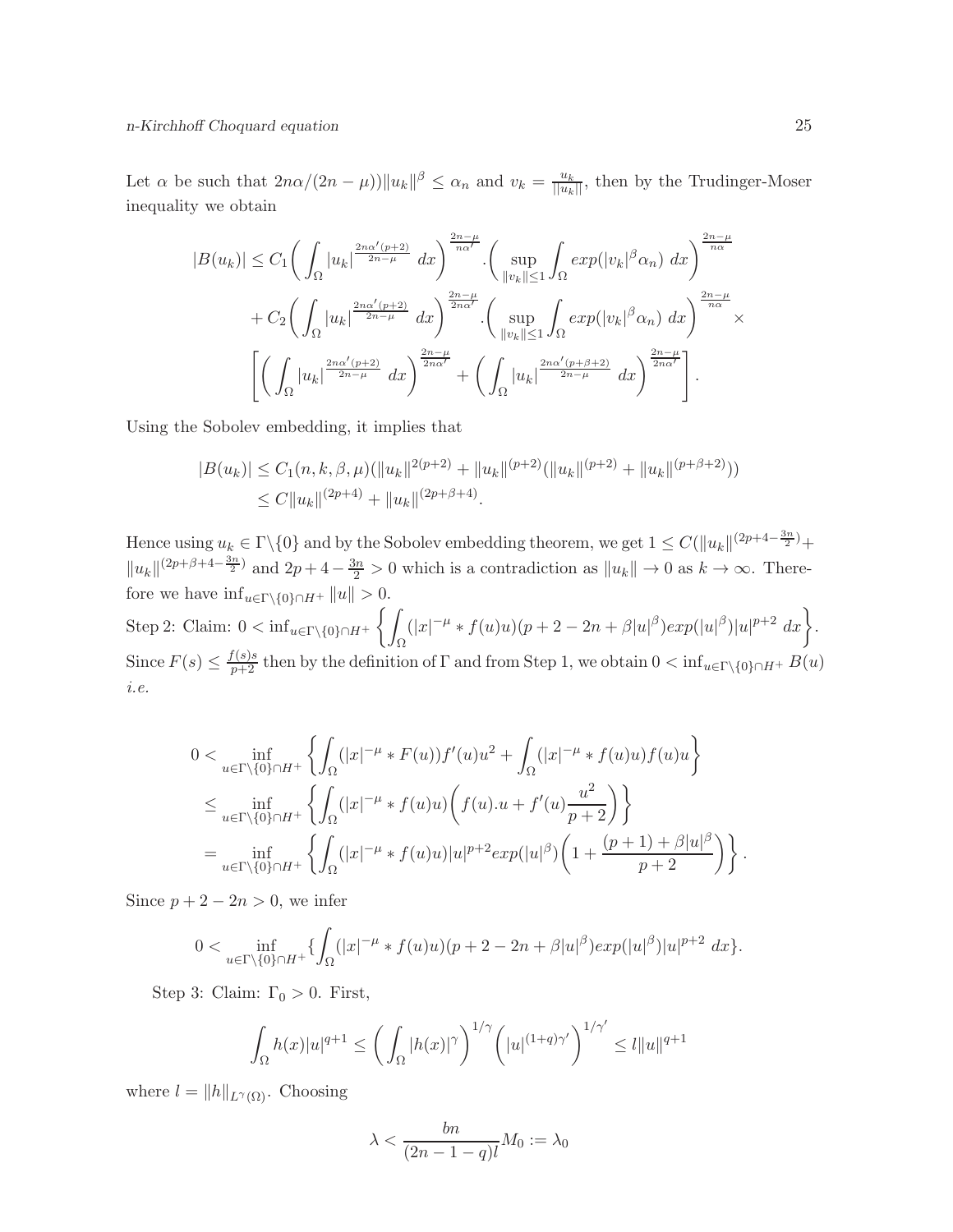where  $M_0 = \inf_{u \in \Gamma \backslash \{0\} \cap H^+} ||u||^{n-1-q} > 0$ , we get that  $\lambda l(2n-1-q)||u||^{1+q} < nb||u||^n$  for any  $u \in \Gamma \backslash \{0\} \cap H^+$ . Then for  $u \in \Gamma \backslash \{0\} \cap H^+$  and  $p+1 > 2n-1$ ,

$$
B(u) + nb\|u\|^n - (2n - 1)\int_{\Omega} (|x|^{-\mu} * F(u))f(u).u - \lambda(2n - 1 - q)H(u) \ge
$$
  

$$
\int_{\Omega} (|x|^{-\mu} * F(u))(f'(u)u^2 - (2n - 1)f(u).u) + \int_{\Omega} (|x|^{-\mu} * f(u).u)f(u).u dx
$$
  
+ 
$$
nb\|u\|^n - (2n - 1 - q)\lambda H(u) > 0.
$$

Therefore  $\Gamma_0 > 0$ .

Now we establish the claim made in Case-2. We notice from Lemma 4.3 and Equation (4.3) that for  $u \in H^+\backslash\{0\}$ , there exists a  $t_* > 0$ , local maximum of  $\psi_u$  verifying  $\psi_u(t_*) - \lambda H(u) > 0$ since  $t_*u \in \Gamma \setminus \{0\} \cap H^+$ . From  $\psi_u(0) = 0$ ,  $\psi_u(t_*) > \lambda H(u) > 0$  and  $\lim_{t \to \infty} \psi_u(t) = -\infty$ , there exists  $t_1 = t_1(u) < t_* < t_2(u) = t_2$  such that  $\psi_u(t_1) = \lambda \int_{\Omega} h(x) |u|^{q+1} dx = \psi_u(t_2)$ with  $\psi'_u(t_1) > 0, \psi'_u(t_2) < 0$ . Therefore,  $t_1u \in N^+_{\lambda,M}$  and  $t_2u \in N^-_{\lambda,M}$ . We now prove that  $t_1u \in N^+_{\lambda,M}$  and  $t_2u \in N^-_{\lambda,M}$  are unique. If not then there exists  $t_3u \in N^+_{\lambda,M}$  and  $t_{**}$  such that  $t_2 < t_{**} < t_3$  and  $\psi'_u(t_{**}) = 0$  and  $\psi_u(t_{**}) < \lambda H(u)$ . But our Lemma 4.3 induces that if  $\psi'_u(t_{**}) = 0$  then  $\psi_u(t_{**}) > \lambda H(u)$  which is a contradiction.

In the sequel, we will denote  $t_*$  the smallest critical point of  $\psi_u$ .

**Lemma 4.4** If  $\lambda \in (0, \lambda_0)$  then  $N^0_{\lambda, M} = \{0\}.$ 

*Proof.* Suppose  $u \not\equiv 0$  and  $u \in N^0_{\lambda,M}$ . Then  $\Phi'_{u,M}(1) = 0$  and  $\Phi''_{u,M}(1) = 0$ , *i.e.* 

$$
a||u||^{2n} + b||u||^{n} = \lambda H(u) + \int_{\Omega} (|x|^{-\mu} * F(u))f(u)u \, dx
$$
 and (4.5)

$$
(2n-1)a||u||^{2n} + (n-1)b||u||^{n} = \lambda qH(u) + B(u).
$$
\n(4.6)

Let  $u \in H^+ \cap N^0_{\lambda,M}$ , then from (4.5) and (4.6) (by replacing the value  $\lambda H(u)$ ), we obtain

$$
2\sqrt{(2n-1-q)(n-1-q)ab||u||^{3n}} \le B(u)
$$

which implies  $u \in \Gamma \backslash \{0\} \cap H^+$ . Again from (4.5), (4.6) and substituting the value of  $a||u||^{2n}$ , we obtain

$$
B(u) - (2n - 1) \int_{\Omega} (|x|^{\mu} * F(u)) f(u) \cdot u + nb ||u||^2 - \lambda (2n - 1 - q) H(u) = 0
$$

which contradicts Lemma 4.3. If  $u \in H_0^- \cap N_{\lambda,M}^0$  and from Case-1, "1" is the only critical point of  $\Phi_{u,M}$  and  $\Phi''_{u,M}(1) = 0$ . But  $u \in H_0^-$  implies that  $\psi'_u(1) < 0$  and then  $\phi''_{u,M}(1) < 0$ which is a contradiction and the lemma is proved.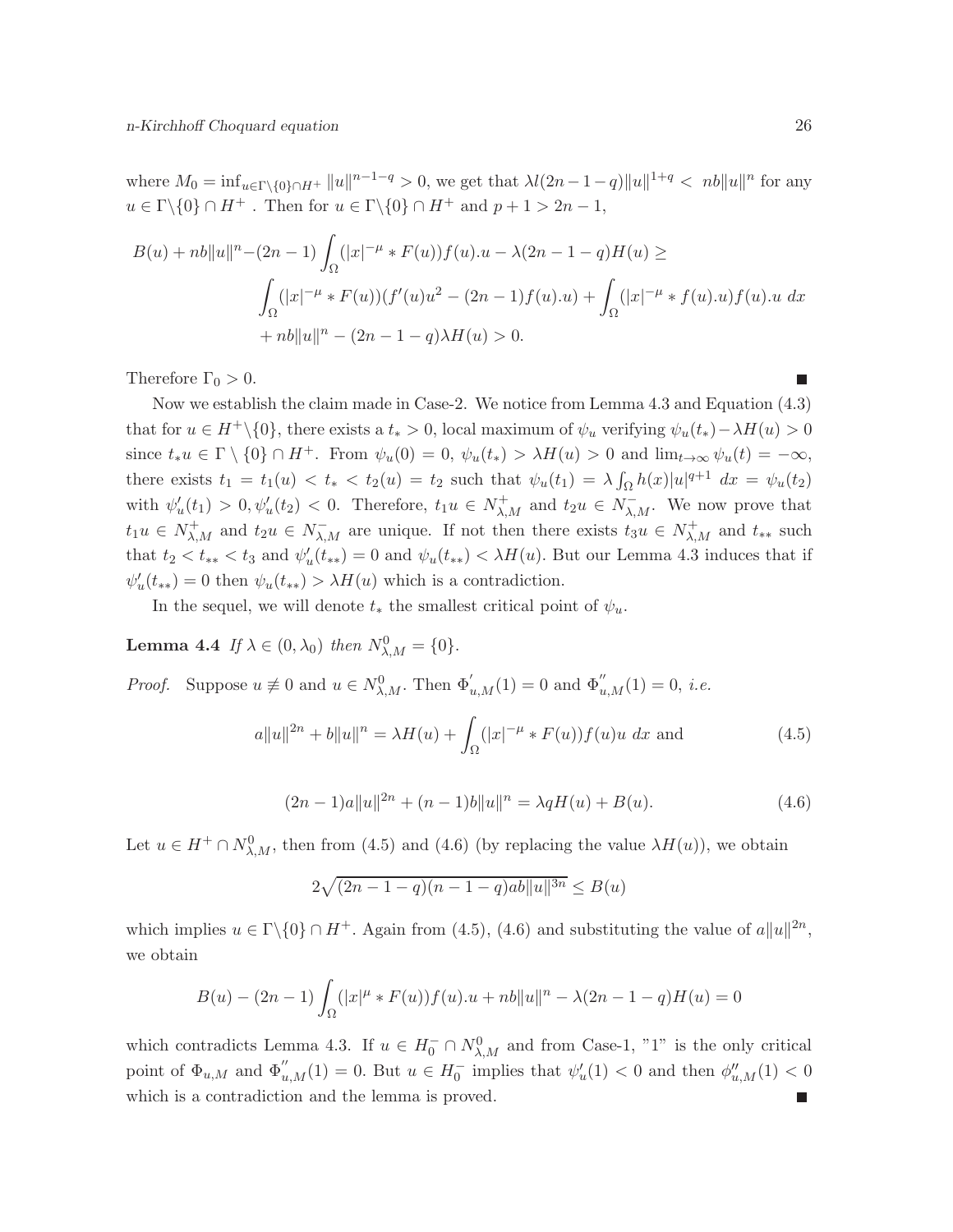## 4.3 Existence of weak solutions to  $(\mathcal{P}_{\lambda,M})$

In this section we prove that  $\mathcal{J}_{\lambda,M}$  is bounded below on  $N_{\lambda,M}$  and achieves its minimum. Define  $\theta = \inf_{u \in N_{\lambda,M}} \mathcal{J}_{\lambda,M}(u)$ .

**Theorem 4.5**  $\mathcal{J}_{\lambda,M}(u)$  is bounded below and coercive on  $N_{\lambda,M}$  such that  $\theta \geq -C(q,n,b)\lambda^{\frac{n}{n-q-1}}$ .

*Proof.* Let  $u \in N_{\lambda,M}$ . Then,

$$
\mathcal{J}_{\lambda,M}(u) = \frac{1}{n} \left[ \frac{a}{2} ||u||^{2n} + b ||u||^{n} \right] - \frac{\lambda}{q+1} H(u) - \frac{1}{2} \int_{\Omega} (|x|^{-\mu} * F(u)) F(u) dx
$$
  
\n
$$
= \frac{1}{n} \left[ \frac{a}{2} ||u||^{2n} + b ||u||^{n} \right] - \frac{\lambda}{q+1} H(u) - \frac{1}{2} \int_{\Omega} (|x|^{-\mu} * F(u)) F(u) dx
$$
  
\n
$$
- \frac{1}{p+2} \left[ a ||u||^{2n} + b ||u||^{n} - \lambda H(u) - \int_{\Omega} (|x|^{-\mu} * F(u)) f(u) u dx \right]
$$
  
\n
$$
= a ||u||^{2n} \left( \frac{p+2-2n}{2n(p+2)} \right) + b ||u||^{n} \left( \frac{p+2-n}{n(p+2)} \right) - \lambda \left( \frac{p+1-q}{(1+q)(p+2)} \right) H(u)
$$
  
\n
$$
- \frac{1}{2} \int_{\Omega} (|x|^{-\mu} * F(u)) \left( F(u) - \frac{2f(u)u}{p+2} \right) dx.
$$

Since  $0 \le F(u) \le \frac{2}{p+2}f(u) \cdot u$  and  $H(u) \le l||u||^{q+1}$ . Then by the Sobolev inequality we obtain

$$
\mathcal{J}_{\lambda,M}(u) \ge a||u||^{2n} \left(\frac{p+2-2n}{2n(p+2)}\right) + b||u||^n \left(\frac{p+2-n}{n(p+2)}\right) - \lambda l \left(\frac{p+1-q}{(1+q)(p+2)}\right)||u||^{q+1}.
$$

Therefore since  $q < n - 1$ ,  $\mathcal{J}_{\lambda,M}$  is coercive on  $N_{\lambda,M}$ , *i.e.*  $\mathcal{J}_{\lambda,M}(u) \to \infty$  as  $||u|| \to \infty$ . For  $u \in N_{\lambda,M}$  we have also,

$$
\mathcal{J}_{\lambda,M}(u) = \frac{b}{n} ||u||^n - \frac{\lambda}{q+1} H(u) - \frac{1}{2} \int_{\Omega} (|x|^{-\mu} * F(u)) F(u) dx
$$
  
+ 
$$
\frac{1}{2n} \left( \lambda H(u) + \int_{\Omega} (|x|^{-\mu} * F(u)) f(u) u dx - b||u||^n \right)
$$
  
= 
$$
\frac{1}{2n} b ||u||^n - \lambda \left( \frac{1}{q+1} - \frac{1}{2n} \right) H(u) + \frac{1}{2} \left( \int_{\Omega} (|x|^{-\mu} * F(u)) \left( \frac{f(u)u}{n} - F(u) \right) dx \right)
$$
  

$$
\geq \frac{1}{2n} b ||u||^n - \lambda \left( \frac{1}{q+1} - \frac{1}{2n} \right) H(u)
$$

since  $\left(\frac{f(u)u}{n} - F(u)\right) \ge 0$ . Then for  $u \in H_0^-$ , we get  $\mathcal{J}_{\lambda,M}(u) \ge 0$ . Now for  $u \in H^+$ , setting  $r = \frac{n}{1+r}$  $\frac{n}{1+q}$  and by the Sobolev embedding we obtain

$$
\mathcal{J}_{\lambda,M}(u) \ge \frac{b}{2n} ||u||^n - \frac{\lambda(2n-1-q)}{2n(q+1)} H(u) \ge \frac{b}{2n} ||u||^n - \frac{\lambda(2n-1-q)}{2n(q+1)} l \left( \int_{\Omega} |u|^n dx \right)^{1/r}
$$
  
=  $c_1 ||u||^n - c_2 ||u||^{q+1}$ 

where  $c_1 = \frac{b}{2i}$  $\frac{b}{2n}$  and  $c_2 = c_2(\lambda)$ .

We observe that the minimum of the function  $g(x) = c_1 x^n - c_2 x^{q+1}$  is achieved at  $x =$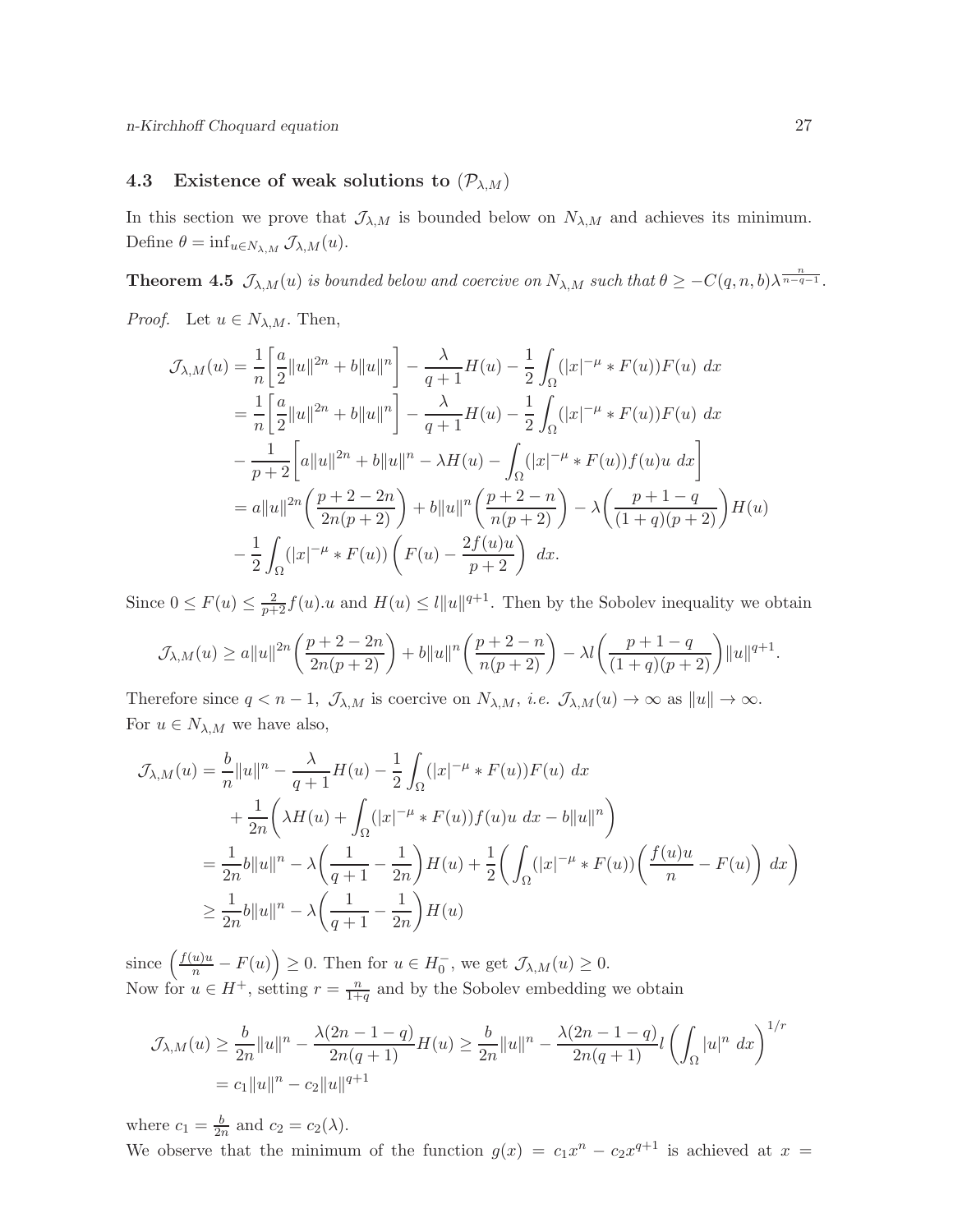$$
\begin{aligned} &\left(\tfrac{c_2(q+1)}{c_1n}\right)^{\frac{1}{n-q-1}}. \text{ Therefore,}\\ &\inf_{u\in N_{\lambda,M}}\mathcal{J}_{\lambda,M}(u)\geq g\left(\tfrac{c_2(q+1)}{c_1n}\right)^{\frac{1}{n-q-1}}=\left(\tfrac{c_2^n}{c_1^{q+1}}\right)^{\frac{1}{n-1-q}}\left(\left(\frac{q+1}{n}\right)^{\frac{n}{n-1-q}}-\left(\frac{q+1}{n}\right)^{\frac{q+1}{n-1-q}}\right). \end{aligned}
$$

From this it follows that

$$
\theta \geq -C(q,n,b)\lambda^{\frac{n}{n-q-1}}
$$

where  $C(q, n, b) > 0$ . This completes the proof of Theorem 4.5.

Now since  $\mathcal{J}_{\lambda,M}$  is bounded below on  $N_{\lambda,M}$ , by the Ekeland variational principle we get a sequence  ${u_k}_{k \in \mathbb{N}} \subset N_{\lambda,M} \backslash \{0\}$  such that

$$
\begin{cases}\n\mathcal{J}_{\lambda,M}(u_k) \leq \theta + \frac{1}{k}; \\
\mathcal{J}_{\lambda,M}(v) \geq \mathcal{J}_{\lambda,M}(u_k) - \frac{1}{k} ||u_k - v||, \quad \forall v \in N_{\lambda,M}.\n\end{cases}
$$
\n(4.7)

**Lemma 4.6** There exists a constant  $C_0 > 0$  such that  $\theta \leq -C_0$ .

*Proof.* Let  $u \in H^+$ , then  $\exists t_1(u) > 0$  such that  $t_1u \in N^+_{\lambda,M}$  and  $\psi_{u,M}(t_1) = \lambda H(u)$ . In that case,

$$
\mathcal{J}_{\lambda,M}(t_1u) = \frac{1}{n} \left( \frac{a}{2} \| t_1 u \|^{2n} + b \| t_1 u \|^{n} \right) - \frac{1}{2} \int_{\Omega} (|x|^{-\mu} * F(t_1u)) F(t_1u) \, dx - \frac{\lambda}{q+1} \int_{\Omega} h(x) |t_1 u|^{q+1} \, dx
$$
  
\n
$$
= \frac{1}{n} \left( \frac{a}{2} \| t_1 u \|^{2n} + b \| t_1 u \|^{n} \right) - \frac{1}{2} \int_{\Omega} (|x|^{-\mu} * F(t_1u)) F(t_1u) \, dx
$$
  
\n
$$
- \frac{1}{q+1} \left( a \| t_1 u \|^{2n} + b \| t_1 u \|^{n} - \int_{\Omega} (|x|^{-\mu} * F(t_1u)) f(t_1u) t_1 u \, dx \right).
$$

Since  $\Phi'_{u,M}(t_1) = 0, \, \Phi''_{u,M}(t_1) > 0$  and from (4.1) we obtain

$$
\mathcal{J}_{\lambda,M}(t_1u) = \frac{-(n-1-q)}{2n(q+1)}b||t_1u||^n + \int_{\Omega} (|x|^{-\mu} * F(t_1u)) \left(\frac{2n+q}{2n(q+1)} f(t_1u)t_1u\right. \left. - \frac{1}{2}F(t_1u) - \frac{f'(t_1u)(tu)^2}{2n(q+1)}\right) dx - \frac{1}{2n(q+1)} \int_{\Omega} (|x|^{-\mu} * f(t_1u)t_1u) f(t_1u)t_1u \, dx \n\le \frac{-(n-1-q)}{2n(q+1)}b||t_1u||^n + \int_{\Omega} (|x|^{-\mu} * F(t_1u)) \left(\frac{2n+q}{2n(q+1)} - \frac{p+2}{2n(q+1)}\right. \left. - \frac{p+1}{2n(q+1)}\right) f(t_1u)t_1u \, dx - \frac{1}{2} \int_{\Omega} (|x|^{-\mu} * F(t_1u)) F(t_1u) \, dx.
$$

Since  $q < n - 1$  and  $p + 1 > 2n - 1$  we set  $2n + q - (2p + 3) \leq 3n - 1 - (4n - 1) < 0$  and then  $\theta \leq \inf_{u \in N_{\lambda,M}^+ \cap H^+} \mathcal{J}_{\lambda,M}(u) \leq -C_0 < 0.$  $\overline{\phantom{a}}$ 

Then by  $(4.7)$  and Lemma 4.6, we have for large  $k$ ,

$$
\mathcal{J}_{\lambda,M}(u_k) \le -\frac{C_0}{2}.\tag{4.8}
$$

П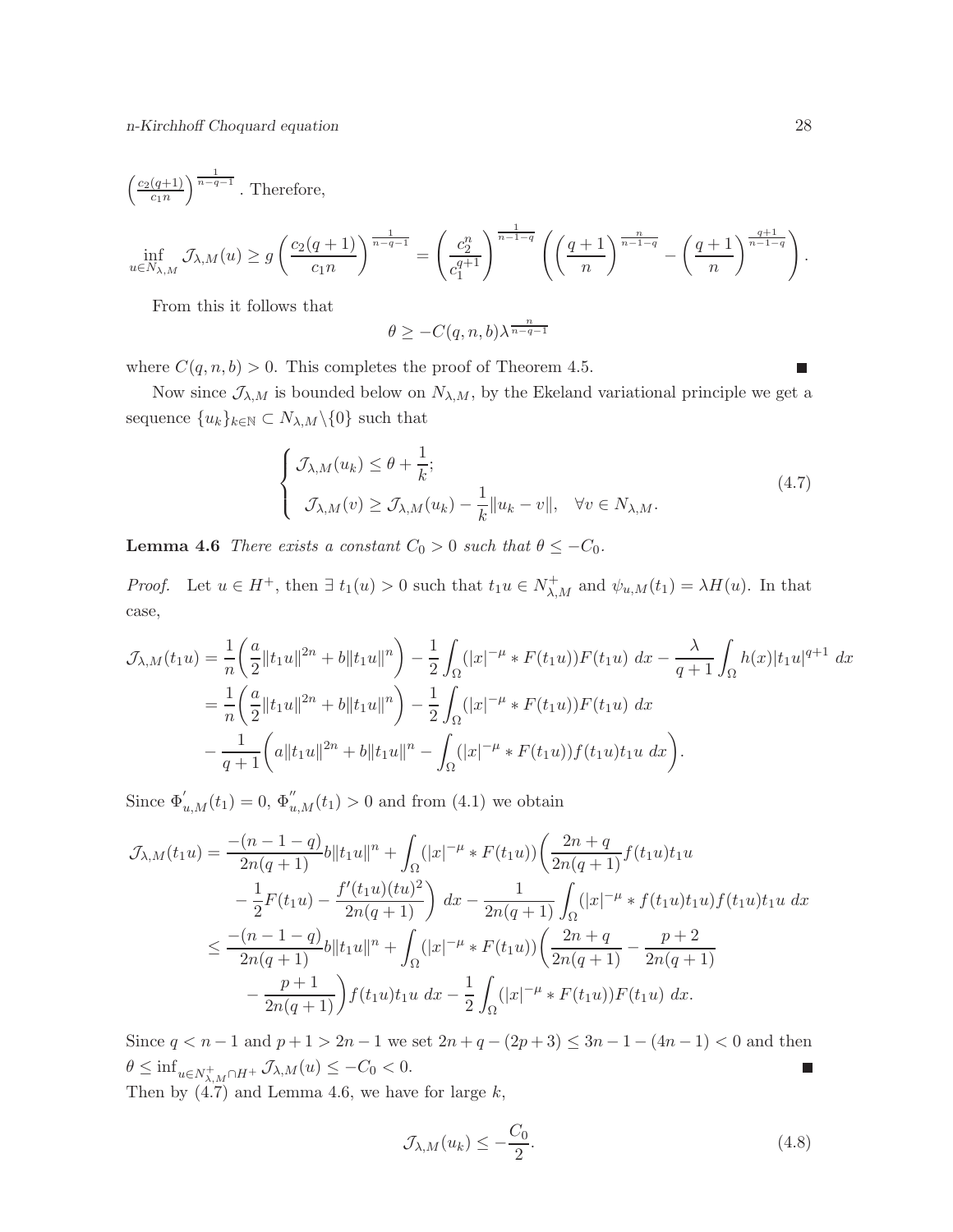Also since  $u_k \in N_{\lambda,M} \backslash \{0\}$  we have

$$
\mathcal{J}_{\lambda,M}(u_k) = a||u_k||^{2n} \left(\frac{p+2-2n}{2n(p+2)}\right) + b||u_k||^n \left(\frac{p+2-n}{n(p+2)}\right) - \lambda \left(\frac{p+1-q}{(1+q)(p+2)}\right) H(u_k) - \frac{1}{2} \int_{\Omega} (|x|^{-\mu} * F(u_k)) \left(F(u_k) - \frac{2f(u_k)u_k}{p+2}\right) dx.
$$

then together with (4.8), we have

$$
-\lambda \left(\frac{p+1-q}{(1+q)(p+2)}\right) H(u_k) \le -\frac{C_0}{2} \Longrightarrow H(u_k) \ge \frac{C_0(p+2)(1+q)}{2\lambda(p+1-q)} C_0 > 0
$$

i.e.

 $H(u_k) > C > 0$  and  $u_k \in N_{\lambda,M} \cap H^+$  for k large enough. (4.9)

The following result shows that minimizers for  $\mathcal{J}_{\lambda,M}$  in any of the subsets of  $N_{\lambda,M}$  are critical points for  $\mathcal{J}_{\lambda,M}$ .

**Lemma 4.7** Let u be a local minimizer for  $J_{\lambda,M}$  on any subsets of  $N_{\lambda,M}$  such that  $u \notin N_{\lambda,M}^0$ . Then u is a critical point of  $\mathcal{J}_{\lambda,M}$ .

*Proof.* Let u be a local minimizer for  $\mathcal{J}_{\lambda,M}$ . Then, in any case u is a minimizer for  $\mathcal{J}_{\lambda,M}$  under the constraint  $I_{\lambda,M}(u) := \langle \mathcal{J}'_{\lambda,M}(u), u \rangle = 0$ . Hence, by the theory of Lagrange multipliers , there exists a  $\mu \in \mathbb{R}$  such that  $\mathcal{J}'_{\lambda,M} = \mu I'_{\lambda,M}(u)$ . Thus  $\langle \mathcal{J}'_{\lambda,M}(u), u \rangle = \mu \langle I'_{\lambda,M}(u), u \rangle =$  $\mu \Phi_{\lambda,M}''(1) = 0$ , but  $u \notin N_{\lambda,M}^0$  and so  $\Phi_{\lambda,M}''(1) \neq 0$ . Hence  $\mu = 0$ .

**Lemma 4.8** Let  $\lambda \in (0, \lambda_0)$  where  $\lambda_0 = \frac{bn}{(2n-1-q)l}M_0$ . Then given any  $u \in N_{\lambda,M}\setminus\{0\}$ , then there exists  $\epsilon > 0$  and a differentiable function  $\xi : B(0, \epsilon) \subset W_0^{1,n}$  $t_0^{1,n}(\Omega) \to \mathbb{R}$  such that  $\xi(0) = 1$ , and  $\xi(w)(u - w) \in N_{\lambda,M}$  and for all  $w \in W_0^{1,n}$  $\zeta_0^{1,n}(\Omega)$ 

$$
\langle \xi'(0), w \rangle = \frac{n(2a||u||^n + b) \int_{\Omega} |\nabla(u)|^{n-2} \nabla u \cdot \nabla w \, dx - \lambda(q+1) \int_{\Omega} h(x)|u|^{q-1}uw \, dx - \langle S(u), w \rangle}{a(2n - 1 - q)||u||^{2n} + b(n - 1 - q)||u||^n + R(u)}
$$
\n(4.10)

where

$$
R(u) = \int_{\Omega} (|x|^{-\mu} * F(u))(qf(u) - f'(u).u).u \ dx - \int_{\Omega} (|x|^{-\mu} * f(u).u) f(u)u \ dx
$$

and

$$
\langle S(u), w \rangle = \int_{\Omega} (|x|^{-\mu} * F(u))(f'(u)u + f(u))w \, dx + \int_{\Omega} (|x|^{-\mu} * f(u)u) f(u)w \, dx.
$$

*Proof.* Fix  $u \in N_{\lambda,M} \setminus \{0\}$ , define a function  $G_u : \mathbb{R} \times W_0^{1,n}$  $t_0^{1,n}(\Omega) \to \mathbb{R}$  as

$$
G_u(t, v) = at^{2n-1-q} \|u - v\|^{2n} + bt^{n-1-q} \|u - v\|^{n} -
$$
  

$$
\frac{1}{t^q} \int_{\Omega} (|x|^{-\mu} * F(t(u - v))) f(t(u - v)) \cdot (u - v) \ dx - \lambda \int_{\Omega} h|u - v|^{q+1} \ dx.
$$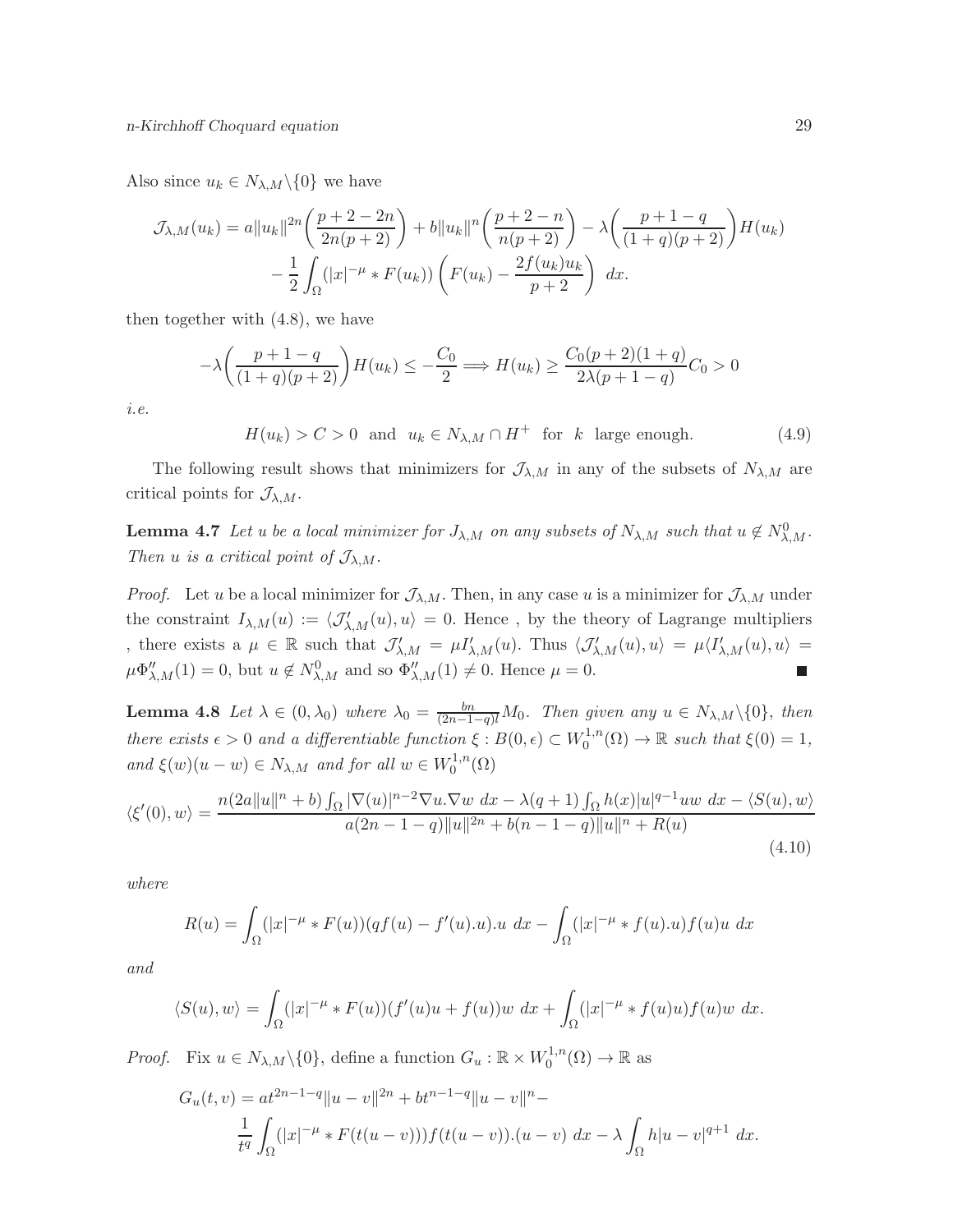Then  $G_u \in C^1(\mathbb{R} \times W_0^{1,n})$  $t_0^{1,n}(\Omega), \mathbb{R}$  and

$$
G_u(1,0) = a||u||^{2n} + b||u||^n - \int_{\Omega} (|x|^{-\mu} * F(u))f(u) \cdot u \, dx - \lambda \int_{\Omega} h|u|^{q+1} \, dx = \Phi'_{u,M}(1) = 0
$$

and

$$
\frac{\partial}{\partial t}G_u(1,0) = a(2n-1-q)||u||^{2n} + b(n-1-q)||u||^n + q \int_{\Omega} (|x|^{-\mu} * F(u))f(u) \cdot u - B(u) = \Phi_{u,M}''(1) \neq 0.
$$

Then by the implicit function theorem, there exists  $\epsilon > 0$  and a differentiable function  $\xi$ :  $B(0, \epsilon) \subset W_0^{1,n}$  $C_0^{1,n}(\Omega) \to \mathbb{R}$  such that  $\xi(0) = 1$  and  $G_u(\xi(w), w) = 0 \quad \forall w \in B(0, \epsilon)$  which is equivalent to  $\langle \mathcal{J}'_{\lambda,M}(\xi(w)(u-w), \xi(w)(u-w)) \rangle = 0 \ \ \forall w \in B(0, \epsilon)$ . Thus,  $\xi(w)(u-w) \in N_{\lambda,M}$ and differentiating

$$
G_u(\xi(w), w) = a(\xi(w))^{2n-1-q} \|u - w\|^{2n} + b(\xi(w))^{n-1-q} \|u - w\|^{n}
$$
  

$$
- \frac{1}{(\xi(w))^q} \int_{\Omega} (|x|^{-\mu} * F(\xi(w))(u - w)) f(\xi(w)(u - w))(u - w) - \lambda \int_{\Omega} h(x) |u - w|^{q+1} = 0
$$

with respect to  $w$ , we obtain  $(4.10)$ . Similarly we have:

**Lemma 4.9** Let  $\lambda \in (0, \lambda_0)$  where  $\lambda_0 = \frac{bn}{(2n-1-q)l}M_0$ . Then there exists  $u \in N_{\lambda,M}^{-} \setminus \{0\},$ then there exists  $\epsilon > 0$  and a differentiable function  $\xi^- : B(0, \epsilon) \subset W_0^{1,n}$  $t_0^{1,n}(\Omega) \to \mathbb{R}$  such that  $\xi^-(0) = 1$ , and  $\xi^-(w)(u - w) \in N_{\lambda,M}^-$  and for all  $w \in W_0^{1,n}$  $\mathcal{O}^{1,n}(\Omega)$ 

$$
\langle (\xi^-)'(0), w \rangle = \frac{n(2a||u||^n + b) \int_{\Omega} |\nabla(u)|^{n-2} \nabla u \cdot \nabla w \, dx - \lambda(q+1) \int_{\Omega} h(x)|u|^{q-1}uw \, dx - \langle S(u), w \rangle}{a(2n - 1 - q)||u||^{2n} + b(n - 1 - q)||u||^n + R(u)}
$$

where  $R(u)$  and  $S(u)$  are as in lemma 4.8.

*Proof.* For any  $u \in N_{\lambda,M}^-$ ,  $\Phi'_{u,M}(1) = 0$  and  $\Phi''_{u,M}(1) < 0$ . This implies  $u \in \Gamma \setminus \{0\}$ . Then by Lemma 4.8 there exists  $\epsilon > 0$  and a differentiable function  $\xi^- : B(0, \epsilon) \subset W_0^{1,n}$  $t_0^{1,n}(\Omega) \to \mathbb{R}$  such that  $\xi^-(0) = 1$ , and  $\xi^-(w)(u - w) \in N_{\lambda,M}$  for all  $w \in B(0, \epsilon)$ . Then by the continuity of  $\mathcal{J}'_{\lambda}$  $_{\lambda,M}$ and  $\xi^-$  and by choosing  $\epsilon$  small enough we have

$$
\Phi''_{\xi^-(u)(u-w),M}(1) = n||\xi^-(u)(u-w)||^{2n}m(||\xi^-(u)(u-w)||^n) + (n-1)||\xi^-(u)(u-w)||^n m(||tu||^n)
$$
  

$$
- \lambda q \int_{\Omega} h(x)|\xi^-(u)(u-w)|^{q+1} dx
$$
  

$$
- \int_{\Omega} (|x|^{-\mu} * f(\xi^-(u)(u-w)).\xi^-(u)(u-w))f(\xi^-(u)(u-w))\xi^-(u)(u-w) dx
$$
  

$$
- \int_{\Omega} (|x|^{-\mu} * F(\xi^-(u)(u-w)))f'(\xi^-(u)(u-w))(\xi^-(u)(u-w))^2 dx < 0
$$

that implies  $\xi^-(w)(u-w) \in N_{\lambda,M}^-$ .

Now we prove the following result:

 $\overline{\phantom{0}}$ 

П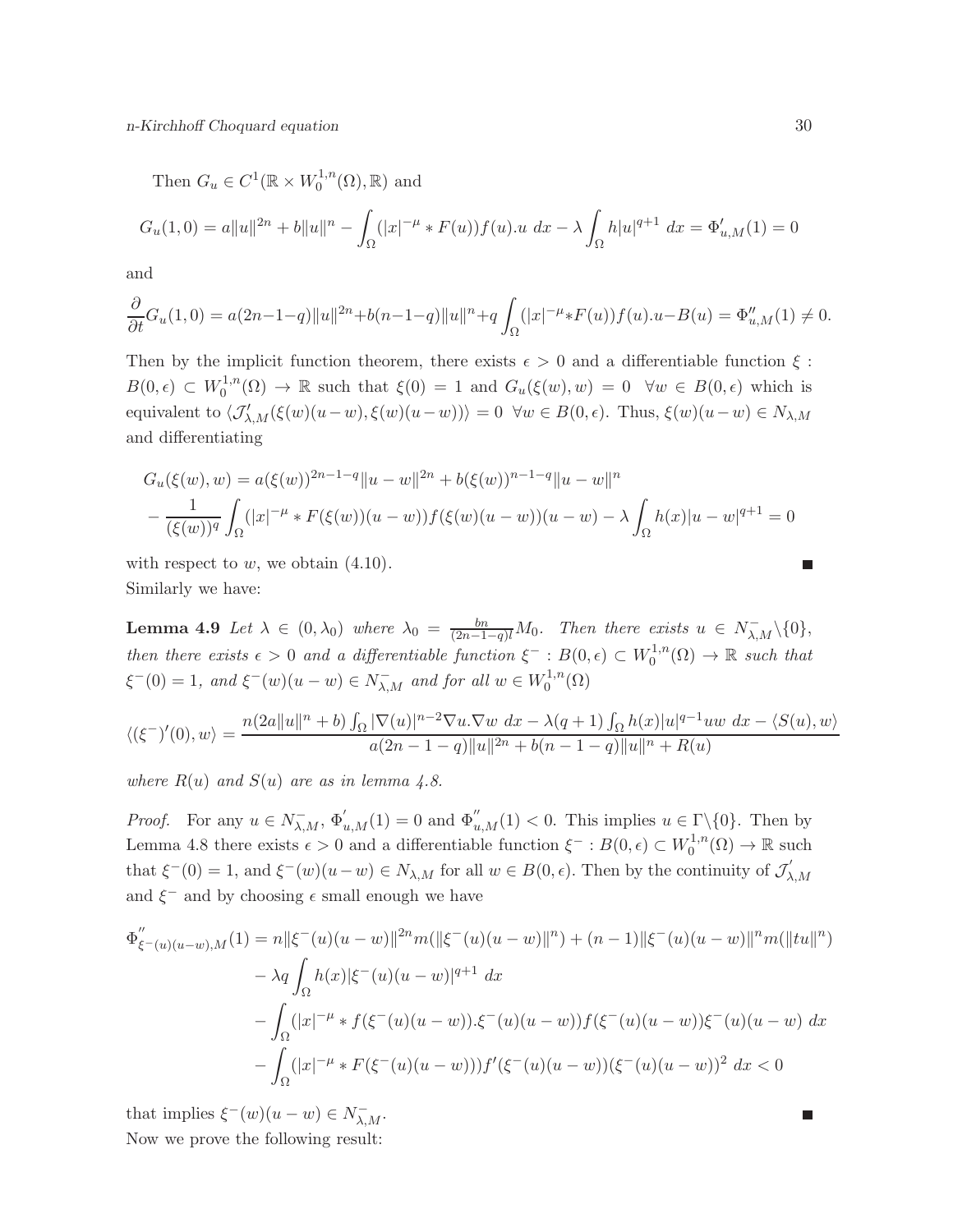**Proposition 4.10** Let  $\lambda \in (0, \lambda_0)$  where  $\lambda_0 = \frac{bn}{(2n-1-q)l}M_0$ . Assume  $u_k \in N_{\lambda,M}$  is satisfying (4.7). Then  $\|\mathcal{J}'_{\lambda,M}(u_k)\|_* \to 0$  as  $k \to \infty$ .

*Proof.* Step 1:  $\liminf_{k\to\infty} ||u_k|| > 0$ .

We know that from (4.9) that for large k,  $H(u_k) \ge C > 0$ , so by using Hölder inequality we obtain  $C < H(u_k) \leq C_1 ||u_k||^{q+1}$ .

Step 2: We claim that

$$
\liminf_{k \to \infty} (2n - 1 - q)a \|u_k\|^{2n} + b(n - 1 - q)\|u_k\|^n + q \int_{\Omega} (|x|^{-\mu} * F(u_k)) f(u_k) u_k \ dx - B(u_k) > 0.
$$

Without loss of generality, we can assume that  $u_k \in N^+_{\lambda,M}$  (if not replace  $u_k$  by  $t_1(u_k)u_k$ ). Arguing by contradiction, suppose that there exists a subsequence of  $\{u_k\}$ , still denoted by  ${u_k}$ , such that

$$
0 \le (2n-1-q)a||u_k||^{2n} + b(n-1-q)||u_k||^2 + q \int_{\Omega} (|x|^{-\mu} * F(u_k))f(u_k)u_k dx - B(u_k) = o_k(1).
$$

From Step 1 and the above equation we obtain that  $\liminf_{k\to\infty} B(u_k) > 0$  and  $(2n-1$  $q)a||u_k||^{2n} + b(n-1-q)||u_k||^n \leq B(u_k)$  *i.e.*  $u_k \in \Gamma \setminus \{0\}$  for all large k. Since  $u_k \in N^+_{\lambda,M} \backslash \{0\}$ 

$$
-nb||u_k||n + \lambda(2n - 1 - q)H(u_k) + (2n - 1)\int_{\Omega} (|x|^{-\mu} * F(u_k))f(u_k)u_k dx - B(u_k) = o_k(1)
$$

which is a contradiction since  $\Gamma_0 > 0$ .

Step 3:  $\|\mathcal{J}'_{\lambda,M}(u_k)\|_{*} \to 0$  as  $k \to \infty$ .

By using Lemma 4.8, there exists a differentiable function  $\xi_k : B(0, \epsilon_k) \to \mathbb{R}$  for some  $\epsilon_k > 0$ such that  $\xi_k(0) = 1$  and  $\xi_k(w)(u_k - w) \in N_{\lambda,M}$   $\forall w \in B(0, \epsilon_k)$ . Choose  $0 < \rho < \epsilon_k$  and  $f \in W_0^{1,n}$  $\int_0^{1,n}(\Omega)$  such that  $||f|| = 1$ . Let  $w_\rho = \rho f$ . Then  $||w||_\rho = \rho < \epsilon_k$  and define  $\eta_\rho =$  $\xi_k(w_\rho)(u_k - w_\rho)$ . Then from the Taylor expansion and (4.7), we obtain

$$
\frac{1}{k} \|\eta_{\rho} - u_k\| \ge \mathcal{J}_{\lambda,M}(u_k) - \mathcal{J}_{\lambda,M}(\eta_{\rho}) = \langle \mathcal{J}'_{\lambda,M}(\eta_{\rho}), u_k - \eta_{\rho} \rangle + o(\|u_k - \eta_{\rho}\|)
$$
\n
$$
= (1 - \xi_k(w_{\rho})) \langle \mathcal{J}'_{\lambda,M}(\eta_{\rho}), u_k \rangle + \rho \xi_k(w_{\rho}) \langle \mathcal{J}'_{\lambda,M}(\eta_{\rho}), f \rangle + o(\|u_k - \eta_{\rho}\|). \tag{4.11}
$$

We also infer

$$
\frac{1}{\rho} \|\eta_{\rho} - u_k\| = \|\frac{(\xi_k(w_{\rho}) - 1)}{\rho} u_k - \xi_k(w_{\rho})f\| \to \|u_k \langle \xi'_k(0), f \rangle - f\| \text{ as } \rho \to 0.
$$

Since  $u_k \in N_{\lambda,M}$ , we have also  $\frac{1-\xi_k(w_\rho)}{\rho} \langle \mathcal{J}'_{\lambda,M}(\eta_\rho), u_k \rangle \to 0$  as  $\rho \to 0$ . Thus, dividing the expression in (4.11) by  $\rho$  and doing  $\rho \to 0^+$ , we get

$$
\langle \mathcal{J}'_{\lambda,M}(u_k), f \rangle \le \frac{\|f\|}{k} (\|u_k\| \|\xi'_k(0)\|_* + O(1))
$$

which implies that

$$
\|\mathcal{J}'_{\lambda,M}(u_k)\|_{*} \to 0 \text{ as } k \to \infty
$$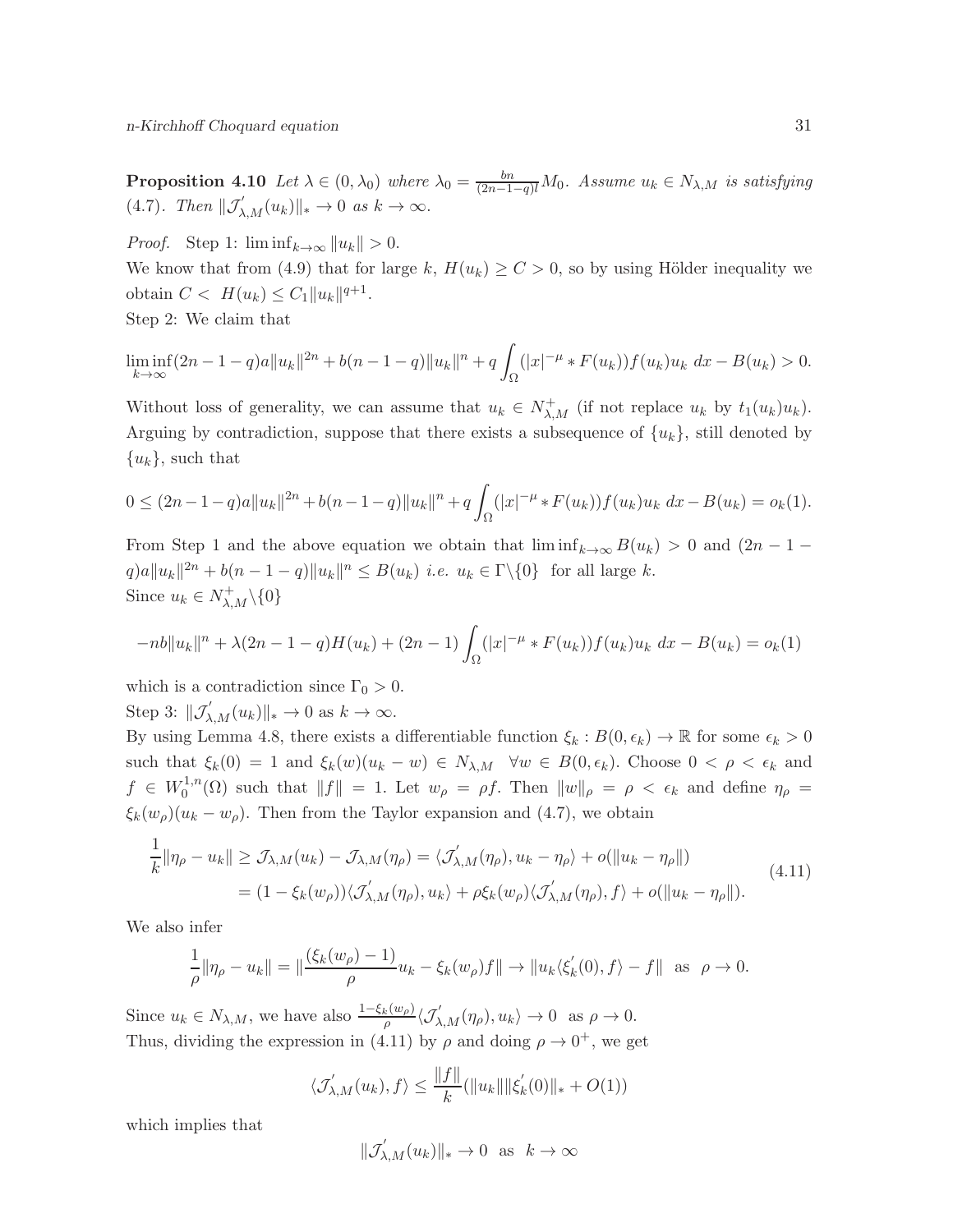if  $\|\xi'_k\|$  $k(0)\Vert_*$  is bounded uniformly in k. To prove that, using (4.4) and the boundedness of the sequence  $\{u_k\}$  in  $W_0^{1,n}$  $C_0^{1,n}(\Omega)$ , we only need to show that for any  $f \in W_0^{1,n}$  $\binom{1}{0}$ ,  $\langle S(u_k), f \rangle$ is uniformly bounded in k. For the subcritical case, *i.e.*  $\beta \in (0, \frac{n}{n-1})$ , it holds since for any  $\epsilon > 0$  and  $q > 1$ , there exists  $C_{\epsilon,q,\beta} > 0$  such that

$$
\exp(q|t|^{\beta}) \leq C_{\epsilon,q,\beta} \exp(\epsilon |t|^{\frac{n}{n-1}}), \quad \forall t \in \mathbb{R}.
$$

Then by Theorem 1.1 we obtain  $\langle S(u_k), f \rangle \leq C ||f||$  with  $C > 0$  independent of k. Consider now the critical case, *i.e.*  $\beta = \frac{n}{n-1}$ . From the boundedness of  $R(u_k)$  (see the statement of Lemma 4.8), it follows that

$$
\sup_{k} \int_{\Omega} (|x|^{-\mu} * F(u_k)) f(u_k) u_k \ dx < \infty,
$$
  

$$
\sup_{k} \int_{\Omega} (|x|^{-\mu} * F(u_k)) f'(u_k) u_k^2 \ dx < \infty
$$

and

$$
\sup_{k} \int_{\Omega} (|x|^{-\mu} * f(u_k)u_k) f(u_k)u_k \ dx < \infty.
$$

Then for any  $\phi \in C_c^{\infty}(\Omega)$ , we have by Vitali's convergence theorem and up to a subsequence

$$
\langle S(u_k), \phi \rangle \to \langle S(u_0), \phi \rangle \tag{4.12}
$$

where  $u_0$  is the weak limit of  $(u_k)_{k\in\mathbb{N}}$  in  $W_0^{1,n}$  $_0^{1,n}(\Omega)$ . From  $(4.12)$ , we have that there exists  $C > 0$  independent of k such that

$$
|\langle S(u_k), \phi \rangle| \le C \|\phi\|.\tag{4.13}
$$

Using a density argument, we conclude that (4.13) holds for any  $\phi \in W_0^{1,n}$  $\mathcal{O}^{1,n}(\Omega)$ . This completes the proof in the critical case.

**Theorem 4.11** Let  $\beta < \frac{n}{n-1}$  and let  $\lambda \in (0, \lambda_0)$  where  $\lambda_0 = \frac{bn}{(2n-1-q)l}M_0$ . Then there exists a weak solution to  $(\mathcal{P}_{\lambda,M})$   $u_{\lambda} \in N^+_{\lambda,M} \cap H^+$  such that  $\mathcal{J}_{\lambda,M}(u_{\lambda}) = \inf_{u \in N_{\lambda,M}\setminus\{0\}} \mathcal{J}_{\lambda,M}(u)$ .

*Proof.* Let  $u_k$  be a minimizing sequence satisfying  $\mathcal{J}_{\lambda,M}(u_k) \to \theta$  as  $k \to \infty$  and  $\mathcal{J}_{\lambda,M}(v) \geq$  $\mathcal{J}_{\lambda,M}(u_k)-\frac{1}{k}$  $\frac{1}{k}||u_k - v||$ ,  $\forall v \in N_\lambda$ . Using  $\mathcal{J}_{\lambda,M}(u_l) \leq \mathcal{J}_{\lambda,M}(u)$  for any  $u \in W_0^{1,n}$  $\eta_0^{1,n}(\Omega)$  and from the proof of the Ekeland principle (see [33, p. 51-53]), we can assume that  $u_k$  is non-negative. By using Proposition 4.10 we obtain  $\{u_k\}$  is  $(PS)_{\theta}$  sequence. Then from Lemma 3.2 we get  ${u_k}$  is a bounded sequence in  $W_0^{1,n}$  $\int_0^{1,n}(\Omega)$ . Also there exists a subsequence of  $\{u_k\}$  (denoted by same sequence) and a non-negative  $u_{\lambda}$  such that  $u_k \rightharpoonup u_{\lambda}$  weakly in  $W_0^{1,n}$  $u_0^{1,n}(\Omega)$  and  $u_k \to u_\lambda$ strongly in  $L^r(\Omega)$  for  $r \geq 1$  and  $u_k \to u_\lambda$  a.e. in  $\Omega$ . Then using  $f(t) \leq C_{\epsilon,\beta} \exp(\epsilon t^{\frac{n}{n-1}})$  for  $\epsilon > 0$  small enough and from Theorem 1.1, we obtain that  $f(u_k)$  and  $(|x|^{-\mu} * F(u_k))$  are

П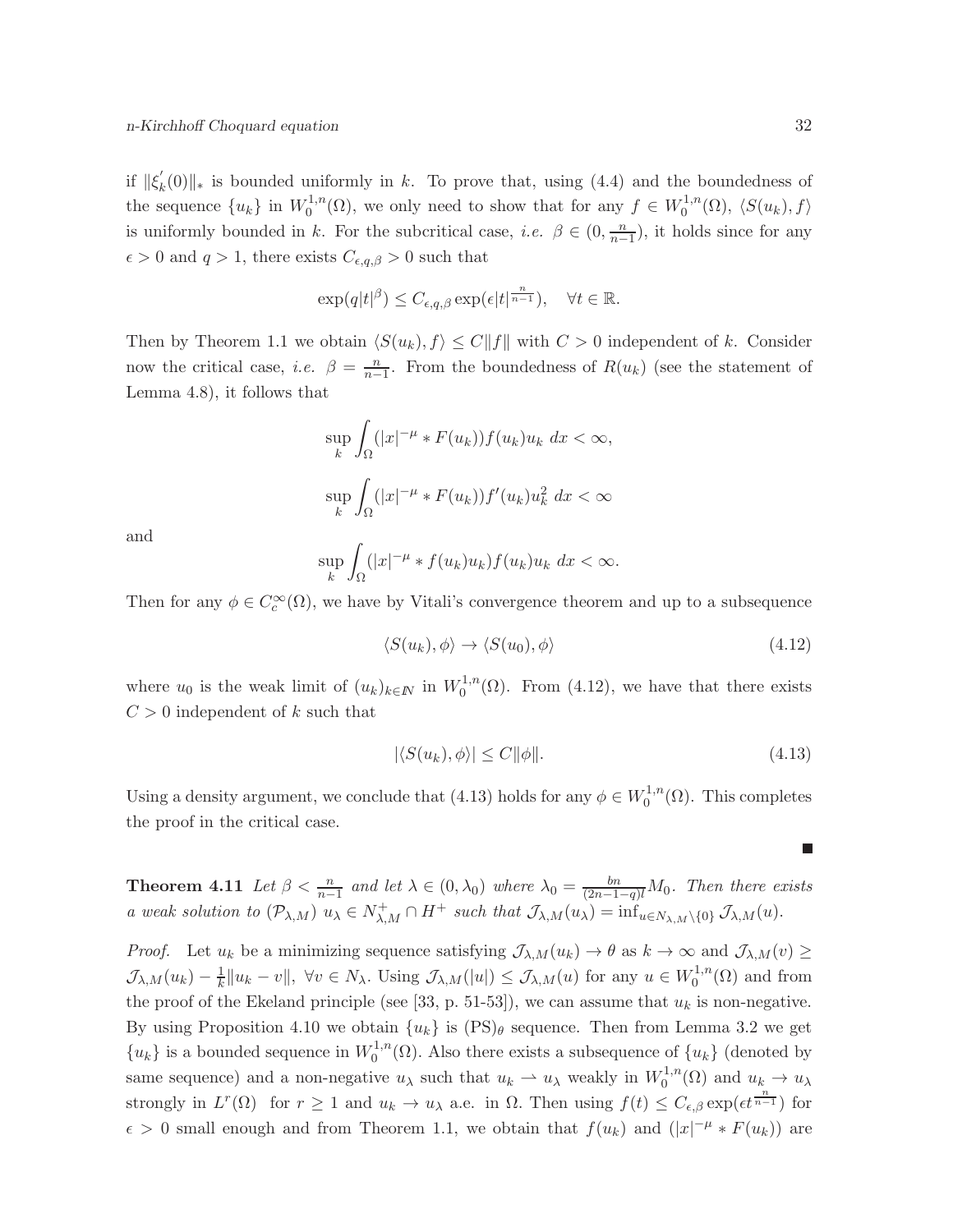uniformly bounded in  $L^q(\Omega)$  for all  $q > 1$ . Then again by Vitali's convergence theorem, we obtain

$$
\left| \int_{\Omega} (|x|^{-\mu} * F(u_k)) f(u_k)(u_k - u_\lambda) \, dx \right| \to 0 \text{ as } k \to \infty.
$$

and by Proposition 4.10, we have  $\langle \mathcal{J}_{\lambda,M}'(u_k), u_k - u_\lambda \rangle \to 0$ . Then we conclude that

$$
m(||u_k||^n) \int_{\Omega} |\nabla u_k|^{n-2} \nabla u_k \cdot \nabla (u_k - u_\lambda) dx \to 0.
$$
 (4.14)

On the other hand, using  $u_k \to u_\lambda$  weakly and by boundedness of  $m(\|u_k\|^n)$  we have

$$
m(||u_k||^n) \int_{\Omega} |\nabla u_\lambda|^{n-2} \nabla u_\lambda. \nabla (u_k - u_\lambda) dx \to 0.
$$
 (4.15)

Substracting  $(4.15)$  from  $(4.14)$ , we get,

$$
m(||u_k||^n)\int_{\Omega} (|\nabla u_k|^{n-2} \nabla u_k - |\nabla u_\lambda|^{n-2} \nabla u_\lambda).\nabla (u_k - u_\lambda) dx \to 0.
$$

Now by using this and following inequality,

$$
|a_1 - a_2|^n \le 2^{n-2} (|a|_1^{n-2} a_1 - |a_2|^{n-2} a_2)(a_1 - a_2)
$$
 for all  $a_1, a_2 \in \mathbb{R}^n$ 

with  $a_1 = \nabla u_k$  and  $a_2 = \nabla u_\lambda$ , we obtain

$$
m(||u_k||^n)\int_{\Omega} |\nabla u_k - \nabla u_\lambda|^n \ dx \to 0 \text{ as } k \to \infty.
$$

Since  $m(t) \geq b$ , then we obtain  $u_k \to u_\lambda$  strongly in  $W_0^{1,n}$  $_{0}^{\prime 1,n}(\Omega)$  and by Lemma 3.5

$$
\int_{\Omega} (|x|^{-\mu} * F(u_k)) f(u_k) \phi \ dx \to \int_{\Omega} (|x|^{ \mu} * F(u_\lambda)) f(u_\lambda) \phi \ dx
$$

and also

$$
\int_{\Omega} h(x)u_k^{q-1}u_k \phi \ dx \to \int_{\Omega} h(x)u_{\lambda}^{q-1}u_{\lambda} \phi \ dx
$$

for all  $\phi \in W_0^{1,n}$ <sup>1,n</sup>( $\Omega$ ). Therefore,  $u_{\lambda}$  satisfies  $(\mathcal{P}_{\lambda,M})$  in weak sense and hence  $u_{\lambda} \in N_{\lambda,M}$ . Moreover,  $\theta \leq \mathcal{J}_{\lambda,M}(u_{\lambda}) \leq \liminf_{k \to \infty} \mathcal{J}_{\lambda,M}(u_k) = \theta$ . Hence  $u_{\lambda}$  is a minimizer for  $\mathcal{J}_{\lambda,M}$  in  $N_{\lambda,M}.$ 

Using (4.9), we have  $\int_{\Omega} h(x)|u_{\lambda}|^{q+1} > 0$ , then there exists  $t_1(u_{\lambda})$  such that  $t_1(u_{\lambda})u_{\lambda} \in N^+_{\lambda,M}$ . We now claim that  $t_1(u_\lambda) = 1$  *i.e.*  $u_\lambda \in N^+_{\lambda,M}$ . Suppose that  $t_1(u_\lambda) < 1$  and then  $t_2(u_\lambda) = 1$ and  $u_{\lambda} \in N_{\lambda,M}^{-}$ . Now  $\mathcal{J}_{\lambda,M}(t_1(u_{\lambda})u_{\lambda}) < \mathcal{J}_{\lambda,M}(u_{\lambda}) \leq \theta$  which yields a contradiction, since  $t_1(u_\lambda)u_\lambda \in N_{\lambda,M}$ . Thus,  $u_\lambda$  is non-negative and nontrivial. From the strong comparison principle (see for instance [34]), we get  $u_{\lambda} > 0$  in  $\Omega$ . П

**Theorem 4.12** Let  $\beta < \frac{n}{n-1}$  and let  $\lambda \in (0, \lambda_0)$  where  $\lambda_0 = \frac{bn}{(2n-1-q)l}M_0$ . Then  $u_{\lambda} \in$  $N_{\lambda,M}^+ \cap H^+$  is a non-negative local minimum for  $\mathcal{J}_{\lambda,M}$  in  $W_0^{1,n}$  $\mathcal{O}^{1,n}(\Omega).$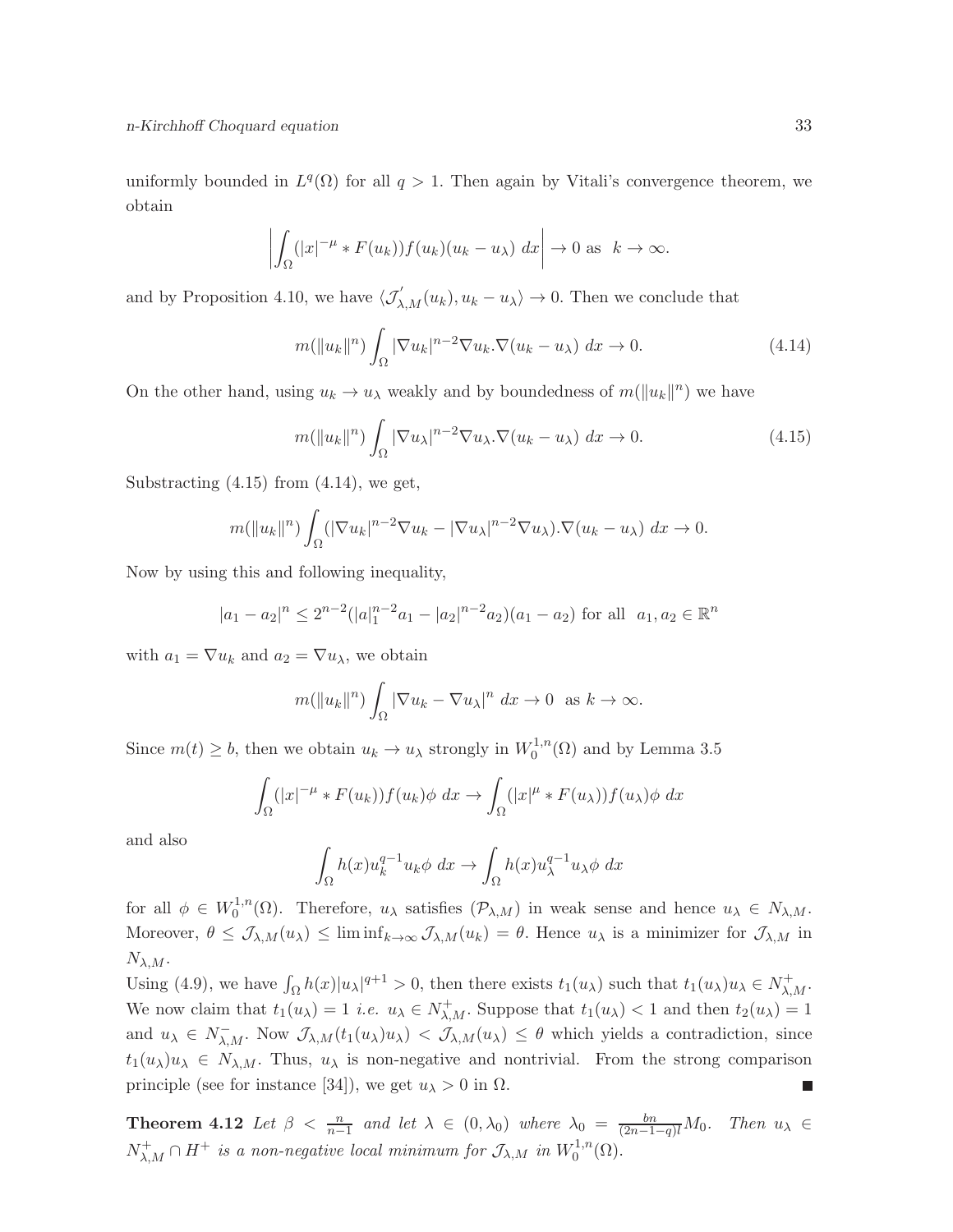*Proof.* Since  $u_{\lambda} \in N^+_{\lambda,M} \cap H^+$  then we have a  $t_*(u_{\lambda})$  such that  $1 = t_1(u_{\lambda}) < t_*(u_{\lambda})$ . Hence by the continuity of  $u \to t_*(u)$ , given  $\epsilon > 0$  there exists  $\delta_{\epsilon} > 0$  such that

$$
(1+\epsilon) < t_*(u_\lambda - w) \quad \text{for all } \|w\| < \delta_\epsilon
$$

and from Lemma 4.8 we have, for  $\delta > 0$  small enough, a continuously differentiable map  $t: B(0, \delta) \to \mathbb{R}^+$  such that  $t(w)(u_\lambda - w) \in N_{\lambda,M}, t(0) = 1$ . Then we have

$$
t_1(u_\lambda - w) = t(w) < 1 + \epsilon < t_*(u_\lambda - w)
$$

for  $\delta$  small enough. Since  $t_*(u_\lambda - w) > 1$  for all  $||w|| < \delta$ , we obtain

$$
\mathcal{J}_{\lambda,M}(u_\lambda) \leq \mathcal{J}_{\lambda,M}(t_1(u_\lambda - w)(u_\lambda - w)) \leq \mathcal{J}_{\lambda,M}(u_\lambda - w), \text{ if } \|w\| < \delta
$$

which implies that  $u_{\lambda}$  is a local minimizer for  $\mathcal{J}_{\lambda,M}$ .

**Theorem 4.13** Let  $\beta < \frac{n}{n-1}$  and let  $\lambda \in (0, \lambda_0)$  where  $\lambda_0 = \frac{bn}{(2n-1-q)l}M_0$ . Then  $\mathcal{J}_{\lambda,M}$  achieve its minimizers on  $N_{\lambda,M}^-$ .

*Proof.* Let  $u \in N_{\lambda,M}^-$ . Then

$$
(2n-1)a||u||^{2n} + (n-1)b||u||^n - \lambda qH(u) - \int_{\Omega} (|x|^{-\mu} * f(u)u) f(u) \cdot u - \int_{\Omega} (|x|^{-\mu} * F(u)) f'(u)u^2 < 0.
$$

Then (4.5) implies that

$$
(2n - 1 - q)a||u||^{2n} + (n - 1 - q)b||u||^{n} + q \int_{\Omega} (|x|^{-\mu} * F(u))f(u).u
$$

$$
- \left( \int_{\Omega} (|x|^{-\mu} * f(u)u) f(u).u + \int_{\Omega} (|x|^{-\mu} * F(u))f'(u)u^{2} \right) < 0. \tag{4.16}
$$

Using  $p + 1 > 2n$  it is easy to deduce from (4.16) that  $\exists c > 0$ ,  $||u|| \ge c > 0$  for any  $u \in N_{\lambda}^ _{\lambda,M}$ from which it follows that  $N_{\lambda,M}^-$  is a closed set. Also as in Lemma 4.3 we can prove that  $N_{\lambda,M}^- \subset \Gamma$  and then  $\inf_{u \in N_{\lambda,M}^-} B(u) \geq \tilde{c} > 0$ . Therefore, for  $\lambda < \lambda_0$  small enough,

$$
\inf_{u \in N_{\lambda,M}^- \setminus \{0\}} B(u) + nb \|u\|^n - (2n - 1 - q)\lambda H(u) - (2n - 1) \int_{\Omega} |x|^{-\mu} * F(u)f(u)u > 0. \tag{4.17}
$$

Now taking  $\theta^- = \min_{u \in N_{\lambda,M}^-} \mathcal{J}_{\lambda,M}(u) > -\infty$ . From Ekeland variational principle, there exist  ${v_k}_{k \in \mathbb{N}}$  a non-negative minimizing sequence such that

$$
\mathcal{J}_{\lambda,M}(v_k) \leq \inf_{u \in N_{\lambda,M}^-} \mathcal{J}_{\lambda,M}(u) + \frac{1}{k} \text{ and } \mathcal{J}_{\lambda,M}(u) \geq \mathcal{J}_{\lambda,M}(v_k) - \frac{1}{k} ||v_k - u|| \quad \forall \ u \in N_{\lambda,M}^-.
$$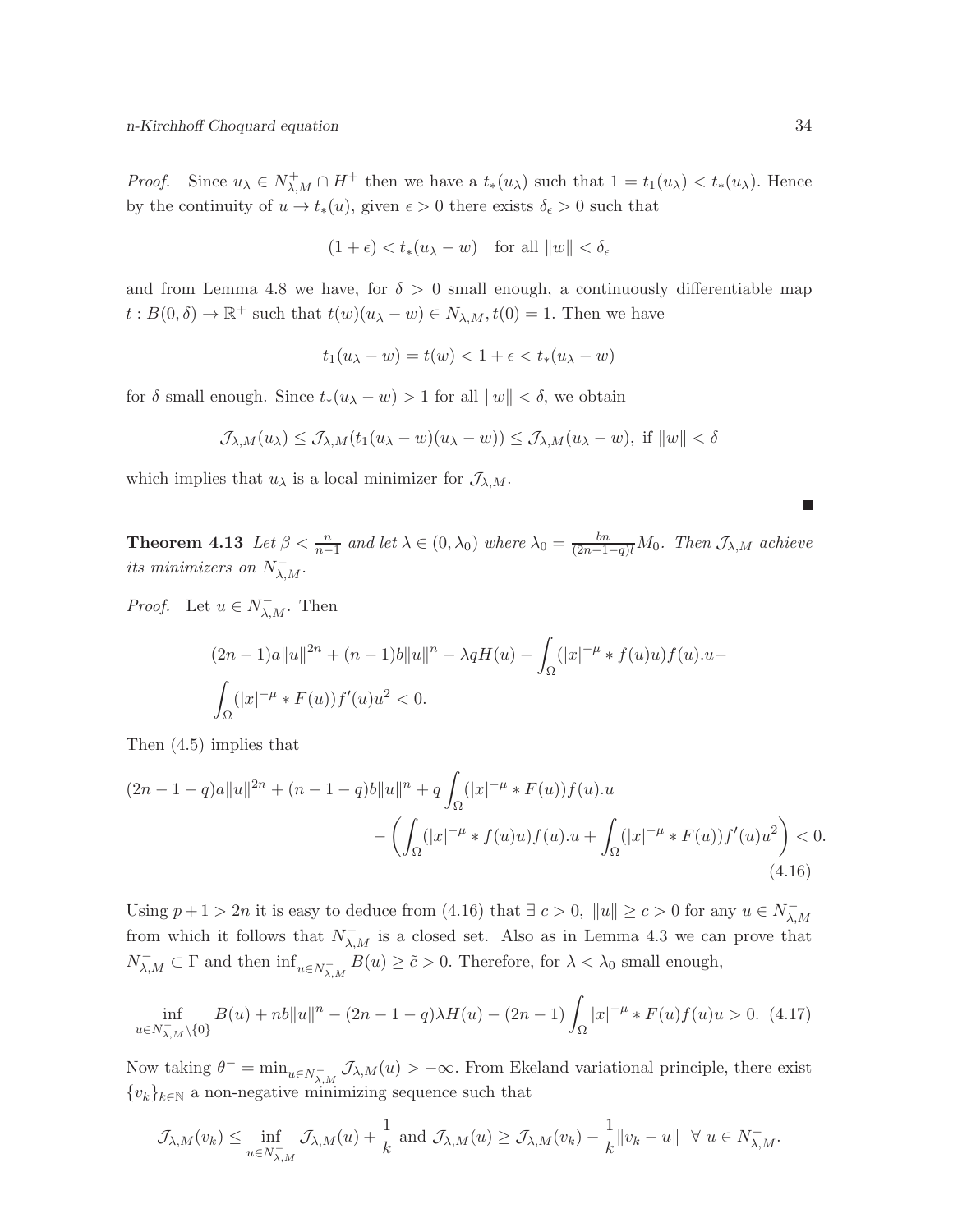From  $\mathcal{J}_{\lambda,M}(v_k) \to \theta^-$  as  $k \to \infty$  and  $v_k \in N_{\lambda,M}$ , it is easy to prove that  $||v_k|| \leq C$  (as in Lemma 3.2). Indeed,

$$
\left| a \|v_k\|^{2n} + b \|v_k\|^n - \lambda H(v_k) - \int_{\Omega} (|x|^{-\mu} * F(v_k)) f(v_k) v_k \ dx \right| = o(\|v_k\|)
$$

and

$$
C + o(||v_k||) \geq \mathcal{J}_{\lambda,M}(v_k) - \frac{1}{2n} \langle \mathcal{J}_{\lambda,M}'(v_k), v_k \rangle \geq \frac{b}{2n} ||v_k||^{2n} - C(\lambda) ||v_k||^{q+1}
$$

imply  $||v_k|| \leq C$ . Thus we get  $||S(v_k)||_* \leq C_1$  and from (4.17) we have  $||\xi_k^-||$  $_{k}^{-}(0)\|_{*} \leq C_{2}$ . Now the rest of the proof can be done as in the proof of Theorem 4.11 with the help of Lemma 4.9.  $\blacksquare$ 

*Proof of Theorem 2.4 for*  $\beta \in \left(1, \frac{n}{n-1}\right)$  : The proof follows from Lemma 4.11 and Theorem 4.12. an<br>Ma

Now we establish the following compactness result in the critical case.

**Lemma 4.14** There exists  $C = C(p, q, n) > 0$  such that for any  $\{u_k\} \subset W_0^{1,n}$  $\int_0^{1,n}$ ( $\Omega$ ) satisfying

$$
\mathcal{J}'_{\lambda,M}(u_k) \to 0 \quad \text{and} \quad \mathcal{J}_{\lambda,M}(u_k) \to c \le \frac{m_0}{2n} \left(\frac{2n-\mu}{2n}\alpha_n\right)^{n-1} - C\lambda^{\frac{2(p+2)}{2p+3-q}} \quad \text{as } k \to \infty
$$

is relatively compact in  $W_0^{1,n}$  $\mathcal{O}^{1,n}(\Omega).$ 

*Proof.* As in Lemma 3.2 we can prove that  $\{u_k\}$  is bounded in  $W_0^{1,n}$  $C_0^{1,n}(\Omega)$  and up to a subsequence  $u_k \to u$  in  $L^{\alpha}(\Omega)$  for all  $\alpha \geq 1$ ,  $u_k(x) \to u$  a.e in  $\Omega$  and  $\nabla u_k \to \nabla u$  a.e. in  $\Omega$  and weakly in  $L^{n}(\Omega)$ . Also still up to a subsequence, there exist radon measures  $\nu_1$  and  $\nu_2$  such that  $|\nabla u_k|^n \to \nu_1$  and  $(|x|^{-\mu} * F(u_k))f(u_k)u_k \to \nu_2$  weakly as  $k \to \infty$ . Let  $B = \{x \in \overline{\Omega} : \exists r = r_x > 0, \nu_1(B_r \cap \Omega) < \left(\frac{2n-\mu}{2n}\right)$  $\frac{n-\mu}{2n}\alpha_n\big)^{n-1}$  and let  $A = \overline{\Omega} \backslash B$ . Then by Lemma 3.4 we can infer that A is a finite set, say  $\{x_1, x_2, \ldots, x_t\}$ . Since  $\mathcal{J}'_{\lambda,M}(u_k) \to 0$  and

since 
$$
\{u_k\}
$$
 is bounded in  $W_0^{1,n}(\Omega)$ , we have that  $\forall \phi \in C_c^{\infty}(\Omega)$ ,  
\n
$$
0 = \lim_{k \to \infty} \langle \mathcal{J}'_{\lambda,M}(u_k), \phi \rangle = \lim_{k \to \infty} \left[ m(\|u_k\|^n) \int_{\Omega} |\nabla u_k|^{n-2} \nabla u_k \cdot \nabla \phi \, dx - \lambda \int_{\Omega} h(x) |u_k|^{q-1} u_k \phi \, dx \right. \\ \left. - \int_{\Omega} (|x|^{-\mu} * F(u_k)) f(u_k) \phi \, dx \right],
$$

$$
0 = \lim_{k \to \infty} \langle \mathcal{J}'_{\lambda,M}(u_k), u_k \phi \rangle = \lim_{k \to \infty} \left[ m(\|u_k\|^n) \int_{\Omega} (|\nabla u_k|^{n-2} \nabla u_k \cdot \nabla \phi u_k \, dx + |\nabla u_k|^n \phi) - \lambda \int_{\Omega} h(x) |u_k|^{q+1} \phi \, dx - \int_{\Omega} (|x|^{-\mu} * F(u_k)) f(u_k) u_k \phi \, dx \right],
$$
\n
$$
0 = \lim_{k \to \infty} \langle \mathcal{J}'_{\lambda,M}(u_k), u\phi \rangle = \lim_{k \to \infty} \left[ m(\|u_k\|^n) \int_{\Omega} (|\nabla u_k|^{n-2} \nabla u_k \cdot \nabla \phi u + |\nabla u_k|^{n-2} \nabla u_k \cdot \nabla u \phi) \, dx - \int_{\Omega} (|x|^{-\mu} * F(u_k)) f(u_k) u \phi \, dx \right] - \lambda \int_{\Omega} h(x) |u|^q \phi \, dx.
$$
\n(4.20)

(4.18)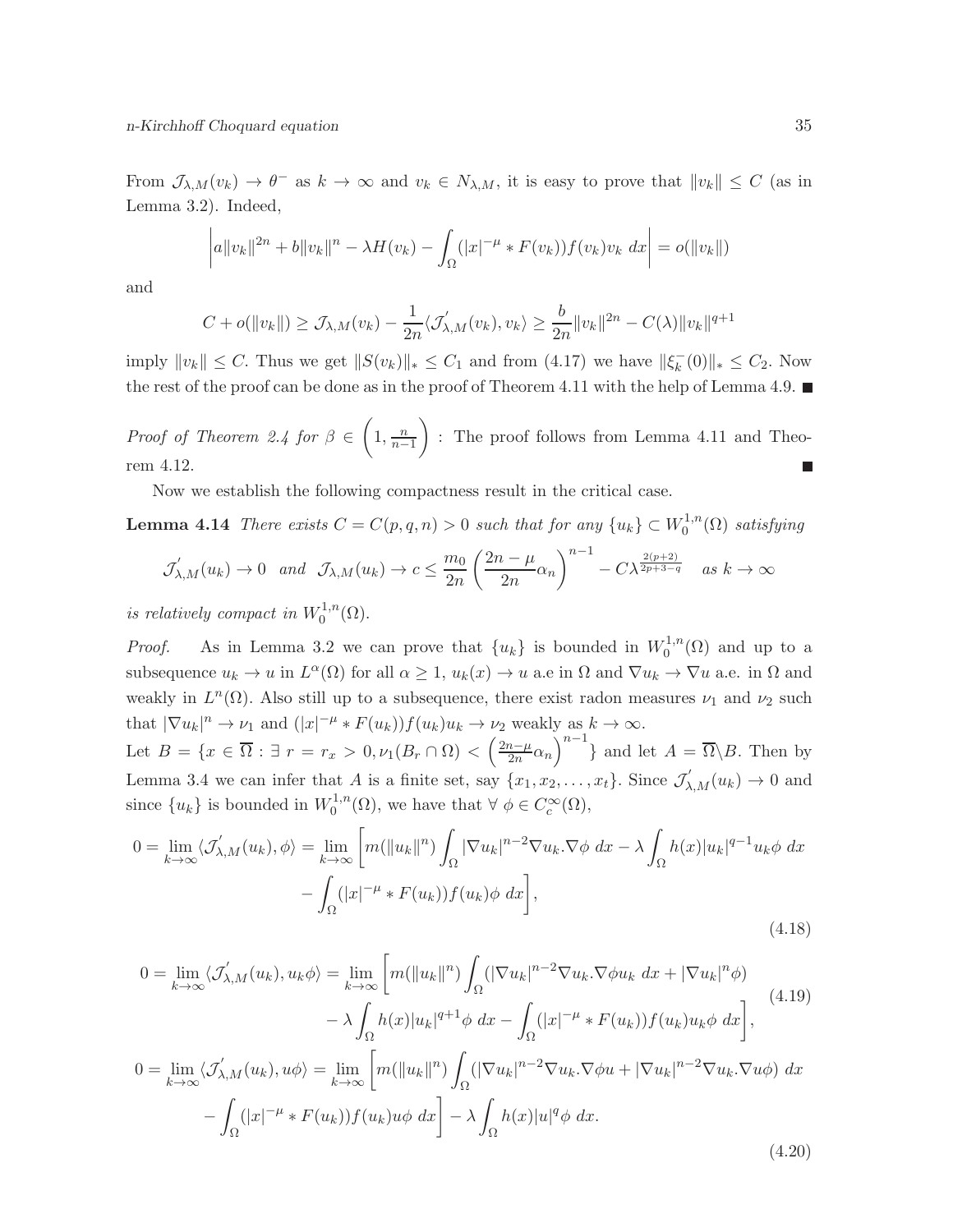Substituting (4.20) in (4.19) and taking into account (4.18), we get  $\forall \phi \in C_c^{\infty}(\Omega)$ 

$$
\lim_{k \to \infty} \int_{\Omega} (|x|^{-\mu} * F(u_k)) f(u_k) u_k \phi = \lim_{k \to \infty} m(||u_k||^n) \int_{\Omega} |\nabla u_k|^n \phi - |\nabla u_k|^{n-2} \nabla u_k . \nabla u \phi \, dx
$$

$$
+ \int_{\Omega} (|x|^{-\mu} * F(u)) f(u) u \phi \, dx + o_k(1).
$$
\n(4.21)

Now we take the cut-off function  $\psi_{\delta} \in C_c^{\infty}(\Omega)$  such that  $\psi_{\delta} = 1$  in  $B_{\delta}(x_j) \ \forall \ j = \{1, ..., t\}$ and  $\psi_{\delta}(x) = 0$  in  $B_{2\delta}^c(x_j)$  with  $|\psi_{\delta}| \leq 1$ . Then by taking  $\phi = \psi_{\delta}$  in (4.21) and since as  $\delta \to 0$ 

$$
0 \leq \left| \int_{\Omega} (|\nabla u_k|^{n-2} \nabla u_k \cdot \nabla u) \psi_{\delta} \ dx \right| \leq \int_{\Omega} |\nabla u_k|^{n-1} |\nabla u| |\psi_{\delta}| \ dx
$$
  

$$
\leq \int_{\cup_j B_{2\delta(x_j)}} |\nabla u_k|^{n-1} |\nabla u| \ dx \leq \left( \int_{\Omega} |\nabla u_k|^{n} \ dx \right)^{n/(n-1)} \left( \int_{\cup_j B_{2\delta}(x_j)} |\nabla u|^{n} \ dx \right)^{1/n} \to 0,
$$

we deduce after letting  $\delta \to 0$  that

$$
\nu_2(A) \ge m_0 \nu_1(A) \ge m_0 \left(\frac{2n - \mu}{2n} \alpha_n\right)^{n-1}.
$$
\n(4.22)

On the other hand, by using the same argument as in Lemma 3.4 (in particular see (3.13)) we can prove that for any compact set  $K \subset \Omega_{\delta} = \Omega \setminus \cup_{i=1}^{t} B_{2\delta}(x_i)$ 

$$
\lim_{k \to \infty} \int_{K} (|x|^{-\mu} * F(u_k)) f(u_k) u_k \, dx = \int_{K} (|x|^{-\mu} * F(u)) f(u) u \, dx.
$$

Thus, we obtain

$$
nc = \lim_{k \to \infty} n \mathcal{J}_{\lambda,M}(u_k) - \frac{1}{2} \langle \mathcal{J}'_{\lambda,M}(u_k), u_k \rangle = \lim_{k \to \infty} \left( M(\|u_k\|^n) - \frac{1}{2} m(\|u_k\|^n) \|u_k\|^n \right) + \lim_{k \to \infty} \frac{1}{2} \int_{\Omega} (|x|^{-\mu} * F(u_k)) (f(u_k)u_k - nF(u_k)) \, dx + \lambda \left( \frac{1}{2} - \frac{n}{q+1} \right) \int_{\Omega} h(x) |u_k|^{q+1} \, dx.
$$

Since

$$
\int_{\Omega} (|x|^{-\mu} * F(u_k)) F(u_k) \, dx \to \int_{\Omega} (|x|^{-\mu} * F(u)) F(u) \, dx,
$$
  

$$
\frac{1}{2} \int_{\Omega} (|x|^{-\mu} * F(u_k)) f(u_k) u_k \, dx \to \frac{1}{2} \int_{\Omega} (|x|^{-\mu} * F(u)) f(u) u \, dx + \frac{\nu_2(A)}{2},
$$

together with (4.22) it follows that

$$
nc \ge \frac{m_0}{2} \left(\frac{2n - \mu}{2n} \alpha_n\right)^{n-1} + \lambda \left(\frac{1}{2} - \frac{n}{q+1}\right) \int_{\Omega} h(x) u^{q+1} dx - \frac{n}{2} \int_{\Omega} (|x|^{-\mu} * F(u)) F(u) dx + \frac{1}{2} \int_{\Omega} (|x|^{-\mu} * F(u)) f(u) u dx.
$$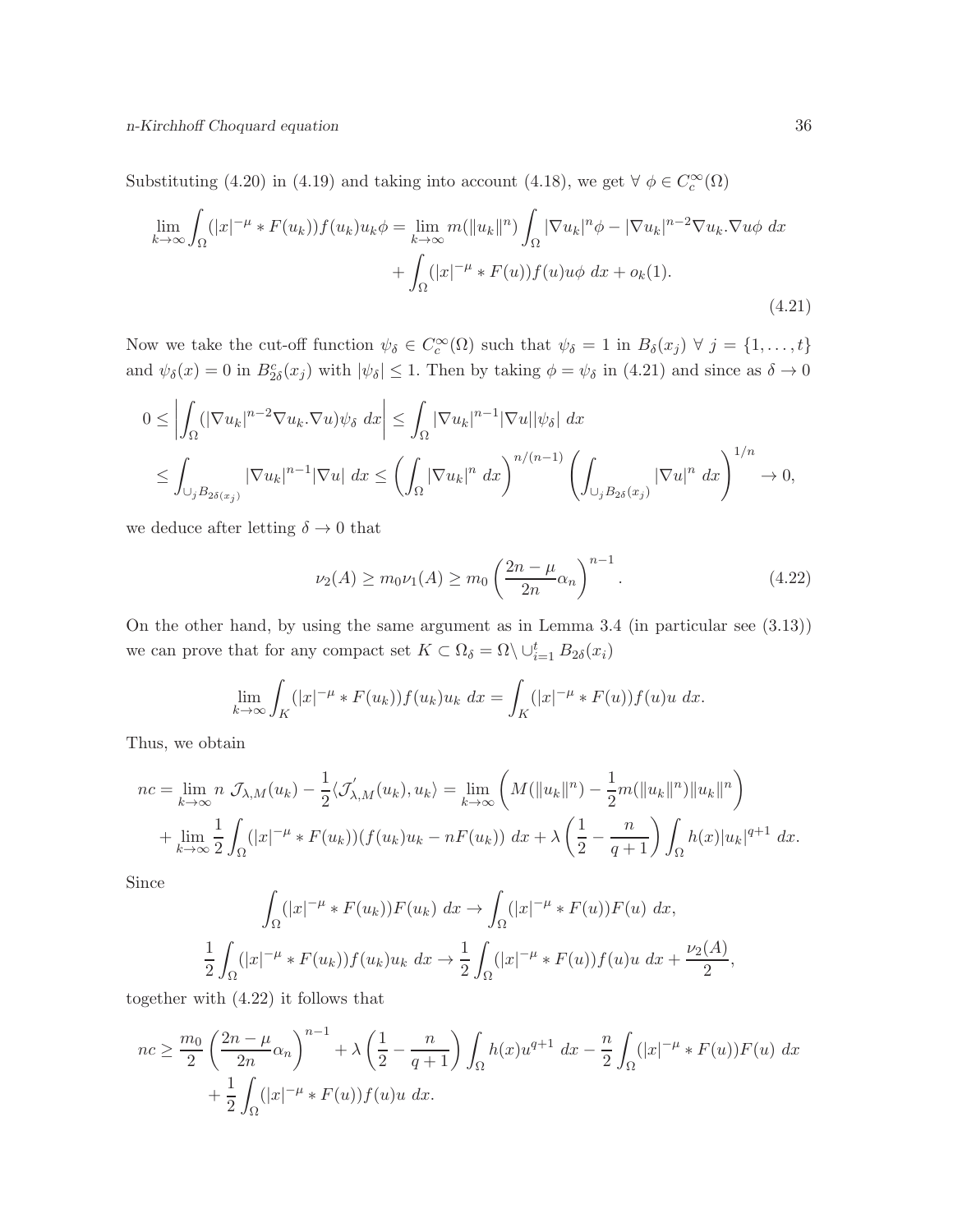Consequently,

Thu

0

$$
c \geq \frac{m_0}{2n} \left(\frac{2n-\mu}{2n}\alpha_n\right)^{n-1} + \lambda \left(\frac{1}{2n} - \frac{1}{(q+1)}\right) \int_{\Omega} hu^{q+1} dx
$$
  
+  $\left(\frac{1}{2n} - \frac{1}{2(p+1)}\right) \int_{\Omega} (|x|^{-\mu} * F(u)) f(u) u dx$   
 $\geq \frac{m_0}{2n} \left(\frac{2n-\mu}{2n}\alpha_n\right)^{n-1} - ||h||_{L^{r'}(\Omega)} \lambda \left(\frac{2n-1-q}{2n(q+1)}\right) \left(\int_{\Omega} u^{p+2} dx\right)^{\frac{q+1}{p+2}}$   
+  $c_1 \frac{2p+2-2n}{2n(2p+2)(p+2)} \left(\int_{\Omega} u^{p+2} dx\right)^2 \geq \frac{m_0}{2n} \left(\frac{2n-\mu}{2n}\alpha_n\right)^{n-1} - \inf_{t \in \mathbb{R}^+} \rho(t)$   
with  $r' = \left(1 - \frac{q+1}{p+2}\right)^{-1}$ ,  $c_1 = c_1(\Omega) > 0$  and  $\rho(t) = ||h||_{L^{r'}(\Omega)} \lambda \left(\frac{2n-1-q}{2n(q+1)}\right) t^{\frac{q+1}{2(p+2)} - \frac{(2p+2-2n)c_1}{2n(2p+2)(p+2)}t$ .  
Thus  $c \geq \frac{m_0}{2n} \left(\frac{2n-\mu}{2n}\alpha_n\right)^{n-1} - \tilde{C} \lambda^{\frac{2(p+2)}{2p+3-q}}$  which completes the proof.  
Now we prove Theorem 2.5 which concerns the critical case  $\beta = \frac{n}{n-1}$ .  
Proof of Theorem 2.5 Let  $u_k$  be a nonnegative minimizing sequence for  $\mathcal{J}_{\lambda,M}$  on  $N_{\lambda,M}\setminus\{0\}$  satisfying (4.7) then  $u_k$  is bounded in  $W_0^{1,n}(\Omega)$ . Using Proposition 4.10 we get  $u_k$  is a Palais  
Smale sequence at level  $\theta < \frac{m_0}{2n} \left(\frac{2n-\mu}{2n}\alpha_n\right)^{n-1} - \tilde{C} \lambda^{\frac{2(p$ 

strong maximum principle, we infer that  $u > 0$  in  $\Omega$ . This completes the proof of Theorem 2.5. Acknowledgements. The authors would like to thank the anonymous referee for valuable com-

4.13, we prove that u is a non-trivial weak solution and  $\mathcal{J}_{\lambda,M}(u) = \theta$ . By elliptic regularity and

ments which have improved the paper.

# References

- [1] Adimurthi, Existence of positive solutions of the semilinear Dirichlet problem with critical growth for the n-Laplacian, Ann. Scuola Norm. Sup. Pisa Cl. Sci., 17 (1990), 393-413.
- [2] A. Ambrosetti, H. Brezis and G. Cerami, Combined effects of concave and convex nonlinearities in some elliptic problems, J. Funct. Anal., 122 (1994), 519-543.
- [3] C. O. Alves, F. J. S. A. Corrêa and T. F. Ma, *Positive solutions for a quasilinear elliptic* equation of Kirchhoff type, Comput. Math. Appl., 49 (2005), 85-93.
- [4] C. O. Alves and F. J. S. A. Corrêa, On existence of solutions for a class of problem involving a nonlinear operator, Comm. Appl. Nonlinear Anal., 8 (2001), 43-56.
- [5] C. O. Alves, D. Cassani, C. Tarsi and M. Yang, Existence and concentration of ground state solutions for a critical nonlocal Schrödinger equation in  $\mathbb{R}^n$ , J. Differential Equations, 261 (2016), 1933-1972.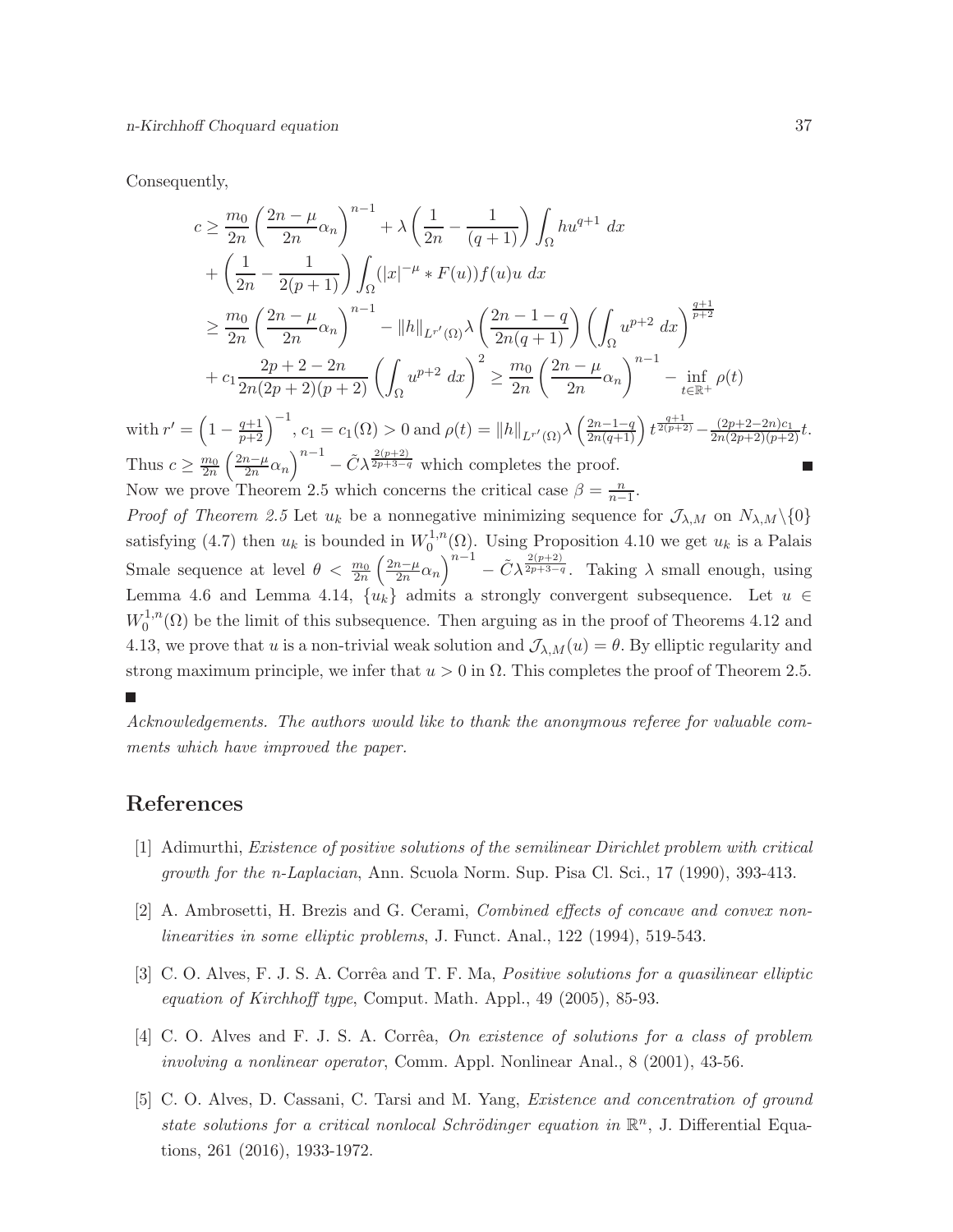- [6] C. O. Alves and A. El Hamidi, Nehari manifold and existence of positive solutions to a class of quasilinear problem, Nonlinear Anal., 60(4) (2005), 611-624.
- [7] C. O. Alves and M. Yang, *Existence of Solutions for a Nonlocal Variational Problem in*  $\mathbb{R}^2$ with Exponential Critical Growth, Journal of Convex Analysis, 24(4) (2017), 1197-1215.
- [8] L. Bergé and A. Couairon, Nonlinear propagation of self-quided ultra-short pulses in ionized gases, Phys. Plasmas, 7 (2000), 210-230.
- [9] K. J. Brown and T. F. Wu, A fibering map approach to a semilinear elliptic boundary value problem, Electron. J. Differ. Equ., 69 (2007), 1-9.
- [10] B. Cheng, New existence and multiplicity of nontrivial solutions for nonlocal elliptic Kirchhoff type problems, J. Math. Anal. Appl., 394 (2012), 488-495.
- [11] F. Dalfovo, S. Giorgini, L. P. Pitaevskii and S. Stringari, Theory of Bose-Einstein condensation in trapped gases, Rev. Mod. Phys., 71 (1999), 463-512.
- [12] P. Drabek and S. I. Pohozaev, Pohozaev Positive solutions for the p-Laplacian: application of the fibering method, Proc. Royal Soc. Edinburgh Sect. A, 127 (1997), 703-726.
- [13] A. El Hamidi, Multiple solutions with changing sign energy to a nonlinear elliptic equation, Commun. Pure Appl. Anal., 3 (2004), 253-265.
- [14] G. M. Figueiredo, Existence of positive solution for a Kirchhoff problem type with critical growth via truncation argument, J. Math. Anal. Appl., 401 (2013), 706-713.
- [15] G. M. Figueiredo and J. R. Santos Júnior, *Multiplicity of solutions for a Kirchhoff equa*tion with subcritical or critical growth, Diff. Integral Equ., 25 (2012), 853-868.
- [16] G. M. Figueiredo and U. B. Severo, Ground state solution for a Kirchhoff problem with exponential critical growth, Milan J. Math., 84 (2016), 23-39.
- [17] S. Goyal, P.K. Mishra and K. Sreenadh, n- Kirchhoff type equations with exponential nonlinearities, RACSAM, 116 (2016), 219-245.
- [18] S. Goyal and K. Sreenadh, Lack of coercivity for n-laplace equation with critical exponential nonlinearities in a bounded domain, Electron. J. Differ. Equ., 15 (2014), 1-22.
- [19] S. Goyal and K. Sreenadh, The Nehari manifold approach for N-Laplace equation with singular and exponential nonlinearities in  $\mathbb{R}^n$ , Commun. Contemp. Math., 17(3) (2015), 1450011 (22 pages).
- [20] G. Kirchhoff, Mechanik, Teubner, Leipzig, 1883.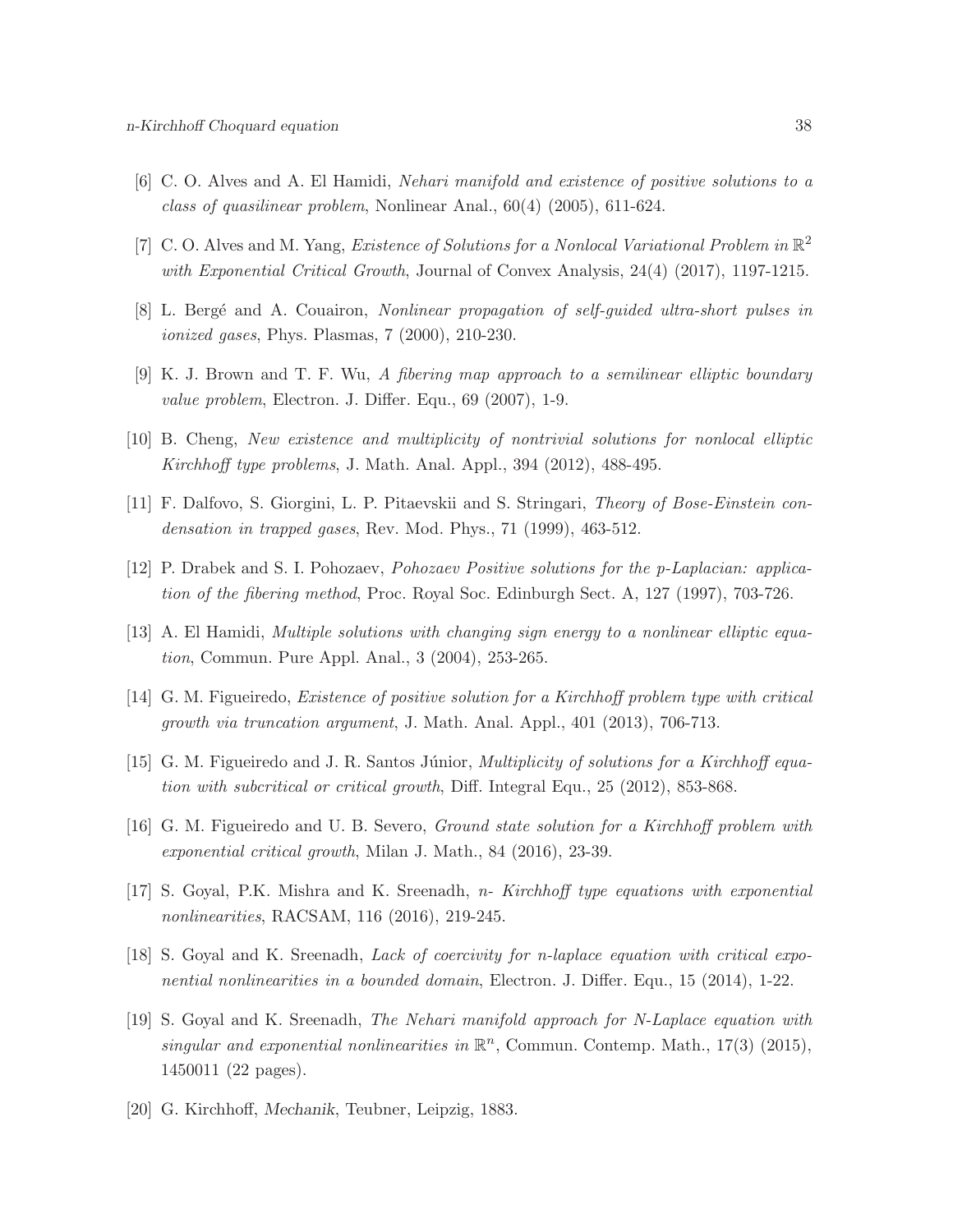- [21] C. Y. Lei, G. S. Liu and L. T. Guo, Multiple positive solutions for a Kirchhoff type problem with a critical nonlinearity, Nonlinear Analysis: Real World Applications, 31 (2016), 343-355.
- [22] F. Li, C. Gao and X. Zhu, Existence and concentration of sign-changing solutions to Kirchhoff-type system with Hartree-type nonlinearity, J. Math. Anal. Appl., 448 (2017), 60-80.
- [23] Y. Li, F. Li and J. Shi, Existence of a positive solution to Kirchhoff type problems without compactness conditions, J. Differential Equations, 253 (2012), 2285-2294.
- [24] E. H. Lieb, Existence and uniqueness of the minimizing solution of Choquard nonlinear equation, Studies in Appl. Math., 57 (1976/77), 93-105.
- [25] E. Lieb and M. Loss, Analysis, Graduate Studies in Mathematics, AMS, Providence, Rhode island, 2001.
- [26] P. L. Lions, The concentration compactness principle in the calculus of variations part-I, Rev. Mat. Iberoamericana, 1 (1985), 185-201.
- [27] D. Lü, A note on Kirchhoff-type equations with Hartree-type nonlinearities, Nonlinear Anal., 99 (2014), 35-48.
- [28] J. Marcos do  $\hat{O}$ , Semilinear Dirichlet problems for the N-laplacian in  $\mathbb{R}^n$  with nonlinearities in critical growth range, Diff. Integral Equ., 5 (1996), 967-979.
- [29] V. Moroz, and J. V. Schaftingen, A guide to the Choquard equation, Journal of Fixed Point Theory and Applications, 19(1) (2017), 773-813.
- [30] J. Moser, A sharp form of an inequality by N. Trudinger, Indiana Univ. Math. J., 20 (1971), 1077-1092.
- [31] S. Pekar, Untersuchung über die Elektronentheorie der Kristalle, Akademie Verlag, Berlin 1954.
- [32] P. Pucci, M. Xiang and B. Zhang, *Existence results for Schrödinger-Choquard-*Kirchhoff equations involving the fractional p-Laplacian, to appear Adv. Calc. Var., https://doi.org/10.1515/acv-2016-0049.
- [33] M. Struwe, Variational Methods, Springer-Verlag Berlin Heidelberg, 2008.
- [34] J. L. Vázquez, A strong maximum principle for some quasilinear elliptic equations, Appl. Math. Optim., 12(3) (1984), 191-202.